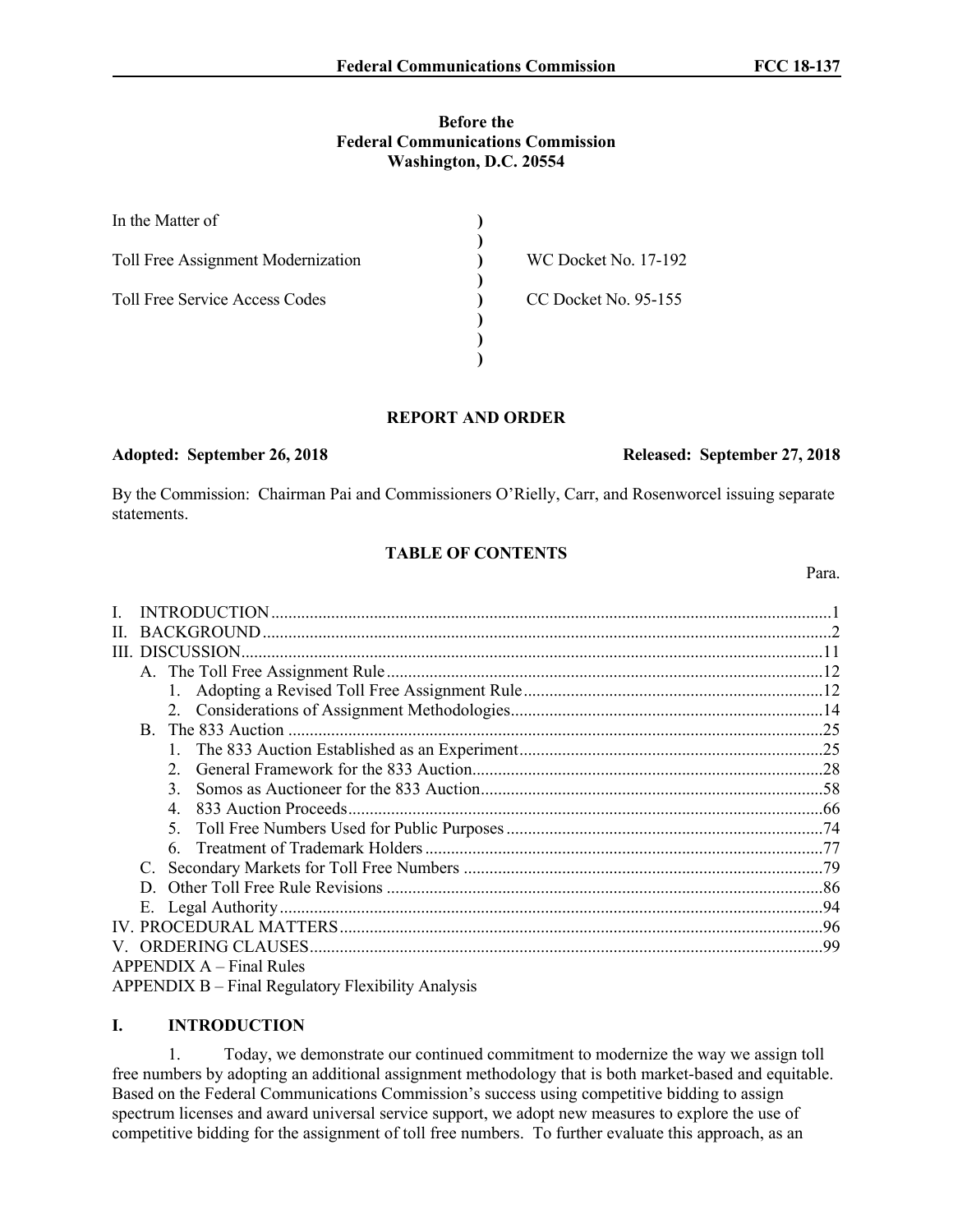experiment we establish the framework in this Report and Order for an auction of the rights to use certain numbers in the recently-opened 833 toll free code. After the release of this Report and Order, we will initiate the pre-auction phase of this proceeding to seek input on the procedures for the auction. This experiment will help us determine how best to use competitive bidding to most effectively assign toll free numbers, as well as provide experience in applying auction procedures to the toll-free numbering assignment process.

### **II. BACKGROUND**

2. Toll free calling and texting remains an important part of our communications system. Even as websites and smartphone apps have provided new avenues for public engagement, businesses, government entities, and non-profit organizations alike continue to make use of toll free services to keep an open line to the public, and enterprising subscribers put toll free numbers to use in creative new ways.<sup>1</sup> Toll free services rely on toll free numbers—a limited resource the Commission is charged by statute with making available "on an equitable basis."<sup>2</sup>

3. Toll free calling began in 1967, with the introduction of the 800 toll free code.<sup>3</sup> Thirty years later, when the Commission opened the second toll free code—888—it addressed an age-old question for the first time in the context of toll free numbers: How can limited resources be most fairly and efficiently allocated when some of those resources are more desirable than others?<sup>4</sup> Whether they were desirable because they were easy to remember, because they could spell a name or common word, or because a subscriber had built up good will in that number in the 800 code, some 888 numbers were likely to be highly desirable while others might draw no interest at all.

4. Congress has given the Commission only one guideline regarding the allocation of tollfree numbers: Do so "on an equitable basis."<sup>5</sup> Interpreting this guideline after opening the 888 code, the Commission understood "equitable" to include two prongs: "orderly and efficient" and "fair."<sup>6</sup> After considering multiple methodologies to assign toll free numbers, the Commission settled on a first-come, first-served approach.<sup>7</sup> Inspired by its low cost and simplicity, the Commission found such an approach to be "orderly and efficient"; it also concluded that it was "fair" because it did not discriminate on its face against any potential subscribers.<sup>8</sup>

5. Among the alternate methodologies the Commission considered when it opened the 888 code was competitive bidding. The Commission observed the fairness of this approach, stating that it "would offer all participants an equal opportunity to obtain a particular . . . number"; it also described

<sup>4</sup> *Toll Free Service Access Codes*, Fourth Report and Order and Memorandum Opinion and Order, 13 FCC Rcd 9058 (1998) (*1998 Toll Free Order*).

 $547$  U.S.C. § 251(e)(1).

<sup>6</sup> *1998 Toll Free Order*, 13 FCC Rcd at 9065, para. 12.

7 *Id.* at 9068-69,paras. 22-25. The Commission also offered a limited right of first refusal to subscribers of 800 numbers that expressed an interest in subscribing to that number in the 888 code. *Id.* at 9071-72, paras. 29-30.

<sup>8</sup> *1998 Toll Free Order*, 13 FCC Rcd at 9068-69, paras. 24-25.

<sup>1</sup> *See e.g.*, Somos Comments at 1-2.

 $247$  U.S.C. § 251(e)(1).

<sup>&</sup>lt;sup>3</sup> The 800 code was established by AT&T, and the Commission's role in the toll free service market increased over the following 30 years. *See Toll Free Service Access Codes*, Notice of Proposed Rulemaking, 10 FCC Rcd 13692, 13693-95, paras. 3-10 (1995). In 1997, faced with the possibility of exhaust of the 800 code, the Commission concluded that the Communications Act of 1934, as amended, "require[s] the Commission to ensure the efficient, fair, and orderly allocation of toll free numbers." *Toll Free Service Access Codes*, Report and Order and Further Notice of Proposed Rulemaking, 12 FCC Rcd 11162, 11176, para. 18 (1997).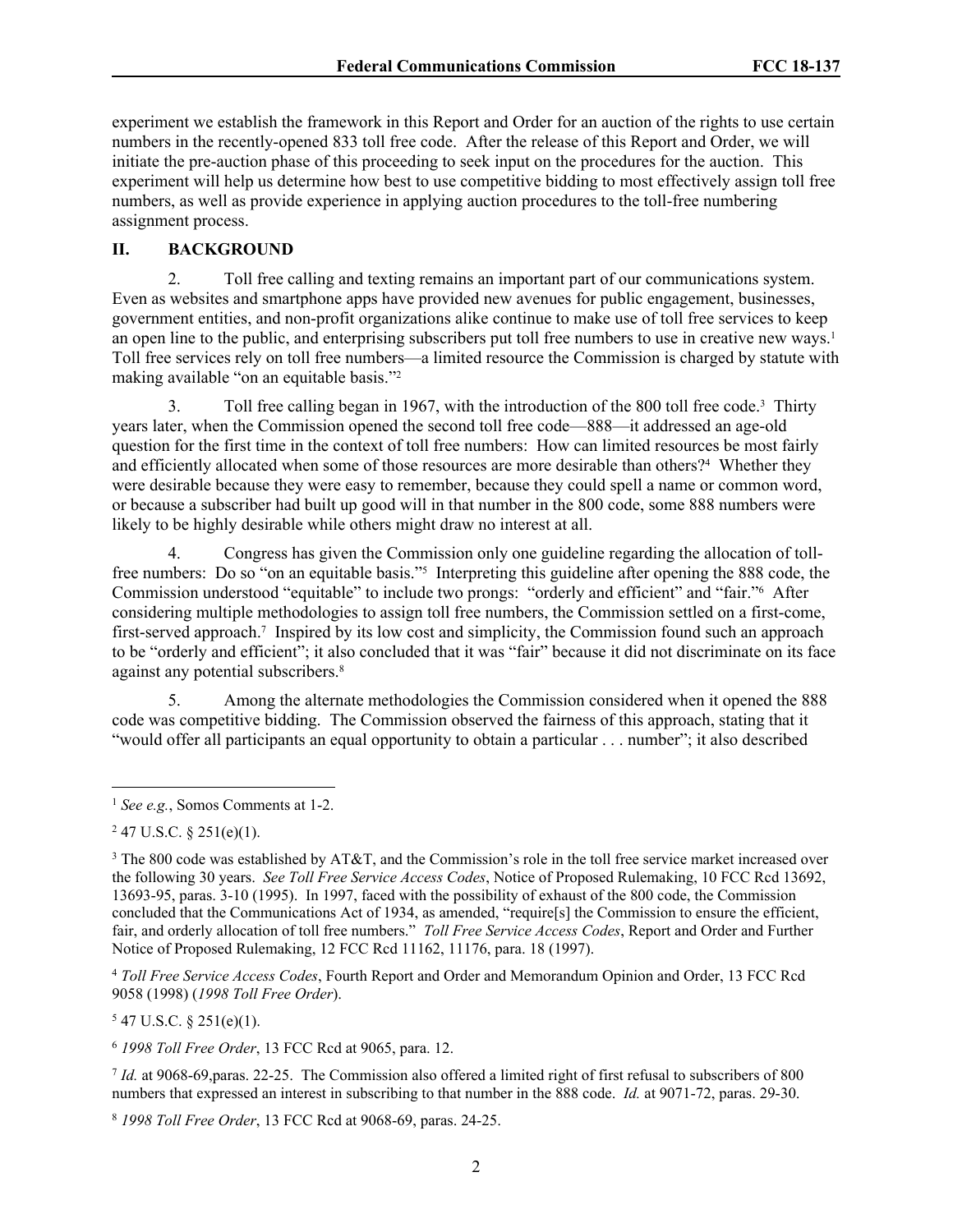auctions as "generally efficient."<sup>9</sup> Although the Commission had conducted spectrum auctions prior to the 888 code opening, the Commission concluded that an auction of toll free numbers presented "practical difficulties"—not only could it cost more than a first-come, first-served approach, but it could also require oversight to ensure that bidders met requirements and followed auction procedures.<sup>10</sup>

6. When the Commission decided how to assign certain 888 toll free numbers, the Commission's auctions program was still in its relatively early stages.11 In the 20 years since that decision, the Commission has conducted over 70 spectrum auctions, including those for commercial wireless licenses and broadcast construction permits, using various auction formats.<sup>12</sup> More recently, the Commission has begun using auctions as a mechanism for distributing universal service high-cost support.<sup>13</sup>

7. During this same period, the first-come, first-served approach to toll free number assignment—which was used with some modification for the 877, 866, 855, and 844 code openings<sup>14</sup> has been subject to scrutiny by the Wireline Competition Bureau (Bureau) for falling short of expectations in several ways.15 For example, first-come, first-served assignment has rewarded actors that have invested in systems to increase the chances that their choices are received first in the Service Management System Database (the Toll Free Database);<sup>16</sup> and, by assigning numbers at no cost, it has allowed accumulation of numbers without ensuring those numbers are being put to their most efficient use. $17$ 

8. *833 Code Opening*. In April 2017, the Bureau authorized Somos, Inc. (Somos), the Toll Free Numbering Administrator, to open the 833 toll free code.<sup>18</sup> To facilitate the exploration of alternative assignment methodologies, the Bureau took steps in the pre-code opening process to identify numbers that could be part of an experiment regarding the use of an alternative assignment process, such as an auction.<sup>19</sup> Specifically, the Bureau authorized Responsible Organizations (RespOrgs)<sup>20</sup> to identify up to 2,000 desired numbers in the 833 code and submit a request for those numbers to Somos.21 The Bureau directed Somos to review these requests, identify numbers subject to multiple requests,<sup>22</sup> and

<sup>12</sup> *See*, *e*.*g*., *Incentive Auction Closing and Channel Reassignment Public Notice: The Broadcast Television Incentive Auction Closes; Reverse Auction and Forward Auction Results Announced; Final Television Band Channel Assignments Announced; Post-Auction Deadlines Announced*, AU Docket Nos. 14-252 et al., Public Notice, 32 FCC Rcd 2786 (IA MB WTB 2017).

<sup>13</sup> *See Mobility Fund Phase I Auction Closes; Winning Bidders Announced for Auction 901*, Public Notice, 27 FCC Rcd 12031 (WTB 2012); *Tribal Mobility Fund Phase I Auction Closes; Winning Bidders Announced for Auction 902*, Public Notice, 29 FCC Rcd 1974 (WTB 2014); *Connect America Fund Phase II Auction Scheduled for July 24, 2018; Notice and Filing Requirements and Other Procedures for Auction 903*, Public Notice, 33 FCC Rcd 1428 (2018).

<sup>14</sup> *See* Fed. Commc'ns Comm'n, Wireline Competition Bureau, Indus. Analysis & Tech. Div., *Numbering Utilization in the United States* at 11 (Aug. 2007), [https://apps.fcc.gov/edocs\\_public/attachmatch/DOC-](https://apps.fcc.gov/edocs_public/attachmatch/DOC-275830A1.pdf)[275830A1.pdf](https://apps.fcc.gov/edocs_public/attachmatch/DOC-275830A1.pdf) (explaining that, "[i]n March 1996, calling code 888 was placed into service. The third toll free calling code (877) went into effect April 4, 1998, and the fourth toll free calling code (866) went into effect July 29, 2000"); *see also generally Toll Free Service Access Codes*, CC Docket No. 95-155, Order, 25 FCC Rcd 13687 (WCB 2010) (*855 Code Opening Order*); *Toll Free Service Access Codes*, CC Docket No. 95-155, Order, 28 FCC Rcd 16139, (WCB 2013) (*844 Code Opening Order*).

<sup>9</sup> *Id.* at 9066, para. 16.

 $10 \, Id.$ 

<sup>&</sup>lt;sup>11</sup> The Commission's first spectrum auction was held in July 1994. The Notice of Proposed Rulemaking for the 888 toll free code was adopted in October 1995, *Toll Free Service Access Codes*, CC Docket No. 95-155, Notice of Proposed Rulemaking, 10 FCC Rcd 13692 (1995), and the *1998 Toll Free Order* was adopted in March 1998. *1998 Toll Free Order*, 13 FCC Rcd 9058.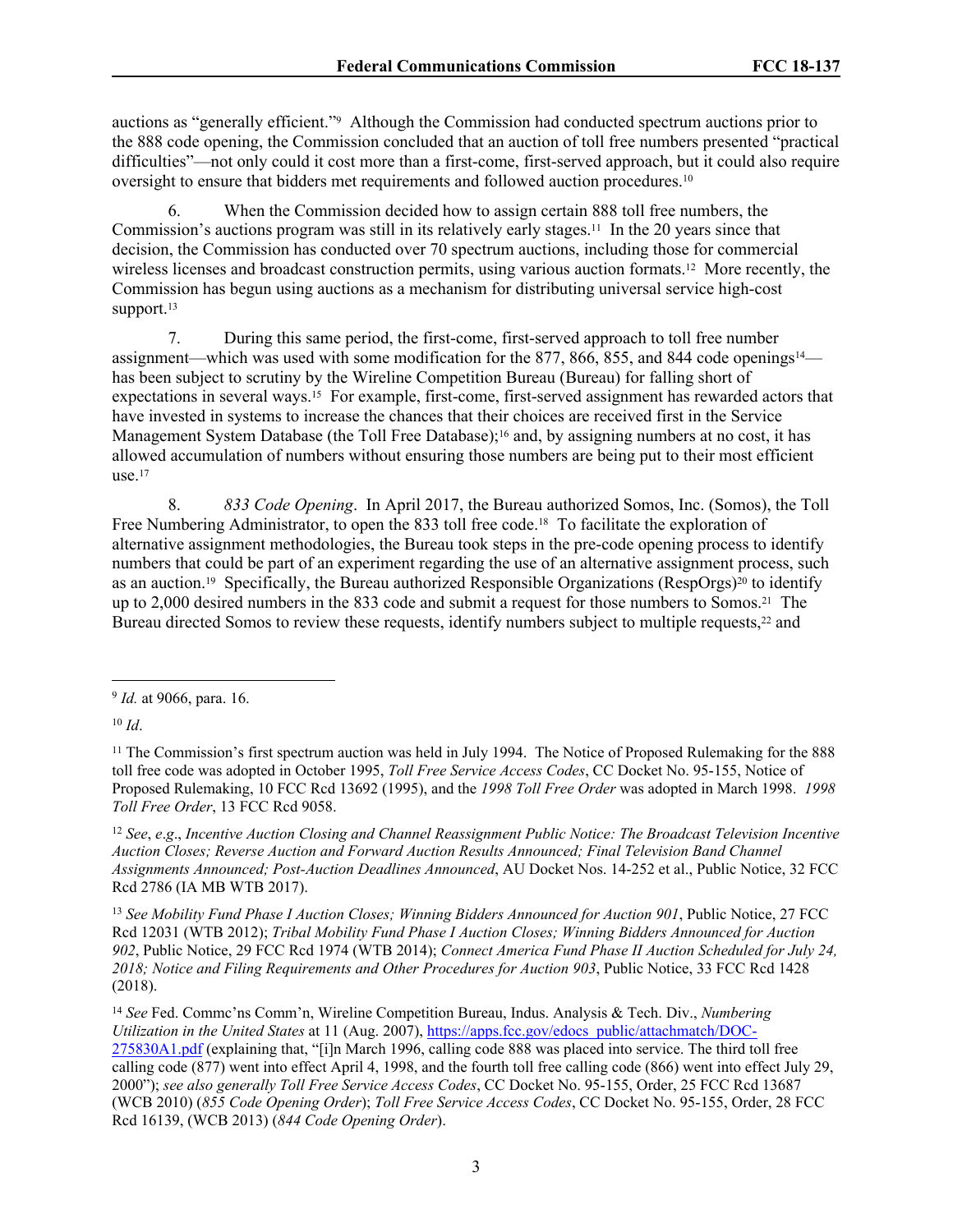place these "mutually exclusive" numbers in unavailable status23 pending the outcome of this proceeding.<sup>24</sup>

9. Nearly 150 RespOrgs participated in the 833 pre-code opening process, requesting over 72,000 numbers.25 Somos identified over 17,000 mutually exclusive numbers—including "'repeaters' (833-333-3333, 833-888-8888, 833-800-0000, etc.) and numbers that spell memorable words or phrases (833-DENTIST, 833-DOCTORS, 833-FLOWERS . . . etc.)"26—and placed those numbers in unavailable status.<sup>27</sup> Ten or more RespOrgs requested over 1,800 mutually exclusive numbers, and 65 or more RespOrgs requested the ten most popular numbers.<sup>28</sup>

10. *Notice of Proposed Rulemaking*. In September 2017, the Commission released the *Toll Free Assignment NPRM*, which proposed and sought comment on steps to better promote the equitable and efficient assignment and use of toll free numbers.29 Specifically, the Commission proposed expanding the existing toll free number assignment rule to include assignment by auction or other equitable assignment methodologies, and assigning the over 17,000 mutually exclusive numbers in the 833 toll free code through competitive bidding.<sup>30</sup> The Commission also sought comment on eliminating the brokering, warehousing, and hoarding prohibitions;31 setting aside numbers for use for public interest purposes;<sup>32</sup> options to address abuse of toll free numbers;<sup>33</sup> and changes to overall toll free numbering administration.34 The Commission received comments from various stakeholders including RespOrgs,<sup>35</sup> service providers, $36$  and companies that have built their businesses around toll free calling. $37$ 

### **III. DISCUSSION**

11. Given the passage of time since adopting the first-come, first-served methodology, and experience gained in opening five toll free codes, we modify our toll free number assignment rule to give the Commission flexibility to implement alternative approaches to assigning numbers.<sup>38</sup> As an

<sup>17</sup> *Cf. 855 Code Opening Order*, 25 FCC Rcd at 13687, para. 3 ("The Commission's rules strictly prohibit warehousing of toll free numbers . . . Nevertheless, we are concerned that certain [entities] may still engage in this practice. [A] daily allocation scheme is necessary to help prevent this activity and ensure a fair allocation of 855 numbers."); Petition for Waiver of Somos, Inc., WC Docket No. 95-155, at 3 (filed Mar. 21, 2016), <https://ecfsapi.fcc.gov/file/60001544143.pdf> (noting that in a limited release of 800 toll free numbers disconnected and returned to the spare pool, "two entities dominated the release, obtaining more than 70% of all available 800 numbers."). The Bureau addressed this latter issue, and the issue of some registrants having enhanced connectivity to the toll free database, by limiting registrants to 100 numbers per day for a month after the opening of the last two codes, 844 and 855. *See 844 Code Opening Order*, 28 FCC Rcd at 16140-41, para. 3, 16142, paras. 6-7; *855 Code Opening Order*, 25 FCC Rcd at 13688-90, paras. 3-6; *see also 800 Number Release Order*, 31 FCC Rcd at 6828-30, paras. 2-6 (adopting same process for release of 800 numbers disconnected and returned to the spare pool).

<sup>(</sup>Continued from previous page)

<sup>15</sup> *See Toll Free Service Access Codes*, CC Docket No. 95-155, Order, 31 FCC Rcd 6828, 6828-30, paras. 2-6 (WCB 2016) (*800 Number Release Order*); *844 Code Opening Order* 28 FCC Rcd at16140-42, paras. 3, 6-7; *855 Code Opening Order*, 25 FCC Rcd at 13688-90, paras. 3-6.

<sup>16</sup> *See 844 Code Opening Order*, 28 FCC Rcd at 16140-41 para. 3 (expressing concern that registrants "with enhanced connectivity to the [toll free] database would be able to quickly reserve sought-after . . . numbers"); *855 Code Opening Order*, 25 FCC Rcd at 13687, para. 3 (identifying same problem)); *800 Number Release Order*, 31 FCC Rcd at 6829-30, paras. 3-6 (identifying same problem). The Toll Free Database is the "database system for toll free numbers," in which entities reserve numbers and "enter and amend the data about toll free numbers within their control." 47 CFR § 52.101(d).

<sup>18</sup> *Toll Free Service Access Codes*, CC Docket No. 95-155, Order, 32 FCC Rcd 3153 (WCB 2017) (*833 Code Opening Order*).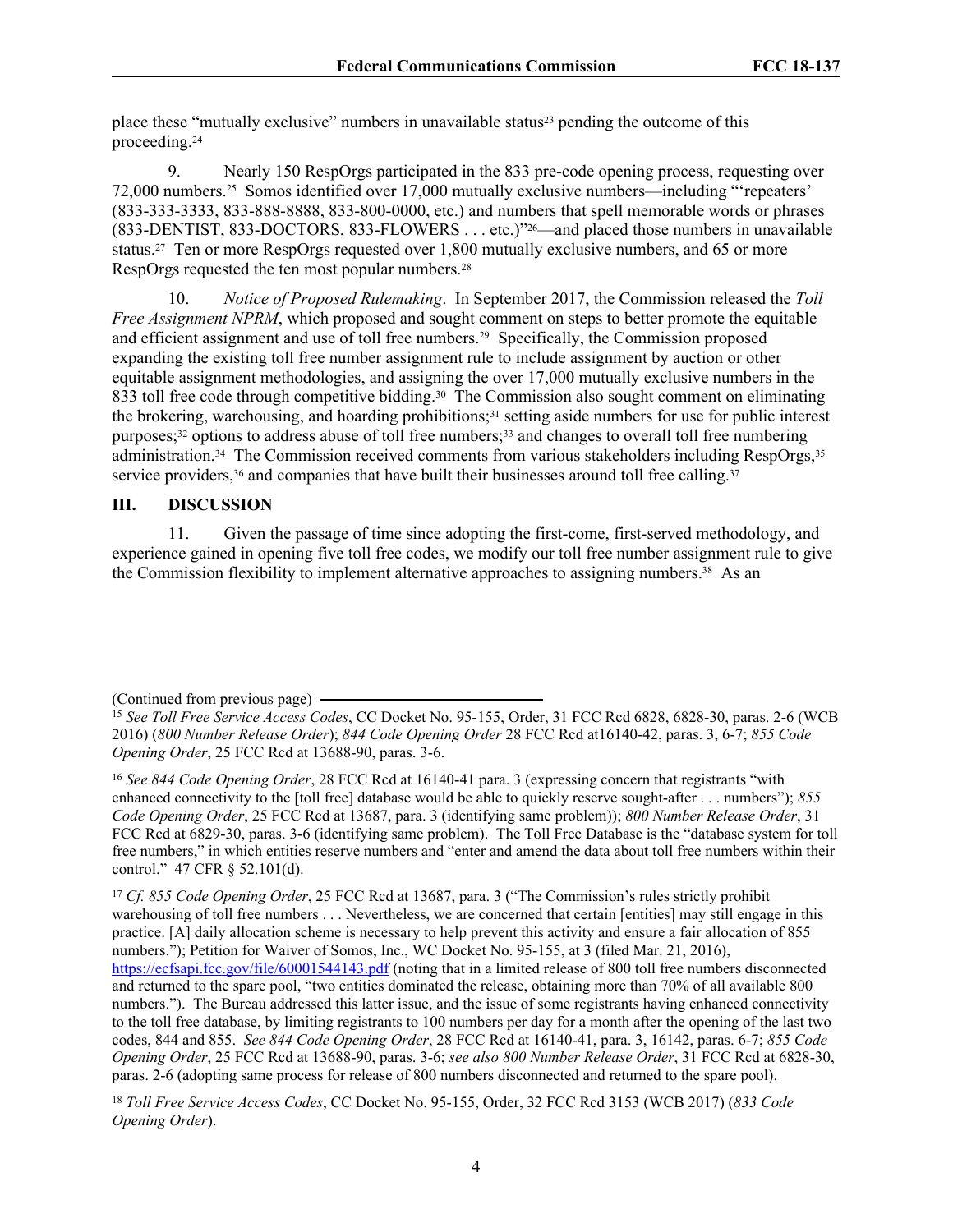experiment in using such an alternative approach, we establish an auction to assign the over 17,000 identified mutually exclusive numbers in the 833 code (the 833 Auction). We also designate Somos as the auctioneer. While this Report and Order provides Somos with the general framework for the 833 Auction, we also provide for a pre-auction process to establish detailed auction procedures after additional notice and comment, as is typical in all Commission auctions. We require Somos to implement the established procedures to conduct the auction and, after the bidding has ended, to provide the Commission with all data and information gained from the auction. Moreover, consistent with our goal of assigning numbers via a market mechanism, we create an exception to our brokering, warehousing, and hoarding prohibitions for numbers acquired through competitive bidding.

### **B. The Toll Free Assignment Rule**

### **1. Adopting a Revised Toll Free Assignment Rule**

12. We adopt the toll free assignment revision of section 52.111 of our rules that the Commission proposed in the *Toll Free Assignment NPRM*. <sup>39</sup> Our revised rule allows the Commission to direct the assignment of toll free telephone numbers to RespOrgs and subscribers on an equitable basis by competitive bidding, on a first-come, first-served basis, by using an alternative assignment methodology, or by a combination of these approaches. We find that our experience assigning toll free numbers since the original rule's adoption 20 years ago—in which time certain entities have undertaken efforts to increase their chances that desirable numbers are assigned to them through the first-come, first-served system—supports the revised rule's flexible approach to number assignment and is supported by the record.<sup>40</sup>

13. With our revised rule, we increase our options to assign toll free numbers in a way that accounts for valuable social use. The revised rule provides us greater flexibility to explore alternative assignment mechanisms in addition to the current first-come, first-served methodology. By revising our rule to permit—but not obligate—the Commission to assign toll free numbers by auction, we add a

<sup>21</sup> *833 Code Opening Order*, 32 FCC Rcd at 3154-55, para. 6.

<sup>22</sup> *Id.* at 3155, para. 6.

<sup>23</sup> Unavailable status means "[t]he toll free number is not available for assignment due to an unusual condition."  $47$ CFR § 52.103(a)(8).

<sup>24</sup> *833 Code Opening Order*, 32 FCC Rcd at 3155, para. 6. Numbers that were not requested by multiple RespOrgs were made available on a first-come, first-served basis. *Id.*

<sup>25</sup> Letter from Joel Bernstein, Vice President, Regulatory and Public Policy, Somos, Inc., to Marlene H. Dortch, Secretary, FCC, CC Docket No. 95-155, at 1 (filed Aug. 31, 2017) (Somos Aug. 31, 2017 *Ex Parte* Letter).

<sup>26</sup> Letter from Joel Bernstein, Vice President, Regulatory and Public Policy, Somos, Inc., to Marlene H. Dortch, Secretary, FCC, CC Docket No. 95-155, at 1 (filed Sept. 5, 2017).

<sup>27</sup> *See* Somos, Inc., Report of the Toll Free Neutral Administrator (TFNA) to the North American Numbering Council at 6 (2017), [http://www.nanc-chair.org/docs/mtg\\_docs/Jun17\\_TFNA\\_Report.pdf.](http://www.nanc-chair.org/docs/mtg_docs/Jun17_TFNA_Report.pdf)

<sup>28</sup> Somos Aug. 31, 2017 *Ex Parte* Letter at 1.

<sup>29</sup> *Toll Free Assignment Modernization*, WC Docket 17-192, CC Docket No. 95-155, Notice of Proposed Rulemaking, 32 FCC Rcd 7885 (2017) (*Toll Free Assignment NPRM*).

<sup>30</sup> *Id.* at 7888, 7890, paras. 5, 12. The Commission also proposed and sought comment on various specific auction rules and mechanisms. *Id.* at 7890-93, paras. 12-23.

<sup>(</sup>Continued from previous page) <sup>19</sup> *833 Code Opening Order*, 32 FCC Rcd at 3155, para. 7.

<sup>&</sup>lt;sup>20</sup> A Responsible Organization, or "RespOrg," is an "entity chosen by a toll free subscriber to manage and administer the appropriate records in the toll free Service Management System for the toll free subscriber." 47 CFR  $$52.101(b).$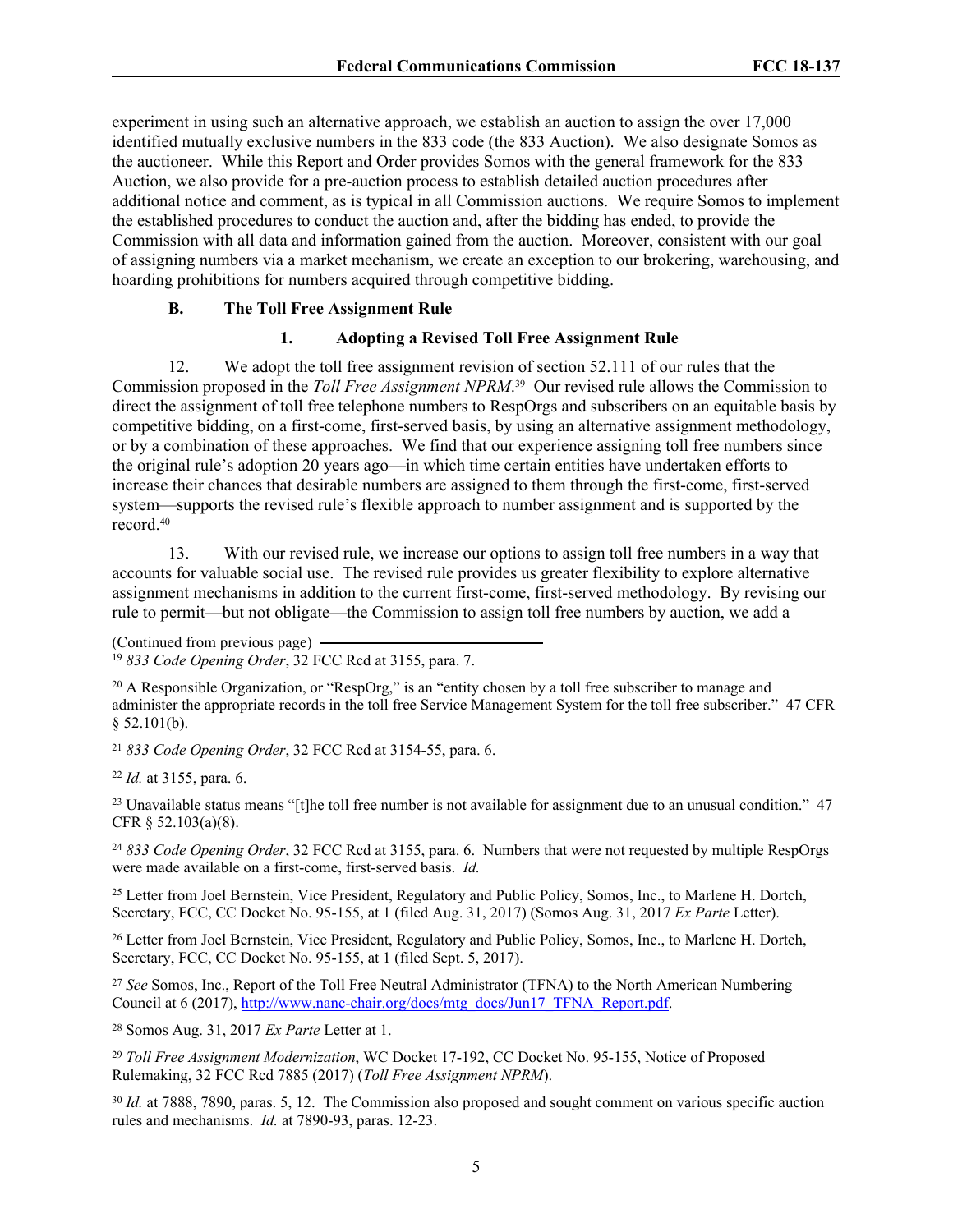valuable tool to our tool chest while maintaining the flexibility to craft assignment mechanisms suited to the nature of different inventories of numbers.<sup>41</sup> One commenter argues that, in so doing we are "upending" the toll free market to address demand for a "statistically insignificant" amount of toll free numbers.<sup>42</sup> But the demand for those specific numbers is not insignificant and, in fact, demonstrates the need to reconcile the demand with the assignment mechanism. Our rule does not mandate the use of a new assignment mechanism, instead allowing for targeted modifications to the assignment process going forward as circumstances require.

## **2. Considerations of Assignment Methodologies**

14. We find that revising our rules to allow alternative means of toll free number assignment is consistent with our statutory obligation to distribute numbers on an equitable basis. Section  $251(e)(1)$ of the Communications Act of 1934, as amended (the Act), directs the Commission to make numbers available on an equitable basis.<sup>43</sup> We find that the revised rule adopted today facilitates assignment of numbers equitably, per the standards of our precedent. The flexibility of our rule, including the option to use competitive bidding to assign toll free numbers, increases the likelihood that, as limited resources, toll free numbers will be assigned to parties that value the numbers most.

15. In considering whether number distribution means are equitable under section  $251(e)(1)$ , we consider the principles of order, efficiency, and fairness.44 In so doing, the Commission has allowed exceptions to the assignment of numbers by the first-come, first-served approach, with the intent to serve the broader public interest of *equitably* distributing the finite resource of toll free numbers.<sup>45</sup> When it established the first-come, first-served assignment method in the *1998 Toll Free Order*, <sup>46</sup> the Commission opined that pursuant to section  $251(e)(1)$ , the Commission must apply a two-part test to determine if any given assignment methods were "1) orderly and efficient, and 2) fair."<sup>47</sup> When it first applied this test over twenty years ago, based on certain limitations and unknown factors with respect to number auctions,<sup>48</sup> the Commission found that "the use of a first-come, first-served assignment method is a more equitable method of allocating these numbers."<sup>49</sup> With the benefit of some twenty years' of additional

<sup>32</sup> *Toll Free Assignment NPRM*, 32 FCC Rcd at 7897-98, para. 39.

<sup>33</sup> *Id.* at 7898, para. 40.

- <sup>34</sup> *Id.* at 7898-7899, paras. 41-43.
- <sup>35</sup> *See, e.g.*, Coalition of Canadian RespOrgs Comments; TollFreeNumbers.Com Comments.
- <sup>36</sup> *See, e.g.*, CenturyLink Comments; Verizon Comments.

<sup>37</sup> *See, e.g.*, 1-800-CONTACTS Comments; 1-800-FLOWERS Comments; RingBoost.com Comments.

<sup>(</sup>Continued from previous page)

<sup>&</sup>lt;sup>31</sup> *Id.* at 7895-97, paras. 30-33, 36-37. Brokering, under our rules, is the selling of numbers by a subscriber for a fee, 47 CFR § 52.107(a), (a)(2); hoarding is the acquisition of more numbers by a subscriber than it intends to use, 47 CFR § 52.107(a); and warehousing is the reservation of numbers by a RespOrg without an actual subscriber for whom the numbers are being reserved, 47 CFR § 52.105.

<sup>38</sup> *See* FCC, Wireline Competition Bureau, Indus. Analysis & Tech. Div., Numbering Utilization in the United States at 11 (2013), <https://docs.fcc.gov/public/attachments/DOC-319997A1.pdf>(explaining that, "[i]n March 1996, calling code 888 was placed into service. The third toll free calling code (877) went into effect April 4, 1998, and the fourth toll free calling code (866) went into effect July 29, 2000"); *see also 844 Code Opening Order*, 28 FCC Rcd at 16139, para. 1; *855 Code Opening Order*, 25 FCC Rcd at 13687, para 1.

<sup>&</sup>lt;sup>39</sup> See Toll Free Assignment NPRM, 32 FCC Rcd at 7896, para. 35. We adopt the proposed rule revision with two minor changes. First, we make our rule consistent with the rules governing spectrum and universal service support competitive bidding, by using the phrase "competitive bidding" rather than "auction." *See, e.g.*, 47 CFR §§ 1.2102, 54.315(a). Second, we improve the clarity of our rule by removing proposed language providing that the Commission will assign numbers through an assignment methodology "as circumstances require." We further make administrative revisions to our toll free rules, consistent with the recommendations of the North American Numbering Council (NANC) Toll Free Assignment Modernization Working Group Report. *See* Letter from Travis (continued….)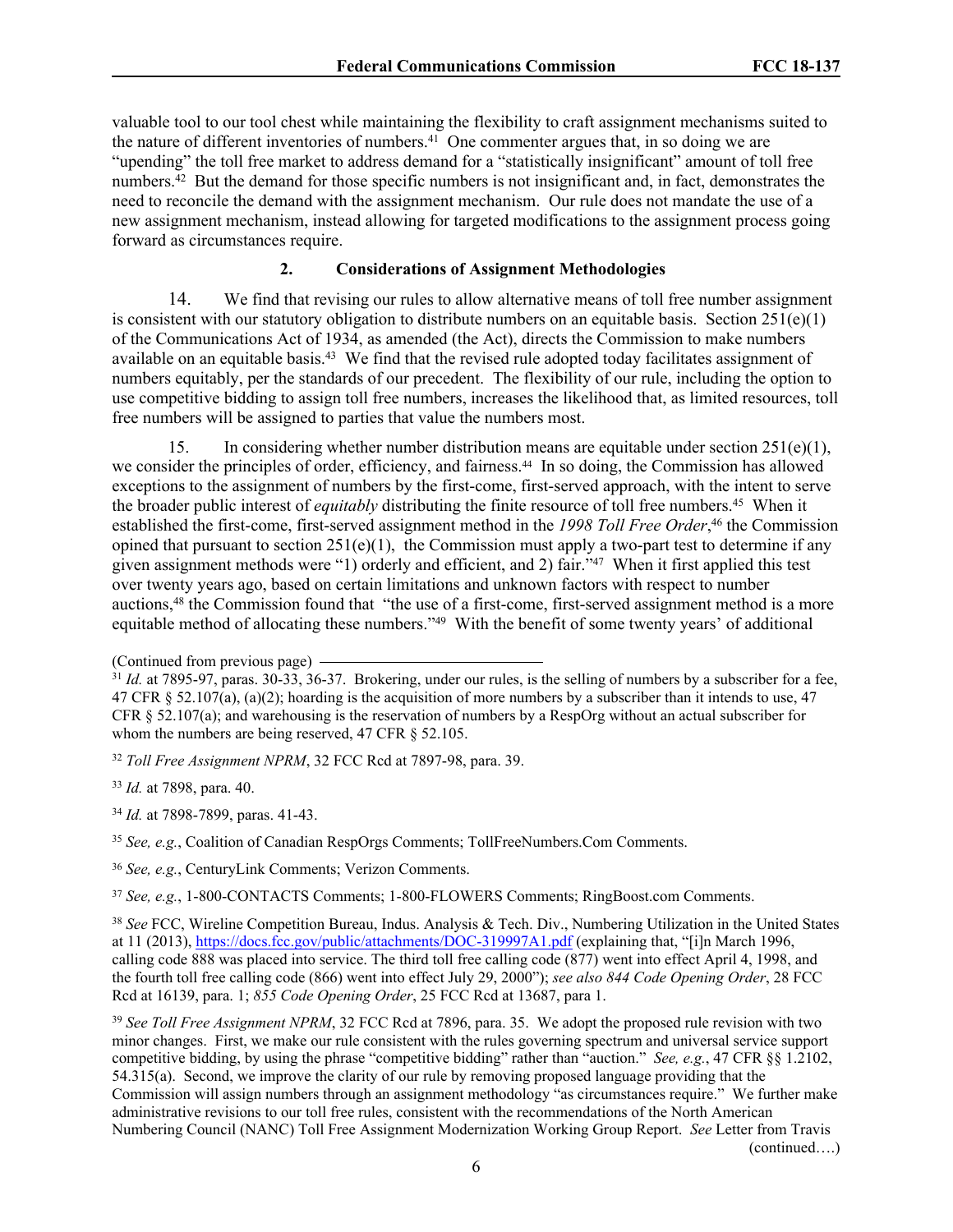experience in toll free number allocation, in addition to extensive use of the auction mechanism in various contexts, we now reassess this conclusion.

16. *Section 251(e)(1) Test for Assigning Toll Free Numbers.* We reapply the 251(e)(1) twopart test and conclude that the use of competitive bidding, like the other assignment methodologies in revised rule section 52.111, will result in an orderly, efficient, and fair assignment of toll free resources. The Commission has explained that an *orderly* toll free number assignment mechanism "will simplify the administrative requirements necessary to assign toll free numbers and avoid the need to resolve competing claims among subscribers to particular numbers."<sup>50</sup> Additionally, an *efficient* toll free number assignment mechanism will minimize exhaust of the toll free numbering resource.<sup>51</sup>

17. After reevaluating the criteria in the *1998 Toll Free Order*, <sup>52</sup> we conclude that assigning toll free numbers through the use of competitive bidding is orderly; any entity interested in a toll free number can, through an auction, express the value it places on a particular number, in a clear, transparent, and relatively simple manner. Moreover, assigning a number to the entity that places the highest bid is easy to understand and avoids the need to resolve competing claims among potential subscribers to particular numbers. Further, the first-come, first-served approach has not always resulted in an orderly and efficient distribution of highly-valued—i.e., mutually exclusive—numbers. Since the Commission's adoption of this approach in the *1998 Toll Free Order*, the Bureau has intervened to withhold or ration highly desired numbers in subsequent code openings due to concerns with the first-come, first-served assignment process. The Bureau, expressing concern that RespOrgs were inefficiently warehousing numbers, implemented conservation plans for four out of the seven presently available toll free number codes.<sup>53</sup>

<sup>40</sup> *See, e.g.*, ATFP Comments at 4; Power Auctions at 2; Verizon Comments at 2, 5; *cf.* CSF Corp. Comments at 3-4.

<sup>41</sup> *See e.g.*, Comet Media Comments at 1 (understand need for auction for certain high value toll free numbers); CSF Corp. Comments at 4 (in favor of alternative methodology for code release for the numbers in high demand); Network Telephone Services, Inc. Comments at 1 (auction is not necessary for typical toll free number which usually only one party seeks); Verizon Comments at 2 (ensure auction only for numbers for which there is a genuine competitive demand by actual customers).

<sup>42</sup> *See* CSF Corp. Comments at 2 (observing that the 17,000 mutually exclusive numbers in the 833 code represent just 0.2% of all numbers in the code).

<sup>43</sup> 47 U.S.C. § 251(e)(1) ("The Commission ...shall make such numbers available on an equitable basis.").

<sup>44</sup> *See generally 1998 Toll Free Order*, 13 FCC Rcd 9058.

<sup>45</sup> For example, the Wireline Competition Bureau allowed a right of first refusal in 1997 for 800 number subscribers seeking corresponding 888 code numbers. *1998 Toll Free Order*, 13 FCC Rcd at 9065 para. 13. The Bureau has also rationed the release of disconnected 800 code numbers, and the release of 844 and 855 numbers upon opening

<sup>(</sup>Continued from previous page)

Kavulla, Chairman, North American Numbering Council, to Kris Monteith, Chief, Wireline Competition Bureau, FCC, WC 17-912, CC Docket 95-155, Attach. NANC TFAM Working Group, Recommended Rule and Policy Changes: Toll free Number Assignment Modernization, Report to the FCC of the NANC Toll Free Assignment Modernization (TFAM) Working Group (filed Aug. 27, 2018),

[https://ecfsapi.fcc.gov/file/10827446011359/Jun18\\_NANC\\_TFAM\\_Report\\_Final.pdf](https://ecfsapi.fcc.gov/file/10827446011359/Jun18_NANC_TFAM_Report_Final.pdf) (NANC Report); *see infra* Section III.D.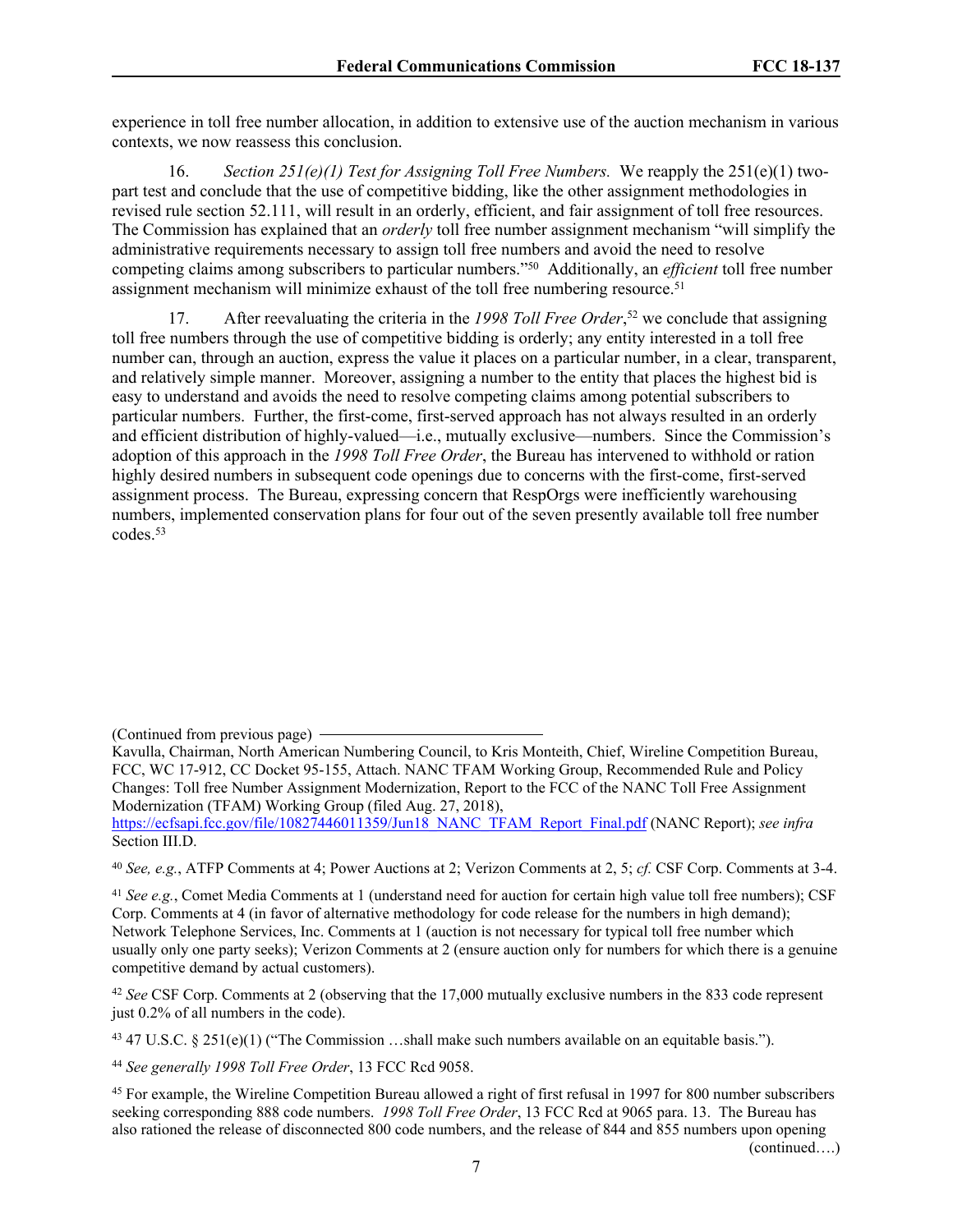18. Given the Commission's considerable experience with auctions since 1998 and the ability of an entity to bid the value it places on a particular number in a clear, transparent, and relatively simple manner, we believe any administrative costs and "practical difficulties" in holding an auction would be significantly lower than previously believed, making it more likely that the efficiencies of competitive bidding will outweigh such costs. Therefore, we conclude that adding competitive bidding as one possible assignment method meets the first prong of our established test, namely, that an assignment mechanism be orderly and efficient.

19. We also find that the market-based assignment methodologies in revised rule 52.111 are fair, meeting the second part of the section 251(e)(1) test. The Commission has explained that a *fair* toll free number assignment mechanism is one that gives "[a]ll subscribers . . . an equal opportunity to reserve desirable toll free numbers as new codes are opened."<sup>54</sup> Using a competitive bidding process to assign mutually exclusive toll free numbers can provide interested parties with a level playing field, on which everyone has the same ability to express their valuation for specific numbers in a clear, transparent manner, using an equally accessible method. Based on our experience with auctions in other contexts, <sup>55</sup> we find that we are more likely to achieve our stated objective of assigning mutually exclusive toll-free numbers on an equitable basis by allowing all qualified bidders the same opportunity to express their value for a number and assigning the numbers to the party that values it the most, than if we use a method by which a number is assigned to the party that employs the most advanced access system.<sup>56</sup>

20. While in its 1998 application of this test, the Commission stated that auctions "offer all participants an equal opportunity to obtain a particular . . . number,"<sup>57</sup> it also concluded that a first-come, first-served assignment mechanism was also fair and selected that approach due to its then perceived benefits of order and efficiency.58 We find that the Commission's prior conclusion has not borne out for

<sup>(</sup>Continued from previous page)

of those codes. *See 800 Number Release Order*, 31 FCC Rcd at 6828-30, paras. 2-6; *844 Code Opening Order*, Order, 28 FCC Rcd at 16140-41, para. 3; *855 Code Opening Order*, 25 FCC Rcd at 13688-90, paras. 3-6. Aside from modifications of first-come, first-served, assignment, the Bureau has also assigned numbers upon request for reasons of national defense and public safety. *See, e.g.*, *Toll Free Service Access Codes*, Order, 32 FCC Rcd 7407, 7407, para. 1 (WCB 2017) (permanent assignment of 800-US-REWARD to U.S. State Department) (*US-Reward Reassignment Order*); *Toll Free Service Access Codes*, Order, 21 FCC Rcd 9925, 9925, para. 1 (WCB 2006) (*800- RED-CROSS Permanent Reassignment Order*) (permanent assignment of 800-RED-CROSS to the American Red Cross).

<sup>46</sup> *See generally 1998 Toll Free Order*, 13 FCC Rcd 9058.

<sup>47</sup> *Id.* at 9065, para. 12.

<sup>48</sup> *See id.* at 9066, para. 16.

<sup>49</sup> *Id.* at 9065, para. 13.

<sup>50</sup> *Id.* at 9065, para. 12.

<sup>51</sup> *Id.*

<sup>52</sup> *See generally id*.

<sup>53</sup> *See Toll Free Service Access Codes*, CC Docket No 95-155, Report and Order, 11 FCC Rcd 2496, 2501, 2504, 2509, paras. 22, 38, 58 (CCB 1996) (*1996 Toll Free Order*); *855 Code Opening Order*, 25 FCC Rcd at 13688-90,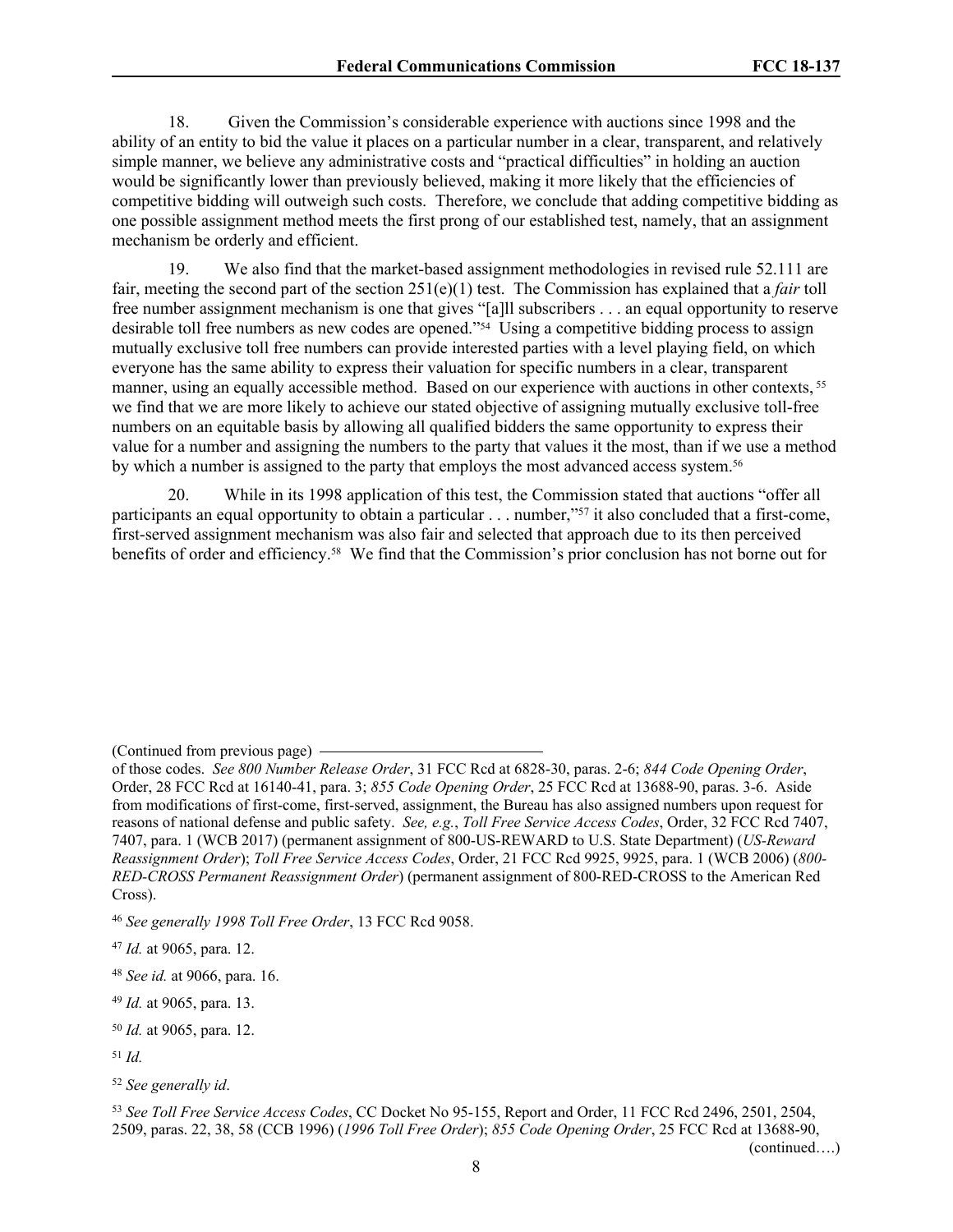highly desired toll free numbers; indeed, the Bureau has intervened in the last four toll free code openings, altering the first-come, first-served methodology *precisely* to ensure fairness in the toll free number assignment methodology.

21. Since the *1998 Toll Free Order* was adopted, the Commission has observed that the underlying numbering access technology has evolved: Certain automated systems now used to access the Toll Free Database have placed smaller RespOrgs at a competitive disadvantage because they do not have the capacity to quickly reserve sought-after vanity numbers.<sup>59</sup> Enhanced connectivity gives larger, more sophisticated entities the incentive to invest in these systems to increase the chances that their number requests are processed. This situation undermines a key rationale for the first-come, first-served approach: that all interested parties have an equal chance of getting a number.<sup>60</sup> And while it advances the separate goal of ensuring a number is quickly allocated to the party that values it most highly—a differential willingness to invest indicates an underlying differential in the value the investing party sees in numbers—it does so only loosely, since there is no direct mechanism that allows potential subscribers to bid in their valuation. In the absence of conservation controls, the Bureau has seen evidence of unfair access following new toll free code openings. For example, following the 877 and 866 code openings, the Commission received reports from RespOrgs suggesting that during database "timeouts," only RespOrgs with more advanced access systems were able to reserve numbers, while RespOrgs not using those advanced systems were "locked out" and unable to reserve their desired numbers.<sup>61</sup> For the 855 and 844 toll free code openings, the Bureau directed the toll free database administrator to limit the quantity of toll free numbers a RespOrg may reserve to 100 per day for the first 30 days—"larger RespOrgs with enhanced connectivity to the [toll free] database" would otherwise be able to more quickly to reserve sought-after numbers than smaller RespOrgs without enhanced connectivity.<sup>62</sup>

22. We reject commenters' arguments that an auction is unfair because it favors parties with

(Continued from previous page)

paras. 3-6; *844 Code Opening Order*, 28 FCC Rcd at 16140-41, para. 3; *800 Number Release Order*, 31 FCC Rcd at 6830, para. 5; *Toll Free Service Access Codes*, Order, 32 FCC Rcd at 3154-55, para. 5.

<sup>54</sup> *1998 Toll Free Order*, 13 FCC Rcd at 9069, para. 25.

<sup>55</sup> We expect that the experimental use of an auction for mutually exclusive 833 toll free numbers (as adopted in this item) will yield additional insight into whether auctions are the best methodology for assigning toll free numbers and, if so, how best to use competitive bidding in the future.

<sup>56</sup> *Cf.*, CSF Corp. Comments at 3-4 (arguing that an auction assignment methodology is appropriate "for a small amount of numbers that [a]re in high demand"); Verizon Comments at 2 ("Any auction methodology . . . should ensure that auctions are used only for numbers for which there is a genuine competing demand by actual customers."). Moreover, the current method leads to unnecessary expenditure on equipment to gain a timing advantage, whereas the proceeds from a toll free number auction will go towards the administration of the toll free system.

<sup>57</sup> *See 1998 Toll Free Order*, 13 FCC Rcd at 9066, para. 16.

<sup>58</sup> *Id.* at 9069, para. 25.

<sup>59</sup> *800 Number Release Order*, 31 FCC Rcd at para. 4. *See also 844 Code Opening Order*, 28 FCC Rcd 16139, 16141, para. 3, n. 13 (quoting comments from SMS/800, Inc., which stated that RespOrgs with the financial wherewithal to connect to the toll free database using a technology known as Mechanized Generic Interface (MGI) have an advantage over other RespOrgs).

<sup>60</sup> *See, cf*., ATIS SNAC Comments at 2-3 ("ATIS SNAC is opposed to the use of auctions to allocate toll free numbers given the success of the current allocation methodologies (e.g., limited allocation code openings for 844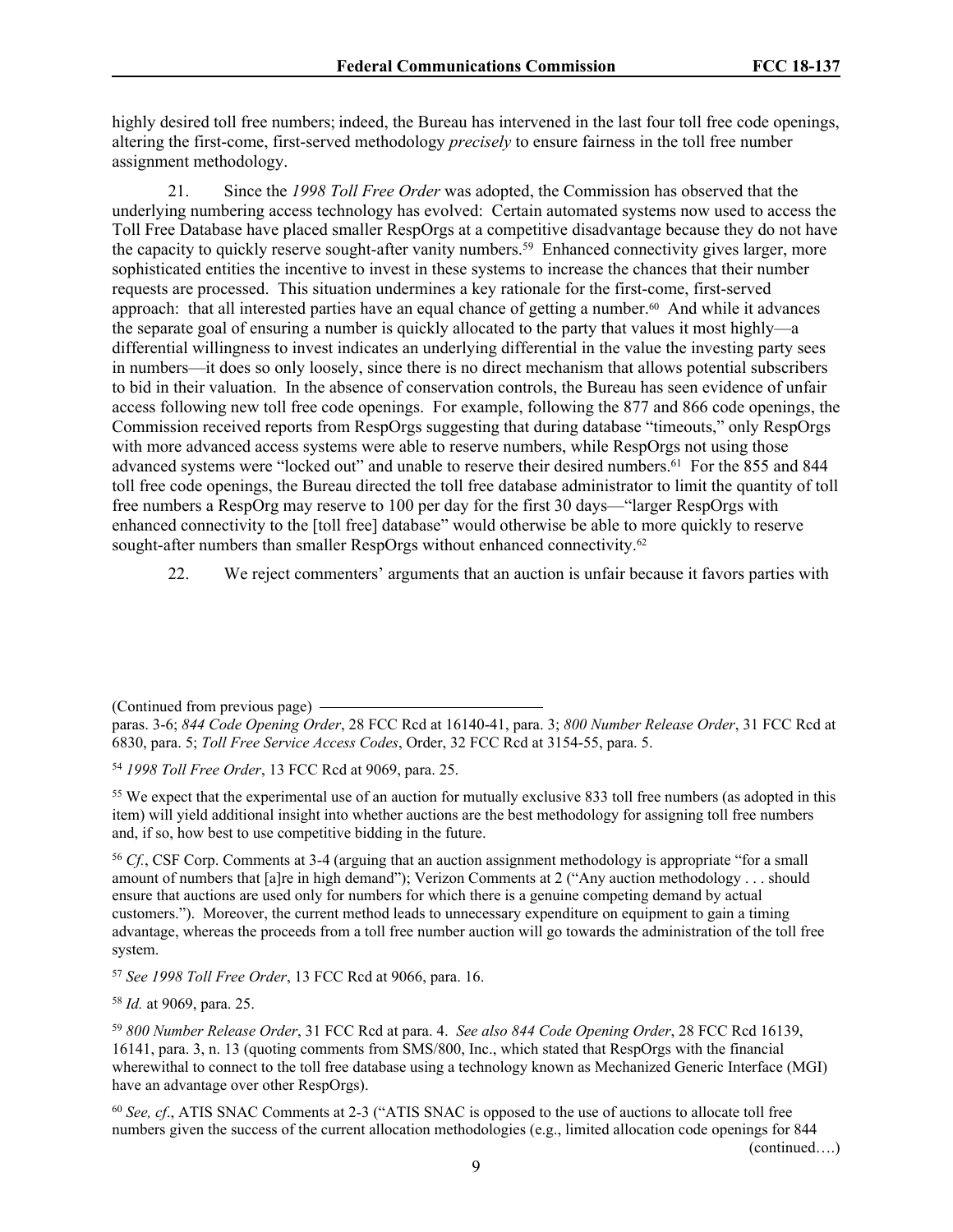deep pockets.<sup>63</sup> An auction allocates the number to the bidder willing to pay the most, but that willingness may derive from expected future revenues from a profitable business case, rather than from the bidders' current finances. Moreover, auctions should reflect the value of the toll free number in the marketplace and a bidder may be able to obtain financing based on anticipated profitability. We anticipate that a first-come, first-served approach will continue to be an appropriate assignment methodology in some circumstances, however. For instance, first-come, first-served assignment may be appropriate for less desirable numbers, or in instances where numbers made available via an auction are not assigned thereby. We expect that our experience with the 833 Auction will provide us with insight we can use when determining the best mechanism for assignment of a given set of numbers.

23. *Effective Assignment of Toll Free Resources*. Our revised assignment rule gives us a new option for the assignment of numbers, without removing currently available options. The Commission has extensive experience in public outreach and education about the auction process, including online tutorials for the auction application and bidding processes.<sup>64</sup> Based on this experience, we disagree with the argument that providing adequate notice to the public about auction procedures will be unreasonably costly.65 Nor do we agree with commenters who argue that preparing for and participating in the auction will be unduly burdensome to participants.<sup>66</sup> We recognize that individual subscribers or RespOrgs acquiring toll free numbers through an auction may incur some costs relating to the participation in the auction that they did not incur through the first-come, first-served process, but we believe those costs are outweighed by the benefits to the toll free system at large when toll free numbers are put to their highestvalued use. Many toll free numbers have a much greater value for certain subscribers.<sup>67</sup> Some 150 RespOrgs participated in the 833 pre-code opening process, requesting over 72,000 numbers.68 This fact undermines the basic rationales on the effectiveness of first-come, first-served for mutually exclusive numbers—that first-come, first-served allocation requires less oversight,<sup>69</sup> and avoids "the need to resolve competing claims among subscribers to assignment of particular numbers."70 On the contrary, the Commission has been compelled to provide increased oversight by intervening multiple times to ensure

<sup>62</sup> *855 Code Opening Order*, 25 FCC Rcd at 13687, para. 1, 13688, para 3; *844 Code Opening Order*, 28 FCC Rcd at 16139, para. 1, 16140-41, para. 3.

<sup>63</sup> *See e.g*., 800 Response Reply at 3-4; ATIS SNAC Comments at 3; ACTIS Comments at 3, CenturyLink Comments at 3; Elizabeth White Comments at 1; *see also* Conduit Consulting Comments at 1; CSF Corp. Comments at 3.

<sup>64</sup> *See, e.g.*, *Auction of Upper Microwave Flexible Use Licenses for Next-Generation Wireless Services, Comment Sought on Competitive Bidding Procedures for Auctions 101 (28 GHz) and 102 (24 GHz)*, AU Docket No. 18-85, Public Notice, FCC 18-43 (2018) (explaining the bidding process in a spectrum auction).

<sup>65</sup> *See* 800 Response Reply at 7.

<sup>66</sup> *See, e.g.*, Conduit Consulting Comment at 1; Verizon Comments at 3.

<sup>(</sup>Continued from previous page)

and 855 and first-come, first-served allocations for all other assignments ) and the significant and unknown impacts that this proposal could have on the toll free industry and on toll free subscribers.").

<sup>61</sup> *See*, *e.g*., Petition of Toll Free Number Coalition Petition for Emergency Relief and Expedited Action, CC Docket No. 95-155, at 9-10 (filed Nov. 9, 2000), [https://ecfsapi.fcc.gov/file/6512058797.pdf.](https://ecfsapi.fcc.gov/file/6512058797.pdf)

<sup>67</sup> *See supra* para. 9 (indicating that certain 833 numbers are much more highly valued than others); *cf.* Verizon Comments at 1 ("Any auction methodology – including the initial designation of numbers subject to auction in the first place – should ensure that auctions are used only for numbers for which there is a genuine competing demand by actual customers.").

<sup>68</sup> Somos Aug. 31, 2017 *Ex Parte* Letter at 1.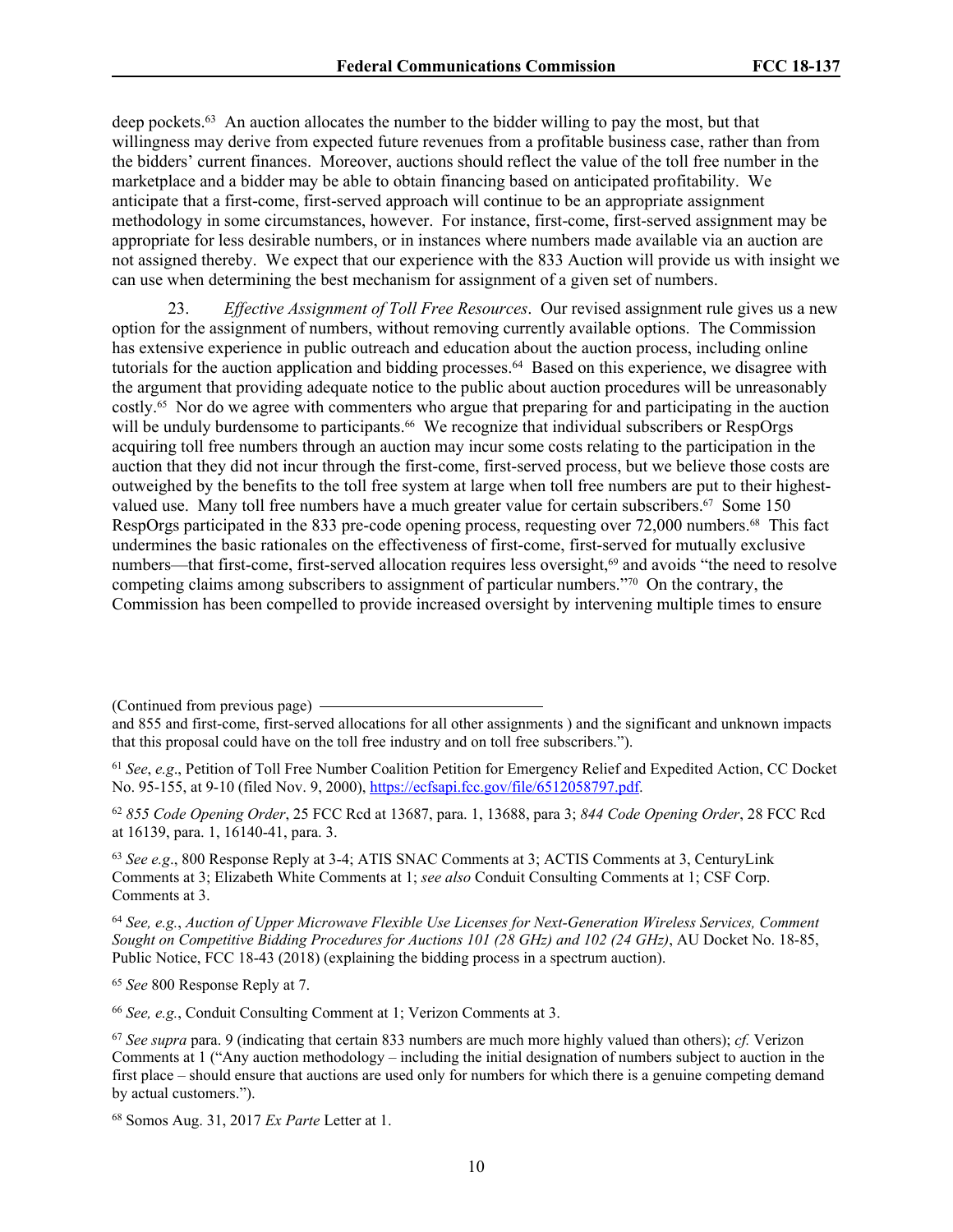new code openings are "orderly and efficient" and "fair,"<sup>71</sup> and adjudicated numbering conflicts in at least two notable cases.72 Our practice of resolving competing claims has previously been resolved inefficiently in favor of the party most privileged with access to the faster reservation system.<sup>73</sup> Instead of the number going to whichever entity happens to be first in the door (thereby preventing others, who may value it more, from getting it), use of competitive bidding will give all entities an equal opportunity to express the value they place on any particular number. By increasing the likelihood that mutually exclusive toll free numbers are assigned to parties that will use the resource in the most productive way, we in turn increase the efficiency and equity of our number assignment process.

24. Revising the Commission's rules to allow us to assign numbers by auction, on a firstcome, first-served basis, an alternative assignment methodology, or by a combination of the forgoing as circumstances require, gives the Commission the flexibility to adapt our assignment procedures to the circumstances and characteristics of the specific toll free numbers to be assigned. In any future toll free code release, the revised rule will not require the Commission to use competitive bidding and, if it decides to use competitive bidding, the Commission will not be confined to a specific auction design, or the designation of a particular auctioneer. Instead, for new toll free code openings, the Commission can determine the best method to proceed for assigning numbers, armed with the data collected in the 833 Auction.

### **B. The 833 Auction**

## **1. The 833 Auction Established as an Experiment**

25. We establish the 833 Auction as an experiment to analyze the most efficient way to use competitive bidding as a toll free number assignment method. We agree with one commenter who argues that, as a first step, the Commission should assign toll free numbers by auction on a "limited, trial basis," which will allow us to "study the impact of this new allocation method and make any necessary changes to serve the public interest."<sup>74</sup> Thus, we will offer in this auction only the rights to use the 17,000 mutually exclusive numbers in the 833 toll free code that were identified pursuant to the *833 Code Opening Order.* Once the auction is complete, we direct Somos to assign those numbers to winning bidders based on the auction's results. We will continue to assign 833 numbers that are not part of the 833 Auction using our first-come, first-served approach.

<sup>70</sup> *Id.* at 9068, para. 22.

<sup>71</sup> *See 1996 Toll Free Order*, 11 FCC Rcd at 2501, 2504, 2509, paras. 22, 38, 58; *855 Code Opening Order*, 25 FCC Rcd at 13688-90, paras. 3-6; *844 Code Opening Order*, 28 FCC Rcd at 16140-41, para. 3; *800 Number Release Order*, 31 FCC Rcd at 6830, para. 5; *Toll Free Service Access Codes*, Order, 32 FCC Rcd at 3154-55, para. 5.

<sup>72</sup> *See, e.g.*, *Toll Free Service Access Codes*, Order, 32 FCC Rcd 7407, 7407, para. 1 (WCB 2017) (permanent assignment of 800-US-REWARD to U.S. State Department) (*US-Reward Reassignment Order*); *Toll Free Service Access Codes*, Order, 21 FCC Rcd 9925, 9925, para. 1 (WCB 2006) (*800-RED-CROSS Permanent Reassignment Order*) (permanent assignment of 800-RED-CROSS to the American Red Cross).

<sup>73</sup> *See 844 Code Opening Order*, 28 FCC Rcd 16139, 16141, para. 3, n. 13 (quoting comments from SMS/800, Inc., which stated that RespOrgs with the financial wherewithal to connect to the toll free database using a technology known as Mechanized Generic Interface (MGI) have an advantage over other RespOrgs).

<sup>74</sup> CenturyLink Comments at 1-2, 6-7. By adopting the 833 Auction as an experiment, the actions we take today are also consistent with the recommendation of the Administrative Conference of the United States (ACUS) that agencies adopt pilot programs and learn from regulatory experience. *See* Administrative Conference of the United States, Administrative Conference Recommendation 2017-6, Learning from Regulatory Experience (2017) (ACUS Report).

<sup>(</sup>Continued from previous page)

<sup>69</sup> *Cf*. *1998 Toll Free Order*, 13 FCC Rcd at 9066, para. 16 (stating "lotteries and auctions are more difficult to administer than a first-come, first-served reservation process because they require greater oversight and would likely result in delay in the issuance of numbers").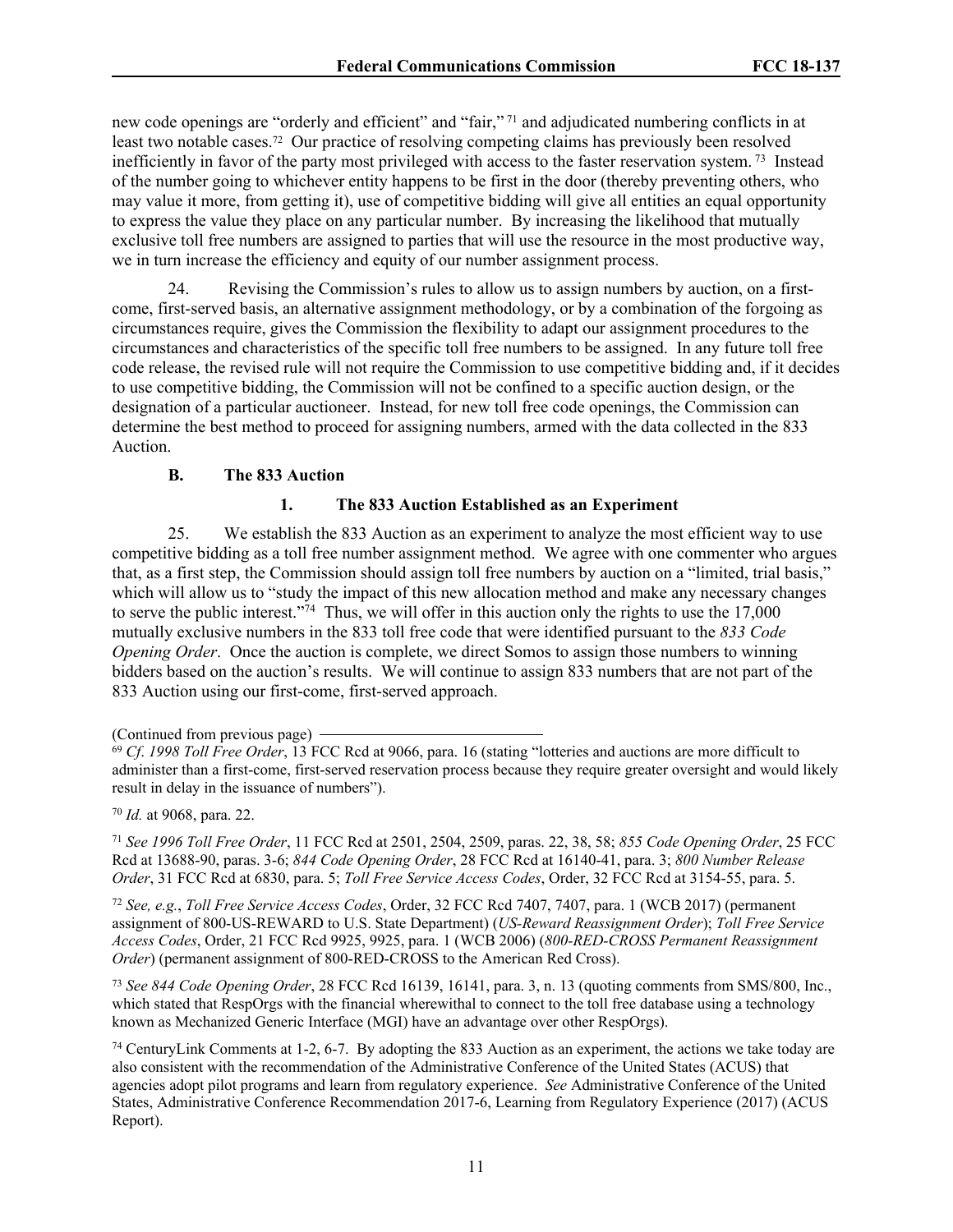26. After completion of the 833 Auction, and subsequent number assignments, the Bureau will issue a report outlining the outcomes of the 833 Auction, lessons learned, and future recommendations for toll free number assignment methodologies.

27. We intend to use this experiment as an opportunity to evaluate the contours of using competitive bidding for toll free assignments and to determine how to best use a market-based assignment to effectively assign toll free numbers. We also underscore the need to reform the current method of assigning highly desired toll free numbers. We envision that the experiment, as designed in this Report and Order and forthcoming Auction Procedures Public Notice, will meet our goals of equitable distribution and be used, as designed, for certain future toll free number assignments or be used for future assignments with refinements.

## **2. General Framework for the 833 Auction**

28. In the *Toll Free Assignment NPRM*, the Commission "invite[d] parties to . . . offer further economic, legal, or logistical insights about . . . auction designs and procedures."75 Given the experimental nature of using competitive bidding as a mechanism for assigning toll free numbers, we outline here a general framework for the 833 Auction and require a pre-auction proceeding in which we will seek public input on the procedures for the auction after the release of this Report and Order.<sup>76</sup>

29. Specifically, we will issue an Auction Comment Public Notice after the release of this Report and Order and will solicit public input on proposed application and bidding procedures, including specific proposals for application requirements and bidding mechanisms, such as bid processing and determining payments. Thereafter, we will release an Auction Procedures Public Notice, and will specify final auction procedures, including dates, deadlines, and other final details of the application and bidding processes. We require the auctioneer to implement the auction pursuant to the procedures specified in the Auction Procedures Public Notice. We conclude that, in addition to the general framework we provide here, the Commission's practice of finalizing auction procedures in the pre-auction process will give interested participants sufficient time and opportunity both to comment on the final procedures and to develop business plans in advance of the auction.

#### **a. Auction Design**

30. We adopt the proposal in the *Toll Free Assignment NPRM* to conduct the 833 Auction as a Vickrey single round, sealed-bid auction.<sup>77</sup> In this type of auction, a qualified bidder can submit a sealed-bid for each available toll free number that the bidder wants.<sup>78</sup> The 833 Auction will consist of only a single round of bidding, and the highest bidder for each toll free number will win the rights to that number, but will generally only pay the second highest bid for them.<sup>79</sup>

31. A Vickrey auction can yield an equitable and efficient assignment of mutually exclusive toll free numbers as it incentivizes bidders to bid their true valuation.<sup>80</sup> In particular, the amount paid by

<sup>75</sup> *Toll Free Assignment NPRM*, 32 FCC Rcd at 7892, para. 20.

<sup>76</sup> We expect that our approach to the 833 Auction will be modeled on the rules and procedures governing auctions for wireless spectrum licenses, broadcast permits, and universal service support, where appropriate, given the success and familiar nature of those auctions. *See generally* 47 CFR §§ 1.2101 *et seq.*

<sup>77</sup> *Toll Free Assignment NPRM*, 32 FCC Rcd at 7891, para. 15.

<sup>78</sup> *See generally* R. Preston McAfee & John McMillan, *Auctions and Bidding*, 25 J. Econ. Literature 699, 701-703 (1987), <http://vita.mcafee.cc/PDF/JEL.pdf>.

 $79$  In the case of tied bids, a winning bidder may end up paying the tied bid amount. For the 833 Auction, we defer to the pre-auction process, the detailed procedures for bid processing and payment determination, including, among other things, how winners and payments will be determined in the case of tied bids and what to do if a toll free number receives only one bid in the single round of bidding.

<sup>80</sup> *Toll Free Assignment NPRM*, 32 FCC Rcd at 7891, para. 16.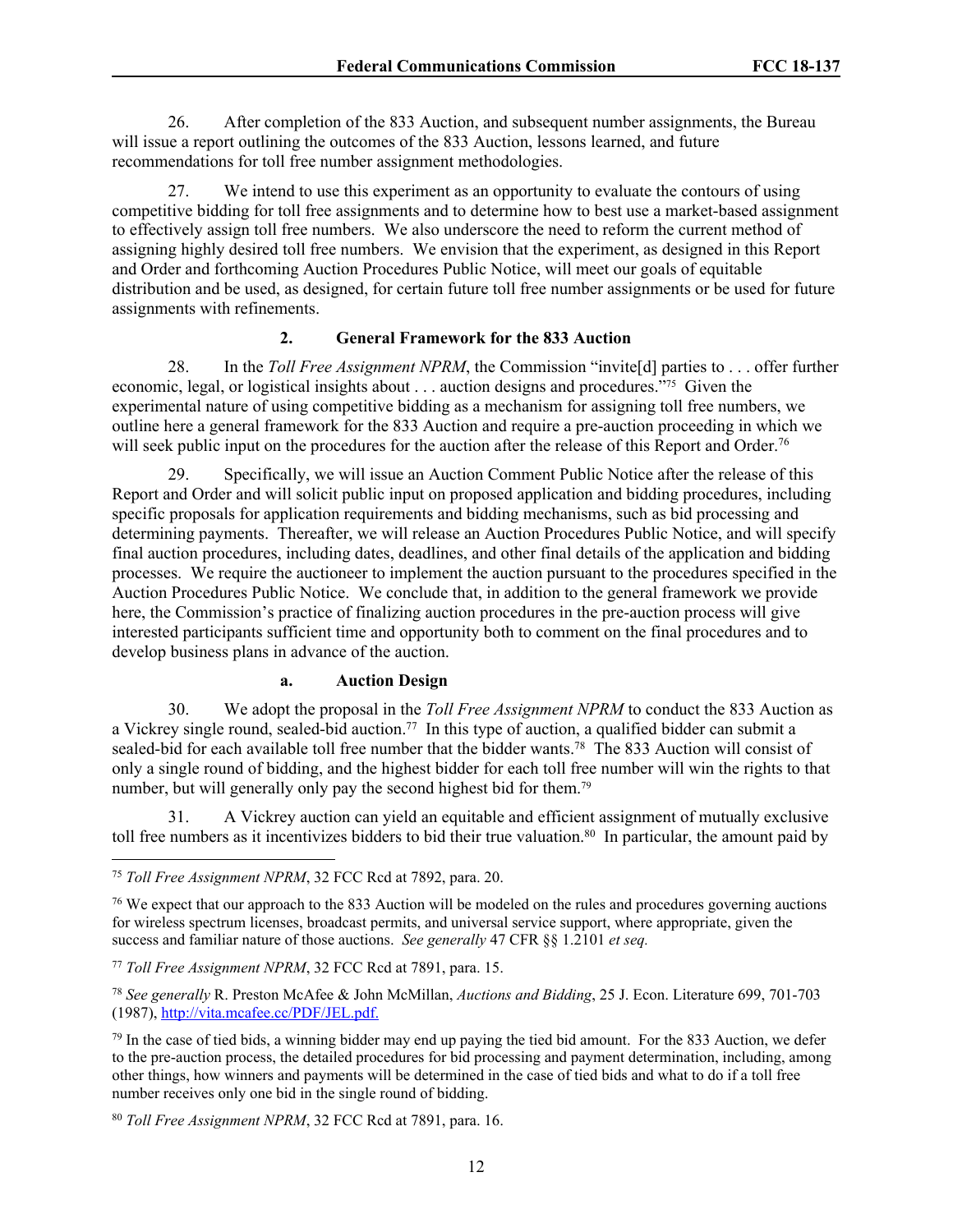the winner (i.e., the bidder with the highest bid) is determined by the second highest bid and does not depend on the exact amount of the winning bidder's own bid. This payment rule results in the winning bidder essentially receiving what it might view as a "surplus," i.e., the difference between its own bid and the second highest bid. A Vickrey auction thus encourages bidders to bid the true maximum they are willing to pay, while at the same time efficiently assigns the numbers to the bidders who have the highest valuations for the numbers.<sup>81</sup>

32. We conclude that the 833 Auction should use a single round rather than multiple rounds to keep the auction process for this experiment as simple and cost-effective as possible. As the Commission observed in the *Toll Free Assignment NPRM*, a single round, sealed-bid auction is relatively easy for both the auctioneer (to implement) and participants (to participate in).<sup>82</sup> In addition, a single round auction will be completed more quickly than a multi-round auction,<sup>83</sup> and comes at a lower cost to the auctioneer and the participants. In fact, we do not believe that auction participants will be required to incur substantial time or expense to prepare for the auction. They have already determined which 833 numbers to reserve, thus spending some time and expense in reaching those determinations; the incremental effort on their part to participate in the auction is unlikely to impose an additional time or cost burden on them. And because of the lower cost of a single round Vickrey auction, we reject commenters' concerns that the costs to implement and run the auction will be excessive.<sup>84</sup>

33. We also reject the notion that a Vickrey single round, sealed-bid auction will result in a scenario where inexperienced bidders will overbid and be unwilling or unable to pay the winning bid.<sup>85</sup> A second-price auction encourages bidders to bid the true maximum that they are willing to pay, knowing they will not actually pay more than needed to outbid the second highest bidder. Also, we note that each bid is a binding commitment, so bidders know in advance that they should only submit bids that they are willing to pay.<sup>86</sup> In addition, as discussed further below, entities interested in participating in an auction generally have to submit some form of financial security in order to participate.<sup>87</sup> Further, consistent with the Commission's standard practice, we will ensure that prospective auction participants have an opportunity to become fully informed about the auction through public outreach and education, including online tutorials about the application and bidding processes.

34. *Alternative Auction Methodologies.* Although the Commission sought comment on alternative auction methodologies to consider for assigning the mutually exclusive 833 numbers, we

<sup>85</sup> CSF Corp. Comments at 4.

<sup>&</sup>lt;sup>81</sup> *Id.* As a first approximation, it is likely that individual valuations for toll free numbers are not dependent on another's valuation, at least beyond a broker's desire to purchase for resale. *See id.* at 7903-04, Appx. A at paras. 2- 4. Moreover, to the extent that this is not the case, auction theory does not provide unambiguous direction as to optimal auction design. Thus, for our opening experiment in assigning toll free numbers via competitive bidding, we adopt the simple and transparent Vickrey auction.

<sup>82</sup> *Id.* at 7890, para. 13. *See also* ATFP Comments at 4 (arguing that the single round, sealed-bid Vickrey auction is a suitable format, as it requires minimum involvement and can be tabulated by a trusted third party); Verizon Comments at 5 (Vickrey sealed-bid auction—more than an open or multiple round auction—would appear to enable RespOrgs and their customers to obtain numbers expeditiously and predictably).

<sup>83</sup> ATFP Comments at 4; Somos Comments at 5; Verizon Comments at 5.

<sup>&</sup>lt;sup>84</sup> See e.g., 800 Response Comments at 7 (costs to educate public will be costly); Conduit Consulting Comments at 1 (auction process is costly).

<sup>86</sup> This is true even in a Vickery auction, where the winning bidder will only pay the second highest bid, because the second highest bid price may be equal to (in case of a tie) or just slightly less than the winning bidder's submitted bid. As Power Auction notes, "[i]t is important for bids to be binding commitments, because the lack of binding commitments could cause the auction process to be manipulated or to unravel." Power Auctions Comments at 7-8.

<sup>87</sup> Power Auctions Comments at 7-8. *See infra* Section III.B.2.d.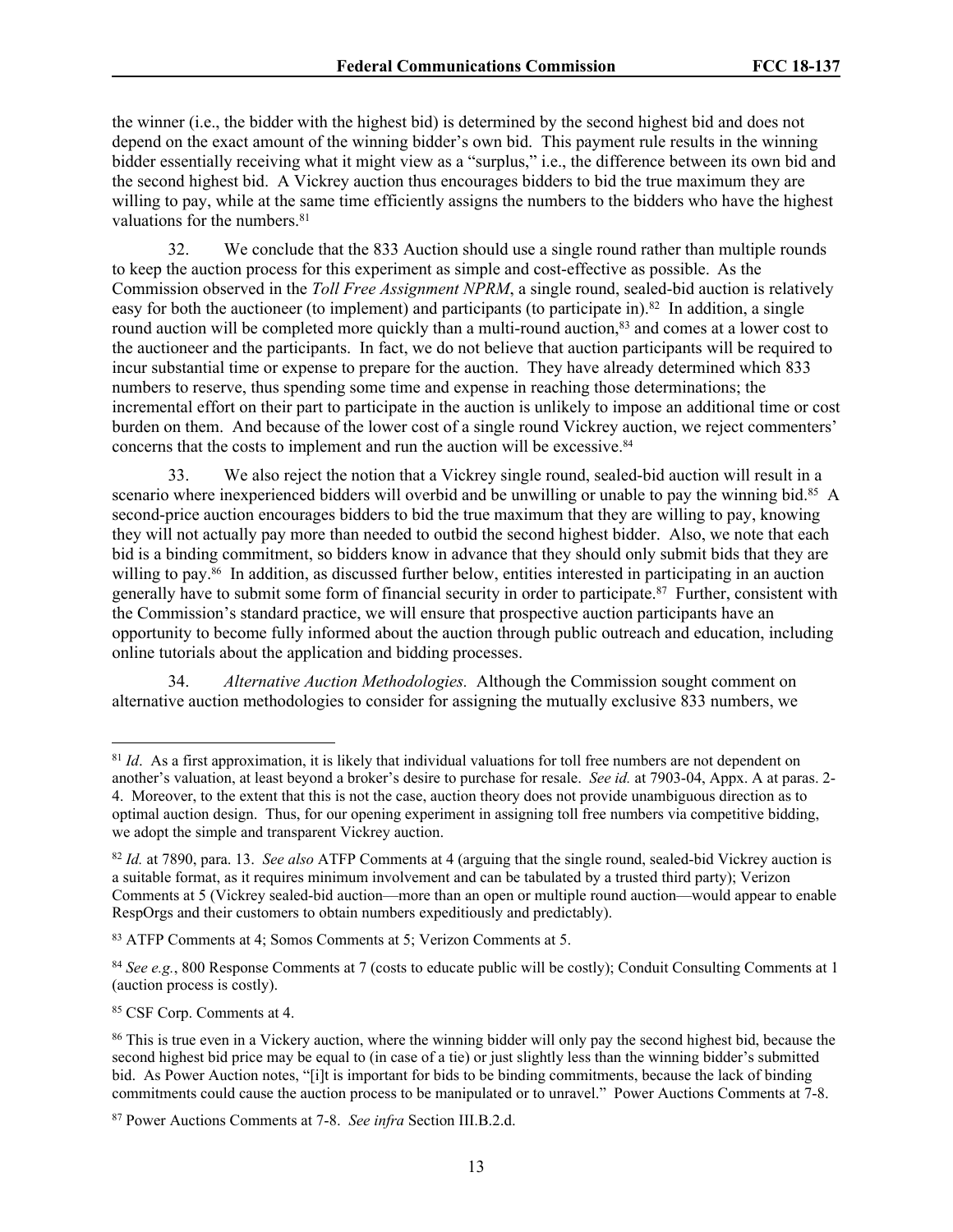decline to employ any such methodologies for the 833 Auction.<sup>88</sup> One commenter suggested that we use what it calls an "open" auction, specifically "a simultaneous ascending clock auction with multiple independent clocks."89 While this type of auction has certain advantages over a single round, sealed-bid, Vickrey auction,<sup>90</sup> we conclude that these advantages do not justify the additional complexity and expense of a multiple round auction at this time. While the Commission uses multiple round auctions and will continue to do so, the 833 Auction will be the Commission's first auction of the rights to use toll free numbers, and our intent for this experiment is to gather data to help inform future toll free assignment decisions while minimizing the complexity and cost to the Commission, auctioneer, and participants during the experiment.<sup>91</sup> We also have limited information on which to base any estimate of the dollar amounts potential subscribers are willing to bid. Also, the relatively modest nature of the items to be auctioned—the rights to use toll free numbers, as opposed to spectrum licenses or Universal Service Fund support—seems at this juncture to warrant a less complex and costly type of auction. Thus, we do not want to create a more complex and costly auction than necessary at this early stage.

35. One commenter argues that a single round, sealed-bid Vickrey auction limits the ability of a bidder to develop a bidding strategy involving substitute numbers vis-à-vis an "open" auction. 92 That commenter does not, however, provide a basis for its position that bidders in the 833 Auction will have a need for such a complex auction, or how such a need outweighs the impact to cost and complexity for this experimental auction. Further, unlike other auctions the Commission has conducted, such as auctions for spectrum and Universal Service Fund support, where some items may be substitutable, this auction allocates items for which managing bids across substitutes is less important. Similarly, there are important complementarities in bids for spectrum and Universal Service Fund support which we have no reason to believe apply to the toll free number market.

36. More specifically, the Commission has historically used multiple round bidding as the primary auction methodology in spectrum auctions.<sup>93</sup> When implementing its spectrum auction authority, the Commission found that multiple round auctions provide needed information about the value of substitutable and complementary licenses and allows participants the flexibility to pursue back-up strategies during an auction, allowing the spectrum to go to its highest value use.<sup>94</sup> The Commission recognized, however, that while multiple round auctions are preferable, if the value of the licenses or the number of bidders would be so low that the administrative costs of a multiple round auction may exceed its benefits, other auction methods are available. Our spectrum auctions, generally, involve many entities pursuing complex strategies weighing the cost of various quantities of spectrum within and between markets. Similarly, in competitive bidding for Universal Service Fund support, many participants are

<sup>88</sup> For example, the *Toll Free Assignment NPRM* sought comment on a pay-your-bid auction, whereby the highest bidder wins and pays its bid, and an open auction, such as a simultaneous multi-round auction used by the Commission for our spectrum auctions. *Toll Free Assignment NPRM*, 32 FCC Rcd at 7892, paras. 18-20.

<sup>89</sup> Power Auctions Comments at 2-5.

<sup>90</sup> Power Auctions enumerates several advantages of an "open" auction, including (1) permitting bidders the opportunity of price discovery; (2) permitting bidders more control over the money spent on winning bids; (3) permitting bidders some ability to handle bids for numbers that may be viewed as substitutes; (4) maintaining privacy of auction participants' bids; and (5) potentially resulting in higher auction revenues and more efficient results. Power Auctions Comments at 2-5.

<sup>91</sup> *See*, *e*.*g*., Daniel Lyons Comments, Attach. at 4 ("The single-round auction is much cheaper than a traditional multi-round auction, meaning the administrative costs of the auction are minimal.").

<sup>92</sup> Power Auctions Comment at 3.

<sup>93</sup> *See* Auctions Summary, <https://www.fcc.gov/wireless/auctions/auctions-summary>(last visited Sept. 21, 2018).

<sup>94</sup> *See Implementation of Section 309(j) of the Communications Act – Competitive Bidding*, Second Report and Order, 9 FCC Rcd 2348, 2366, paras. 106-111 (1994).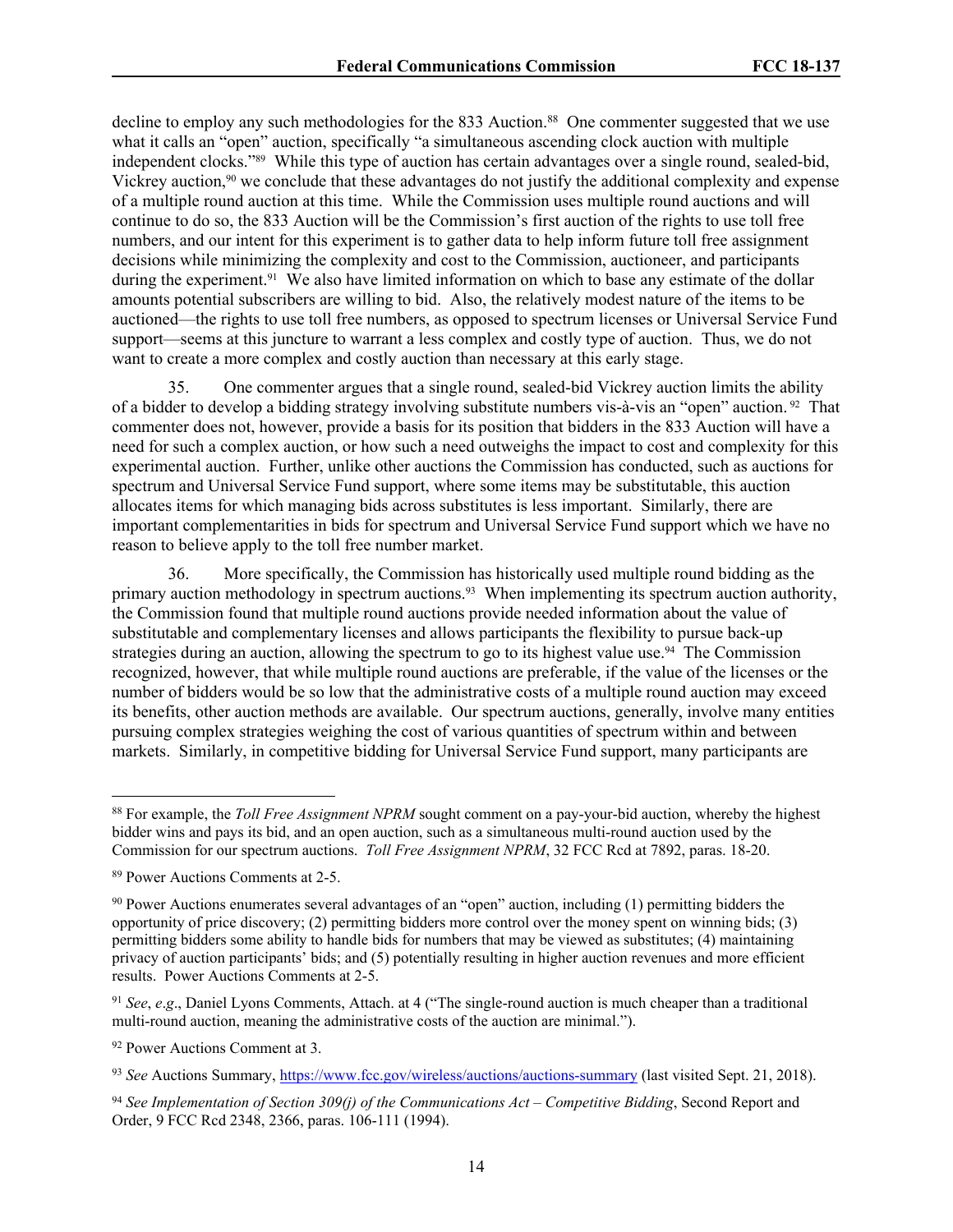contemplating multiple markets that they are willing to serve based on the price of the subsidy.95 In the case of toll free numbers, there is limited information in the record that one number is a substitute for another or on how bidders will view the relative values of the available numbers. The Commission hopes to obtain such information through this auction.

37. In sum, because the Vickrey single round, sealed-bid auction should demand fewer resources from the Commission, the auctioneer, and the auction participants while still yielding an efficient allocation of toll free numbers, we believe it will help achieve our objectives for this experiment.<sup>96</sup> We note, however, that we are not intending to foreclose the use of an "open" auction—or another auction methodology—in any future toll free number auctions.97 We expect that the Bureau's report will address the success of the Vickrey single round, sealed-bid auction methodology, and compare it to alternative methodologies.

### **b. Auction Eligibility**

38. Deciding which parties can participate in an auction is an integral part of the process. Although we generally require applicants for our auctions to demonstrate certain qualifications consistent with the regulatory objectives of a particular auction, it is also true that the broader the participation, the more likely it is that 833 numbers will be assigned to the highest-valuing bidders. For the 833 Auction, we will allow any party interested in obtaining an 833 number (potential subscriber) to participate directly in the auction or indirectly through a RespOrg. We also will not limit the 833 Auction to only those RespOrgs that participated in the 833 pre-code opening; any RespOrg may participate. We believe allowing all interested parties to participate directly in the auction will provide them with greater flexibility and control to accurately express their level of interest and will allow the Commission to glean as much information from the experiment as possible to better inform future toll free code opening assignments.

39. *833 Auction Not Limited to RespOrgs.* We will permit any potential subscriber to participate directly in the 833 Auction or indirectly through a RespOrg.98 In the *Toll Free Assignment NRPM*, the Commission proposed to permit only RespOrgs to participate in the proposed auction, based on RespOrgs' role as manager and administrator of toll free records in the Toll Free Database.<sup>99</sup> After reviewing the record, we conclude that allowing potential subscribers to directly participate will likely increase the efficiency of the auction while also addressing possible conflicts of interest between RespOrgs and potential subscribers. We agree with 800 Response, who argues that allowing potential subscribers to participate will minimize opportunities for participants to engage in undesirable and/or anticompetitive strategic behavior that could occur if a RespOrg and one or more of its subscribers were

<sup>98</sup> A toll free "subscriber," per the rule revision we adopt today, is "The entity that has been assigned a toll free number." *See infra* Appx. A. Because we do not intend to limit auction participation to entities that already have been assigned numbers, we establish that "potential subscribers"—any parties interested in subscribing to a toll free number—may participate in the 833 Auction. As auction participants, these parties will be obligated to comply with the Auctions Procedures Public Notice in this proceeding.

<sup>95</sup> *Connect America Fund et al*., Report and Order and Further Notice of Proposed Rulemaking, 31 FCC Rcd 5949, 5978-79 para. 88 (2016); *Connect America Fund Phase II Auction Scheduled for July 24, 2018; Notice and Filing Requirements and Other Procedures for Auction 903*, Public Notice, 33 FCC Rcd 1428, 1493, para. 199 (2018).

<sup>96</sup> *Id*.

<sup>&</sup>lt;sup>97</sup> To the contrary, we recognize that there are cases where an open auction may perform better than a sealed-bid auction. *See Toll Free Assignment NPRM*, 32 FCC Rcd at 7892, para. 19, Appx. A at para. 4; *see also* Power Auctions Comments at 2-5.

<sup>99</sup> *Toll Free Assignment NPRM*, 32 FCC Rcd at 7892-93, para. 21. The Commission also recognized "the importance of RespOrgs as market makers" and noted that RespOrgs "may have strengths in maximizing the valuation of certain numbers, for example, by piecing together geographic coalitions of subscribers who may be unable to coordinate themselves." *Id*.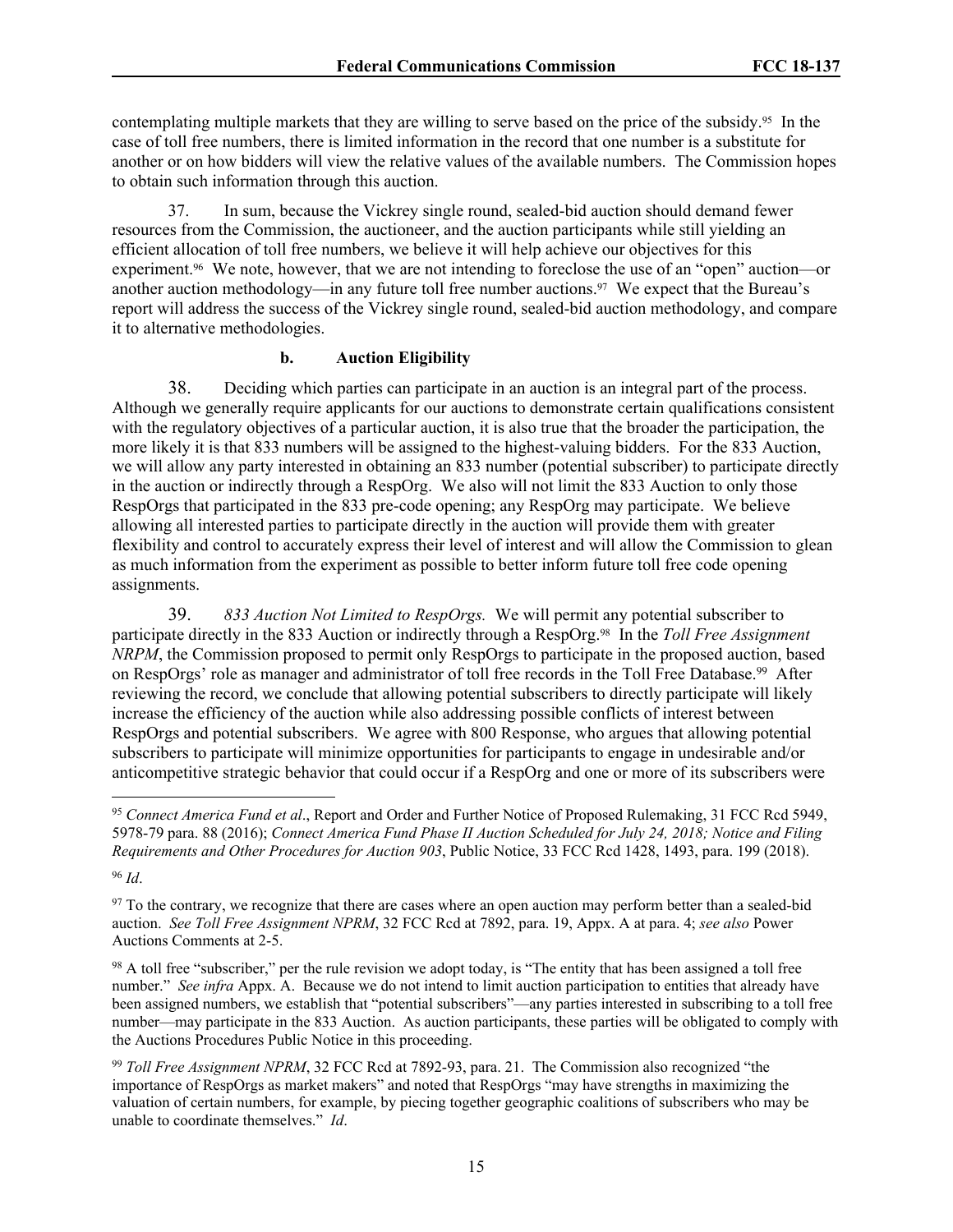interested in the same 833 numbers.100 Therefore, we find it appropriate to allow potential subscribers to act on their own behalf and represent their own interests in the auction.101 We stress that if a potential subscriber directly participates in and is assigned a number via the 833 Auction, it must still work with a RespOrg after the auction to reserve the number in the Toll Free Database in accordance with our rules.<sup>102</sup>

40. We do not go so far as to remove RespOrgs from the process of acquiring toll free numbers in the 833 Auction, as one commenter suggests.<sup>103</sup> Because subscribers are familiar with working with RespOrgs to acquire toll free numbers and may prefer to continue to take advantage of RespOrg expertise here, we conclude that we should allow subscribers the choice of working with a RespOrg in the 833 Auction.

41. Some commenters oppose permitting potential subscribers to participate in the auction. For example, Somos claims that allowing subscribers to participate "would introduce unnecessary and potentially costly administrative problems"104 and Power Auctions advocates allowing only RespOrgs to participate since they can maximize valuations of certain numbers and including subscribers would increase the costs of running the auction.<sup>105</sup> On the other hand, one commenter advocates excluding RespOrgs completely, and allowing only end-user customers to participate.<sup>106</sup> We recognize the value added by RespOrgs as "market makers,"107 but find that allowing potential subscribers to participate in the auction will likely increase the efficiency of the auction, by increasing competition and reducing the likelihood of tacit collusion and other undesirable strategic behavior that can occur when there are very few auction participants.108 Although we recognize there may be additional cost in auction overhead by allowing more participants, we believe that the benefits to auction efficiency created by expanding the pool of potential participants identified above are worth the minimal expense in determining whether the additional participants are qualified to bid in the auction. And by allowing potential subscribers to bid on their own, we lower administrative costs for participants who choose not to place a bid through a RespOrg.

42. *Maximizing Auction Participation*. We will not otherwise limit the number of participants in the auction, such as by limiting RespOrg eligibility to participate in the 833 Auction only to those RespOrgs that participated in the 833 pre-code opening process. Permitting the maximum

<sup>102</sup> *See* 47 CFR § 52.101.

<sup>104</sup> Somos Comments at 3.

<sup>106</sup> 800 Response Information Service LLC Reply at 1-4.

<sup>107</sup> As the Commission recognized in the *Toll Free Assignment NPRM*, RespOrgs "may have strengths in maximizing the valuation of certain numbers, for example, by piecing together geographic coalitions of subscribers who may be unable to coordinate themselves." *Toll Free Assignment NPRM*, 32 FCC Rcd at 7892-93, para. 21.

108 800 Response Reply at 2-3.

<sup>100</sup> *See* 800 Response Information Services LLC Reply at 3-4. If a RespOrg and one or more of its subscribers do not have an interest in the same 833 numbers, permitting RespOrgs to participate in the auction gives subscribers to option to have their RespOrgs bid on their behalf.

<sup>&</sup>lt;sup>101</sup> Potential subscribers also have the option to become a RespOrg by meeting various requirements for certification. By formally allowing potential subscribers the option to participate directly, non-RespOrg participants will not need to spend resources to become a RespOrg if they are concerned that current RespOrgs would not fully represent their interests.

<sup>103</sup> *See* 800 Response Information Services LLC Reply at 3-4.

<sup>105</sup> Power Auctions Comments at 6-7 (arguing that increased participation would result in increased "overhead in reviewing applications to participate in the auction, processing upfront payments, providing login credentials to the auction system, training bidders, collection payments from winning bidders after the auction, etc."). *See also* ATFP Comments at 8 (arguing that only RespOrgs can vet bidders and minimize fraud, and will result in "uniform and efficient" bid collection since RespOrgs will consolidate and submit bids in one file).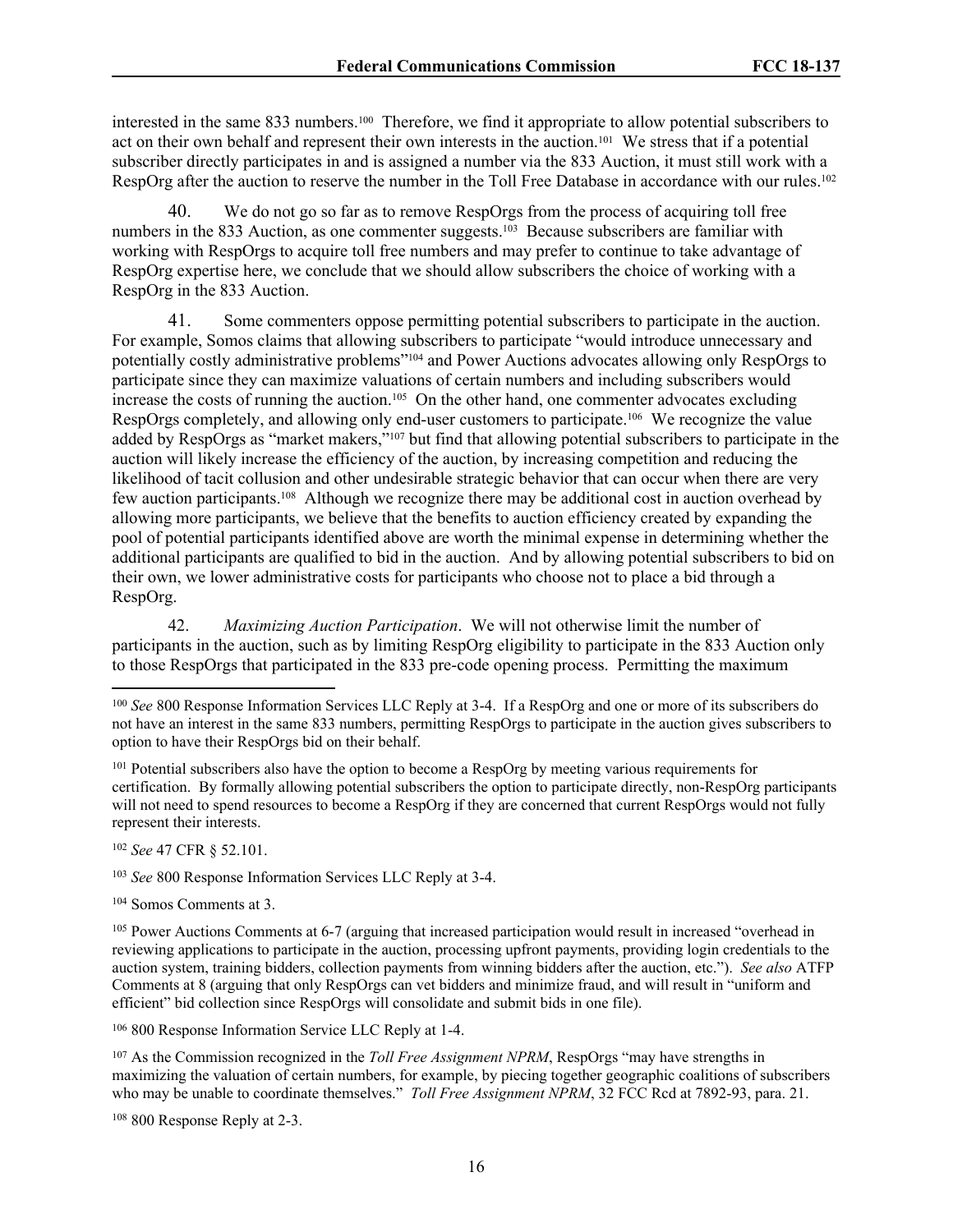number of eligible participants to bid in the 833 Auction ensures a robust auction and results in the bidders with the highest willingness to pay being assigned a number, which is in the public interest. The inclusion of all RespOrgs and potential subscribers in the pool of eligible participants will also provide the Commission with greater information about the value of toll free numbers, increasing the value of the experiment. In furtherance of this goal, the Commission, along with Somos in its role as auctioneer, will undertake outreach efforts to promote maximum participation among RespOrgs and potential subscribers.

### **c. Application Process**

43. In Commission auctions, interested parties must disclose certain information and make certain certifications in an application or series of applications.109 This information helps promote auction transparency and integrity and assists us in monitoring compliance with our auction rules and procedures, including, for example, the prohibition against certain communications. We find it is necessary to qualify entities to participate in the auction, and therefore require interested entities to submit a short-form application to participate in the auction. The information and certification required in the short-form application, along with an upfront payment, will help determine if an applicant is qualified to bid in the 833 Auction. We will not require applicants to submit a long-form application after the conclusion of this auction, given the lack of need to verify winning bidders' qualifications in this context and to limit the administrative burden on bidders, the auctioneer, and the Commission.

### **(i) Short-Form Application Requirements**

44. We establish here some basic requirements and limitations regarding applications to participate. We expect that each entity interested in bidding in the 833 Auction will be required to disclose certain information and make certain certifications to promote compliance with the framework we outline here and protect auction integrity. These submissions will promote the transparency and efficiency of the auction and reduce the instances of conflicts of interest and the likelihood of undesirable and/or anticompetitive strategic behavior by participants.

45. *A Potential Subscriber May Participate Through Only a Single Auction Applicant and Submit a Single Application*. Potential subscribers can participate in the 833 Auction through only a single auction applicant. In particular, a potential subscriber may not engage multiple applicants to bid for a particular number in which it is interested. This prohibition assures a level playing field for all bidders and prevents distortions in the information on bidder interests, by assuring that each auction participant has at most one bid per number in the single round.

46. We likewise prohibit a single party, or multiple parties with a controlling interest in common, from becoming qualified to bid based on multiple applications.110 We employ this same prohibition in spectrum auctions to ensure that auction participants bid in a straightforward manner.<sup>111</sup> We believe that this type of restriction is warranted in the 833 Auction and will address concerns raised in the record regarding the potential for undesirable strategic bidding behavior, which could harm other bidders.<sup>112</sup>

<sup>&</sup>lt;sup>109</sup> In the Commission auctions, we typically have a two-stage application filing process. In the pre-auction "shortform" application, a potential bidder will need to establish its eligibility to participate, providing, among other things, basic ownership information. After the auction, the Commission conducts a more extensive review of the winning bidders' qualifications to receive support through "long-form" applications.

<sup>110</sup> While we will seek comment and decide how to define parties with common controlling interests in our preauction process, we anticipate utilizing the Commission's definitions adopted for similar purposes in our spectrum auctions. *See*, *e*.*g*., 47 CFR § 1.2105(a)(4)(i).

<sup>111</sup> *Updating Part 1 Competitive Bidding Rules*, FCC 15-80, Report and Order, 30 FCC Rcd 7493, 7579-81, paras. 205-208 (2015).

<sup>112</sup> Verizon Comments at 4.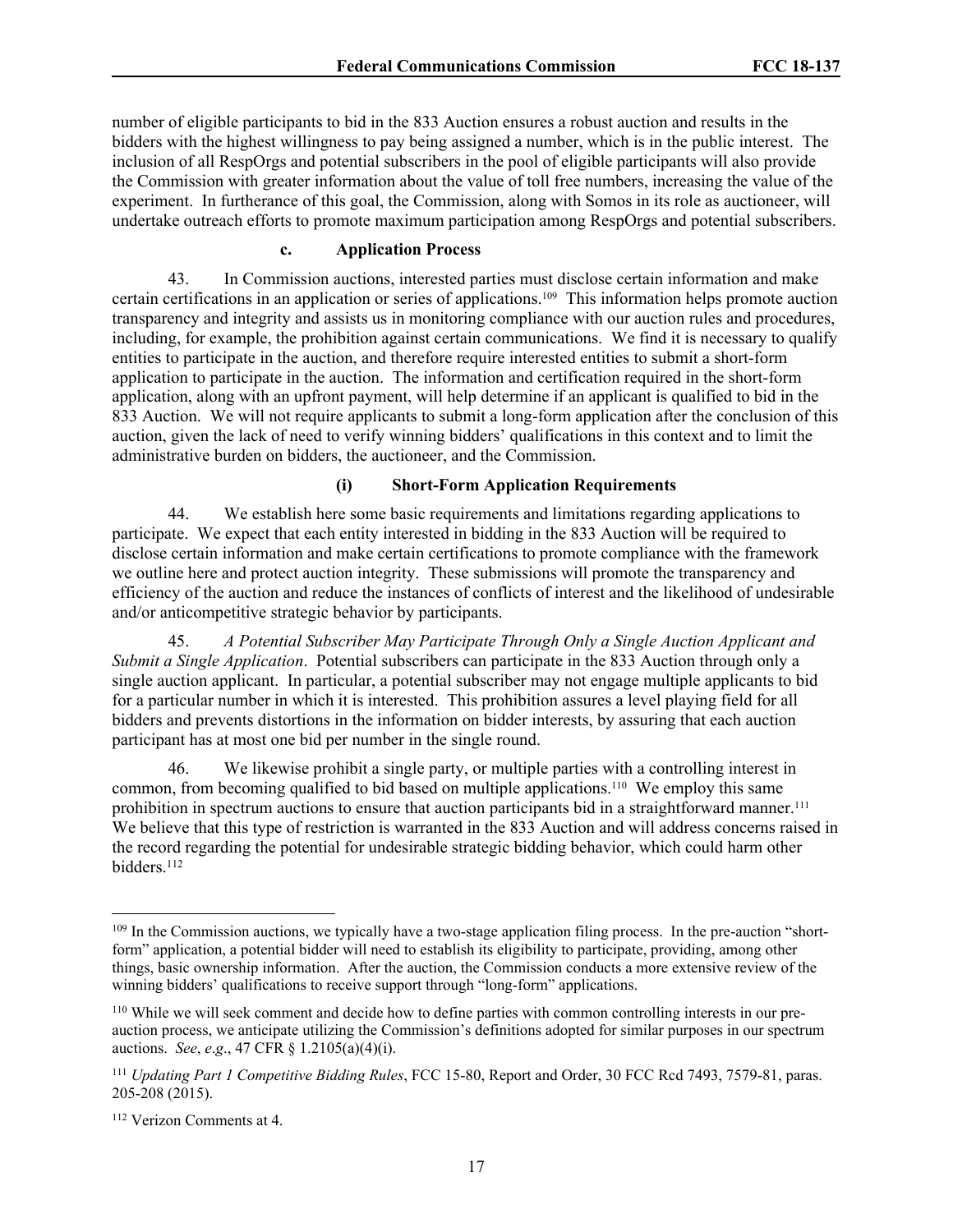47. *A RespOrg Can Apply on Behalf of Only a Single Potential Subscriber (Including Itself) Per Number*. We recognize that allowing RespOrgs to serve as bidders for potential subscribers of toll free numbers may present the opportunity for certain auction participants to have more information about the competition for certain numbers. Such asymmetric information could be used in ways that adversely affect some potential subscribers. To mitigate the potential anticompetitive effects of RespOrgs bidding for potential subscribers, we will limit a RespOrg to representing a single potential subscriber (including itself) for the rights to use a particular number.<sup>113</sup>

48. *Disclosures and Certifications.* To promote transparency as well as compliance with the limitations discussed above, we establish certain general requirements for applicant disclosures and certifications. Specifically, we expect that each auction participant—whether a potential subscriber or a RespOrg serving as a bidding agent—will be required to certify, as applicable, that it is not bidding on behalf of multiple interested parties (including itself) for the same toll free numbers or that it is only bidding through one entity for a given number.<sup>114</sup> To enforce this prohibition, we expect that applicants will need to disclose the party on whose behalf it is bidding, for each toll free number that it selects. To enforce the prohibition, and to allow entities to comply with the prohibition on certain communications discussed below, we also expect that any entity wishing to participate in the 833 Auction will have to fully disclose information regarding the real party- or parties-in-interest in the applicant or application and the ownership structure of the applicant, including both direct and indirect ownership interests of 10 percent or more.<sup>115</sup> We also will also require applicants to provide additional information and make additional certifications in the application, as may be found in the pre-auction process to be necessary to implement our decisions in this Report and Order. By requiring these certifications and disclosures, we guard against potential conflicts of interest between a RespOrg and its customer subscriber(s), between a RespOrg's customer subscribers, and between RespOrgs with overlapping controlling interests seeking the rights to use the same toll free numbers. Moreover, such actions will help implement our overriding principle that each entity should participate through only one bidder, thus encouraging sincere bidding and enhancing the integrity of the auction.

## **(ii) Procedures for Processing Pre-Auction Applications**

49. For the 833 Auction, we expect that applications to participate in the auction will be processed in a manner similar to applications to participate in spectrum license auctions. Specifically, no application will be accepted if, by the initial deadline, the applicant has failed to make the required certifications, e.g., no additional applications will be accepted after the initial deadline.116 Moreover, applicants will be afforded an opportunity to cure any identified minor defects after an initial review of the application.117 Applications to which major modifications are made after the deadline for submitting applications shall be denied. Major modifications include, but are not limited to, any changes in the

 $113$  We note that, under a different auction design (e.g., in a multiple round auction) or with different eligibility requirements, a different limitation may be appropriate to help ensure that RespOrgs fully represent subscriber interests, but, for the 833 Auction, we find this limitation to be appropriate.

<sup>114</sup> A RespOrg can bid on behalf of multiple subscribers, as long the subscribers it represents, as well as itself, are not bidding on the rights to use the same number(s). We will also require the applicants that have overlapping noncontrolling interests to certify, during the application process, that they have established internal control procedures to preclude any person acting on behalf of an applicant from possessing information about the bids or bidding strategies of more than one applicant or communicating such information with respect to either applicant to another person acting on behalf of and possessing such information regarding another applicant. *See Updating Part 1 Competitive Bidding Rules*, 30 FCC Rcd at 7580-81, para. 207.

<sup>115</sup> *See* 47 CFR § 1.2112(a).

<sup>116</sup> *See* 47 CFR § 1.2105(a), (b)(1). Put differently, no additional applications will be accepted after the deadline.

<sup>117</sup> *See* 47 CFR § 1.2105(b)(2).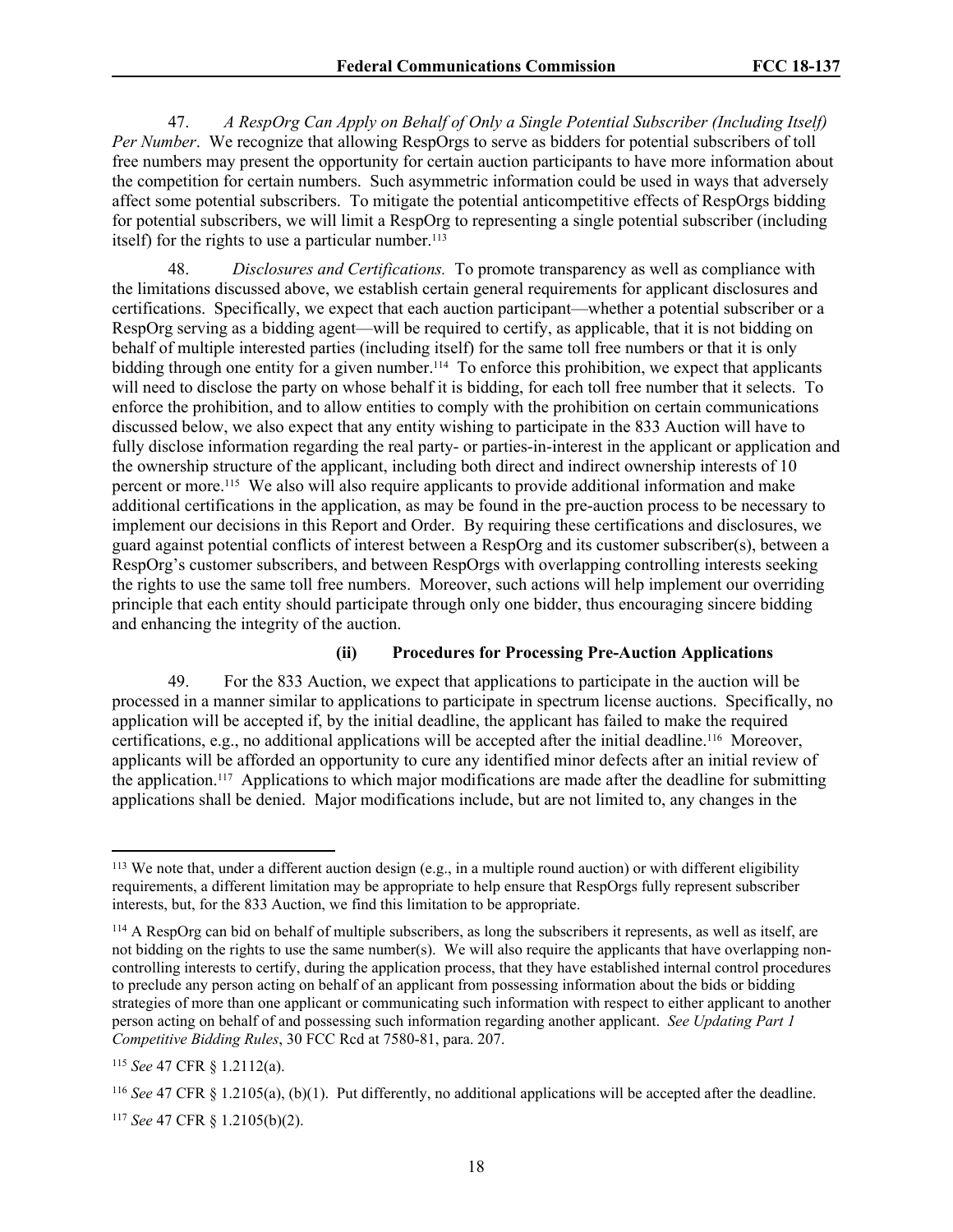ownership of the applicant that constitute an assignment or change of control of the applicant,118 or the certifications required in the application. If an applicant fails to make necessary corrections before a resubmission deadline, the applicant would be found not qualified to bid.<sup>119</sup>

### **d. Other Competitive Bidding Considerations for the 833 Auction**

50. *Prohibition on Certain Communications*. For spectrum and universal service auctions, the Commission has adopted rules prohibiting an applicant from communicating certain auction-related information to another applicant from the auction application filing deadline until the post-auction deadline for winning bidders to file long-form applications.120 This prohibition on certain communications is intended to reinforce existing antitrust laws, facilitate detection of collusive conduct, and deter anticompetitive behavior.121 While we believe the 833 Auction should have a similar prohibition on certain communications, we defer until the pre-auction process the details of the prohibition on certain communications, but absent unique factors that may be applicable to the 833 Auction we expect the prohibition to be generally consistent with our rule in spectrum auctions.<sup>122</sup>

51. *Availability of Auction-Related Information During and After the Auction Process.* It is our objective that the 833 Auction be transparent and objective. Consistent with that objective, we conclude that the procedures to be established in the pre-auction process should address what auctionrelated information will be available to bidders and to the public during the auction process, and when any information withheld during the auction will be made publicly available.

52. *Upfront Payments and Default Payments*. Entities that are interested in participating in the 833 Auction will be required to demonstrate an ability to pay for the rights to use the numbers for which they intend to bid by submitting an upfront payment.<sup>123</sup> Moreover, since bids are binding commitments, if a bidder fails to make full payment on its bid, or otherwise defaults, it should be subject to a default payment. We defer to the pre-auction process what the upfront payments and default payments for the 833 Auction should be, but we generally expect the approach to be modeled on those used in the Commission's spectrum auctions.<sup>124</sup>

<sup>119</sup> *See* 47 CFR § 1.2105(b)(3).

<sup>121</sup> *See Expanding the Economic and Innovation Opportunities of Spectrum through Incentive Auctions*, Report and Order, 29 FCC Rcd 6567, 6736, para. 397 (2014) (citing *Implementation of Section 309(j) of the Communications Act — Competitive Bidding*, 9 FCC Rcd at 2386-88, paras. 221, 225 (1994)).

<sup>122</sup> *See* 47 CFR § 1.2105(c). Regardless of the procedures ultimately decided upon for the 833 Auction, participants will be subject to antitrust laws, which are designed to prevent anticompetitive behavior in the marketplace. *See Amendment of Part 1 of the Commission's Rules – Competitive Bidding Procedures*, Third Further Notice of Proposed Rulemaking, 14 FCC Rcd 21558, 21560-61, para. 4 & n.17 (1999); *Implementation of Section 309(j) of the Communications Act – Competitive Bidding*, Fourth Memorandum Opinion and Order, 9 FCC Rcd 6858, 6869, para. 64 n.134 (1994) ("[A]pplicants will also be subject to existing antitrust laws.").

<sup>124</sup> *See* 47 CFR § 1.2106.

<sup>118</sup> Pro forma transfers and assignments have not generally been considered to be major modifications. *See, e.g.*, *Biennial Regulatory Review – Amendment of Parts 0, 1, 13, 22, 24, 26, 27, 80, 90, 95, 97, and 101 of the Commission's Rules to Facilitate the Development and Use of the Universal Licensing System in the Wireless Telecommunications Services*, Report and Order, WT Docket No. 98-20, 13 FCC Rcd 21027, 21060, para. 72 (1998).

<sup>120</sup> *See* 47 CFR §§ 1.2105(c), 1.21002(b). In these rules, "applicant" is defined broadly to include "all controlling interest in the entity submitting a short-form application to participate in an auction . . . as well as all holders of partnership and other ownership interests and any stock interest amounting to 10 percent or more of the entity, or outstanding stock, or outstanding voting stock of the entity submitting a short-form application, and all officers and directors of that entity." *Id.* at §§  $1.2105(c)(5)(i)$ ,  $1.21002(a)$ .

<sup>123</sup> *See generally* 47 CFR § 1.2106; *see also* Power Auctions Comments at 7-8.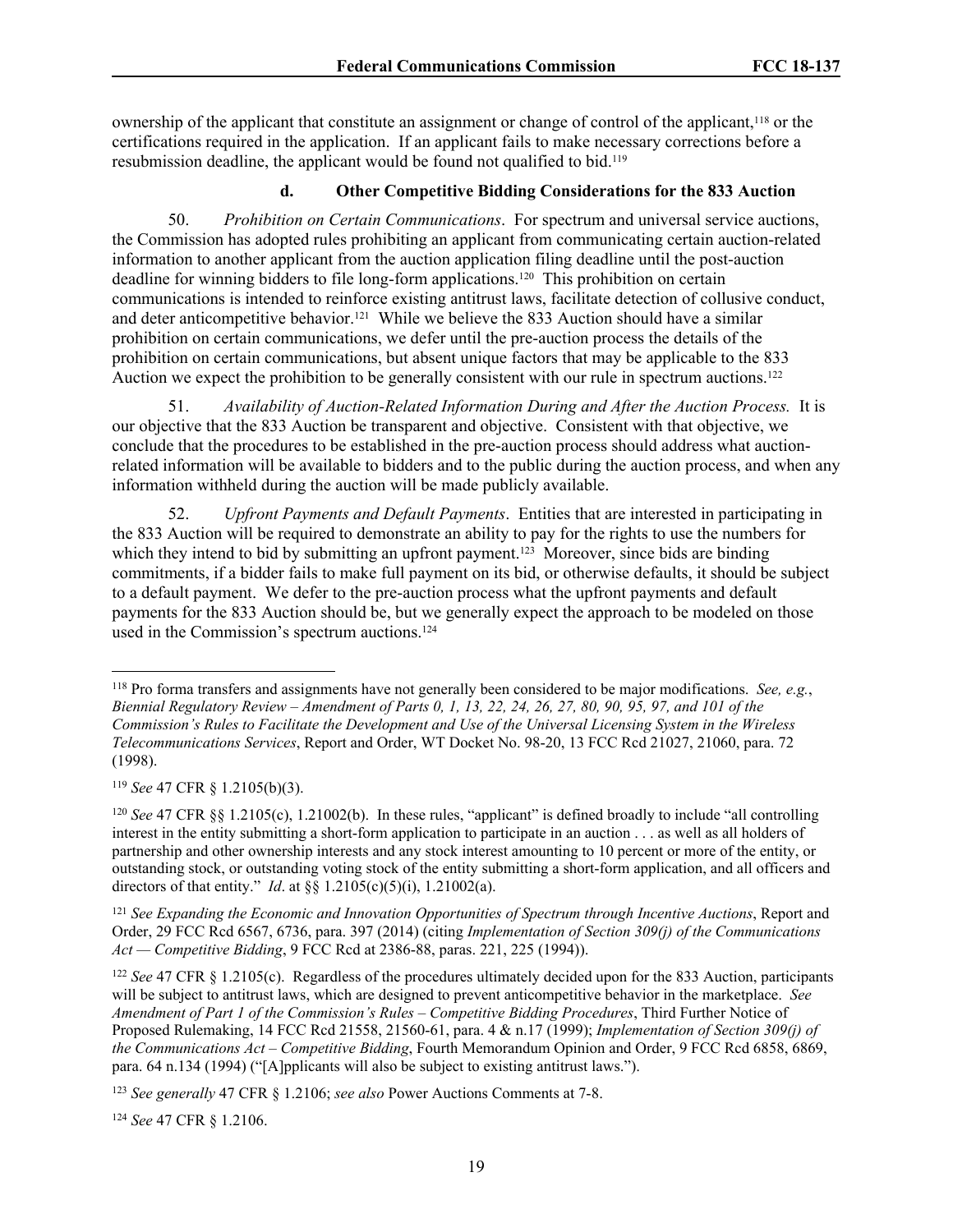53. *Bidding Credits*. We will not adopt bidding credits for the 833 Auction. We recognize that bidding credits can provide economic opportunity for a wide range of participants.125 Given the experimental nature of this auction, however, we conclude bidding credits are not appropriate at this time. No commenters who advocate we incorporate bidding credits in the 833 Auction provide specifics about the size standards or size of the bidding credits that might be employed, and we have no prior basis for determining the appropriate amount of any such bidding credit. We further do not wish to confuse the lessons we take away from this experiment by including bidding credits, which would influence bidder behavior. Instead, we will consider all of the data collected from the 833 Auction to determine if bidding credits should be offered in any possible toll free number auctions in the future.

54. *Reserve Prices*. We also decline to establish reserve prices for the 833 Auction.126 Most commenters oppose establishing reserve prices, arguing that reserves may discourage entities from bidding.127 Our goal for this auction is to gain as much information as possible about the effectiveness of a market-based approach to toll free number assignment, and we are convinced by the record that a reserve price may discourage auction participation and, thereby, decrease the amount of information we gain from the auction.128 And because this is our first time using competitive bidding to assign toll free numbers, we have a limited basis on which to establish a reasonable and efficient reserve price.

55. *Bidding on Multiple Numbers*. Consistent with our proposal in the *Toll Free Assignment NPRM*,<sup>129</sup> we will not limit the overall quantity of toll free numbers the rights to which can be acquired by an auction participant. Establishing such a limit could hamper the efficiency of the auction by constraining bidders who hold the highest valuations. Moreover, we wish to obtain as much information as possible from this experiment and believe any such constraint would limit the information derived from this experiment.

56. Similarly, we find it is unnecessary to permit package bidding (i.e., single bids for the rights to groups of numbers) in the experiment. As the Commission stated in the *Toll Free Assignment NPRM*, <sup>130</sup> though it is likely some bidders will demand the rights to multiple numbers, we do not believe valuation synergies warrant the additional complexity that package bidding brings. We desire to minimize the auctioneer's development costs for the auction interface and to simplify the bidding process for the auction participants.131 We expect the Bureau's post-auction report to address the auction's effectiveness, and to recommend whether any of the measures we have declined to adopt in the Report and Order—including package bidding—could be useful in deciding on future toll free assignment methods.

# 57. *Post-Auction Winning Bidder Public Notice*. Once the auction has been completed, we

<sup>127</sup> *See* CSF Corp. Comments at 4; Verizon Comments at 5 (asserting that small business customers in particular may be unwilling or unable to pay a reserve price); 800 Response Information Services LLC Reply, Attach. at 4. *But see* Power Auctions Comments at 5-6 (arguing that reserve prices may be useful since the level of interest in mutually exclusive toll free numbers varies widely among RespOrgs).

<sup>128</sup> *See* CSF Corp. Comments at 4.

<sup>129</sup> *Toll Free Assignment NPRM*, 32 FCC Rcd at 7893, para. 23.

<sup>130</sup> *Id.* at 7890-91, para. 14.

<sup>125</sup> *See* ACTIS Comments at 3-5 (urging the Commission to adopt bidding credits so that smaller RespOrgs in the Caribbean region can compete better in any toll free number auction); CenturyLink Comments at 4 (arguing that Commission should consider bidding credits to avoid disadvantaging smaller participants); 800 Response Information Services LLC Reply at 5-6.

<sup>126</sup> *See Toll Free Assignment NPRM*, 32 FCC Rcd at 7891-92, para. 17. By "reserve price," we refer to a minimum amount that must be reached in order for a number to be assigned after the auction closes.

<sup>&</sup>lt;sup>131</sup> See ATFP Comments at 7 (arguing that package bidding would disadvantage small businesses interested in only one number).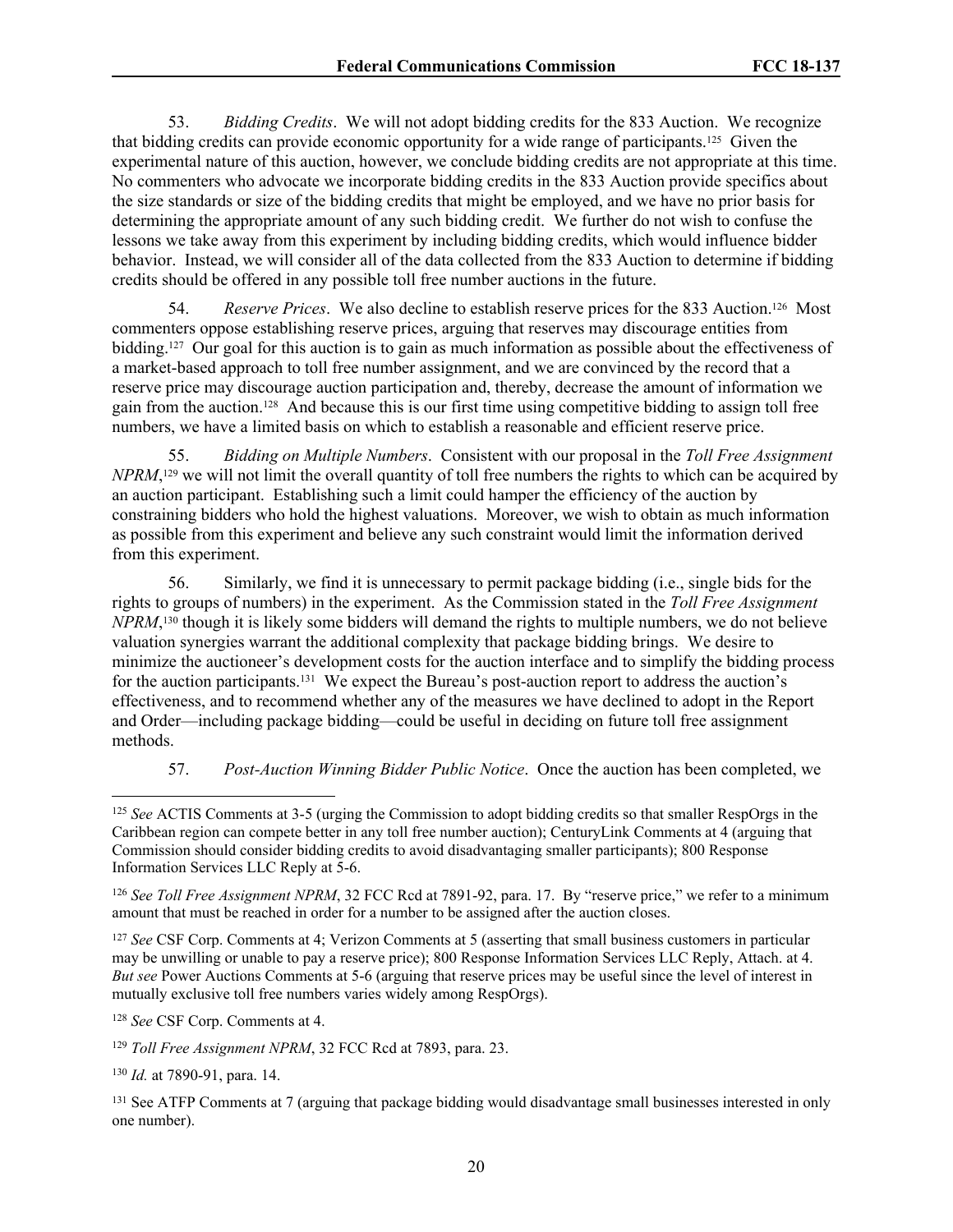will release a public notice identifying the winning bidders and establishing the deadline for making final payment for winning bids. This public notice will also explain how unsold inventory—numbers that received no bids—will be assigned after the 833 Auction. As we have explained, any potential subscriber that participates directly in the auction and wins the rights to a number must still work through a RespOrg after the auction to reserve the number in the Toll Free Database in accordance with our rules.<sup>132</sup>

## **3. Somos as Auctioneer for the 833 Auction**

58. We establish Somos, the Toll Free Numbering Administrator, as the auctioneer for the 833 Auction. We believe this role is commensurate with its present statutory and regulatory duties and its responsibilities. The Commission established Somos as the Toll Free Numbering Administrator in the 2013 *Toll Free Governance Order*.<sup>133</sup> There, we determined that Somos met the impartiality requirement of section  $251(e)(1)$  of the Act—codified in section 52.12 of our rules<sup>134</sup>—and was "eligible to serve as neutral SMS administrator."<sup>135</sup> As the auctioneer for the 833 Auction, Somos shall continue to implement impartially toll free number assignments, consistent with the Act and our implementing rules.

59. In its role as auctioneer, we require Somos to provide the infrastructure and software for online bidding and carry out other activities necessary to implement the auction. These activities include performing bidder education and other outreach; accepting and reviewing applications to participate in the auction; accepting upfront payments; announcing qualified bidders and those not qualified to bid; accepting bids during a single round of bidding; accepting final payments for winning bids and distributing refunds for any upfront payments not applied to winning bids; activating in the toll free database the numbers won at auction and for which final payment has been made; and undertaking any other tasks in furtherance of the 833 Auction that the Commission deems appropriate and as elaborated in the Auction Procedures Public Notice. The Commission will maintain oversight of Somos's implementation of the 833 Auction and will re-direct it as necessary to most effectively execute the 833 Auction.<sup>136</sup>

60. One commenter posits that the present Toll Free Numbering Administrator should not serve as the toll free number auctioneer because Somos "has no experience in conducting auctions" and it "would be called upon to develop entirely new [auction] processes."<sup>137</sup> We disagree. Somos has asserted that it is fully capable of executing the Commission's proposed auction,<sup>138</sup> and we have no basis on which to question its assertion. Moreover, given the considerable expertise in number assignment and administration that Somos has gained since the Commission formally designated it as the Toll Free Numbering Administrator,<sup>139</sup> we are confident that Somos will perform its auctioneer duties in accordance with the procedures established by the Auction Procedures Public Notice.<sup>140</sup>

<sup>135</sup> *Toll Free Governance Order*, 28 FCC Rcd at 15343, para. 41.

<sup>136</sup> To maintain oversight, the Commission will review tariff filings, *see infra* para. 73, issue specific instruction in the Auction Procedures Public Notice, and direct Somos under our broad authority over the Toll Free Numbering Administrator.

<sup>137</sup> 800 Response Comments at 8.

<sup>138</sup> Somos Comments at 2.

<sup>139</sup> *See generally, e.g*., *Toll Free Governance Order*, 28 FCC Rcd 15328 (establishing SMS/800, later known as Somos, Inc., as the toll free administrator, subject to tariff); *Toll Free Service Access Codes*, Order, 31 FCC Rcd

<sup>132</sup> *See* 47 CFR § 52.101.

<sup>133</sup> *Toll Free Service Access Codes*, Order, 28 FCC Rcd 15328, 15328, para. 1 (2013) (*Toll Free Governance Order*).

<sup>134</sup> *See generally Toll Free Governance Order*, 28 FCC Rcd at 15344-46, paras. 41-47 (applying 47 CFR § 52.12 criteria of "Affiliate Relationship," "Debt or Revenues from a Provider," "Commission Discretion to Consider Undue Influence"); 47 CFR § 52.12.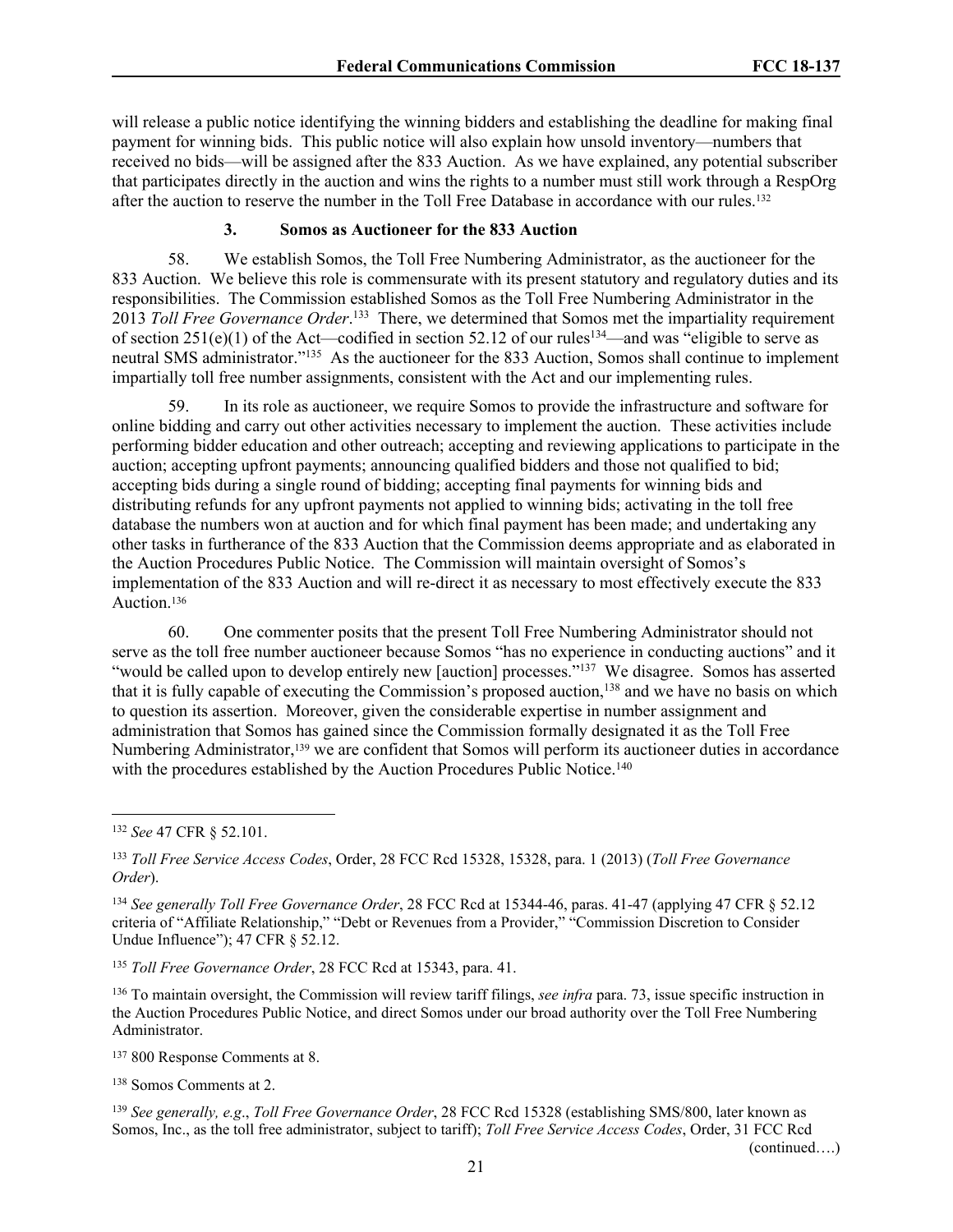61. We also agree with Somos that it is critical "to maintain continuity and stability in TFN [toll free number] administration."<sup>141</sup> In contrast, were we to establish an independent auctioneer, the independent auctioneer would have to first coordinate with Somos to verify that the numbers available in the 833 Auction are indeed available.<sup>142</sup> The independent auctioneer would then have to direct Somos to assign the number to the winning bidder. We find this step in the process unnecessary as Somos is capable to serve as auctioneer in accord with the specific and direct instruction to be set forth in the Auction Procedures Public Notice.

62. While we appreciate the novelty of our experiment in using competitive bidding in the toll free context, the Commission itself has a vast amount of experience in conducting auctions in other contexts.<sup>143</sup> We will oversee Somos's implementation of the 833 Auction, along with our general oversight of numbering, to alleviate any concerns about auction execution. Moreover, a single-round, sealed-bid auction should not require complex software or administration.

63. For these reasons, we direct Somos to serve as the auctioneer of the 833 Auction. In the event Somos seeks to add outside personnel to assist with the auction in any way, it may do so provided that it retains the overall administrative responsibility and neutrality.144 We further direct Somos to obtain an independent audit of the 833 Auction, including Somos's performance as auctioneer, after completion of the auction.<sup>145</sup>

64. In designating Somos as the auctioneer of the 833 Auction, we do not foreclose the Commission's ability to assign this role to a different entity, or through a different method, such as a competitive process, in a future toll free number auction. In its report on the outcomes of the 833 Auction, we direct the Bureau to evaluate Somos' performance as the auctioneer, including its technical execution and cost-effectiveness in conducting the auction. The results of the 833 Auction, including its costs and the degree of its financial success, ought to inform the Commission's method for assigning the role of auctioneer in future toll free number auctions.

65. *Auction Information*. To allow the Commission to make a fair and accurate assessment of the results and consequences of the 833 Auction, we require Somos to retain and make available to the Commission all data and information about the auction and its administration, gathered before, during, and after the auction. Such information includes, but is not limited to, information on the following: winning and losing bids, bidders, administrative costs (including detailed costs to design the auction user interface, auction platform, and software to evaluate the auction results), and post-auction secondary

(Continued from previous page)

<sup>140</sup> *See generally* Somos Comments at 2.

<sup>141</sup> *Id*.

<sup>142</sup> *See Toll Free Service Access Codes*, 12 FCC Rcd at 11168, para. 7.

<sup>143</sup> *See generally, e.g.*, *Expanding the Economic and Innovation Opportunities of Spectrum Through Incentive Auctions*, Report and Order, 29 FCC Rcd 6567 (2014); Fed. Commc'ns Comm'n, *Broadcast Incentive Auction and Post-Auction Transition*,<https://www.fcc.gov/about-fcc/fcc-initiatives/incentive-auctions>.

<sup>144</sup> Section 251(e) requires the Commission to "create or designate one or more impartial entities to administer telecommunications numbering and to make such numbers available on an equitable basis." *See* 47 U.S.C. §  $251(e)(1)$ .

<sup>145</sup> In the event that the Bureau determines, and announces in a Public Notice, that the costs of conducting such an audit are unlikely to exceed the benefits—for example, because of low auction revenue—Somos need not obtain an audit.

<sup>6828, 6829-30</sup> paras. 4-5 (WCB 2016) (waiving first-come, first-served rule for 800 code numbers pursuant to Somos petition concerned with number exhaust).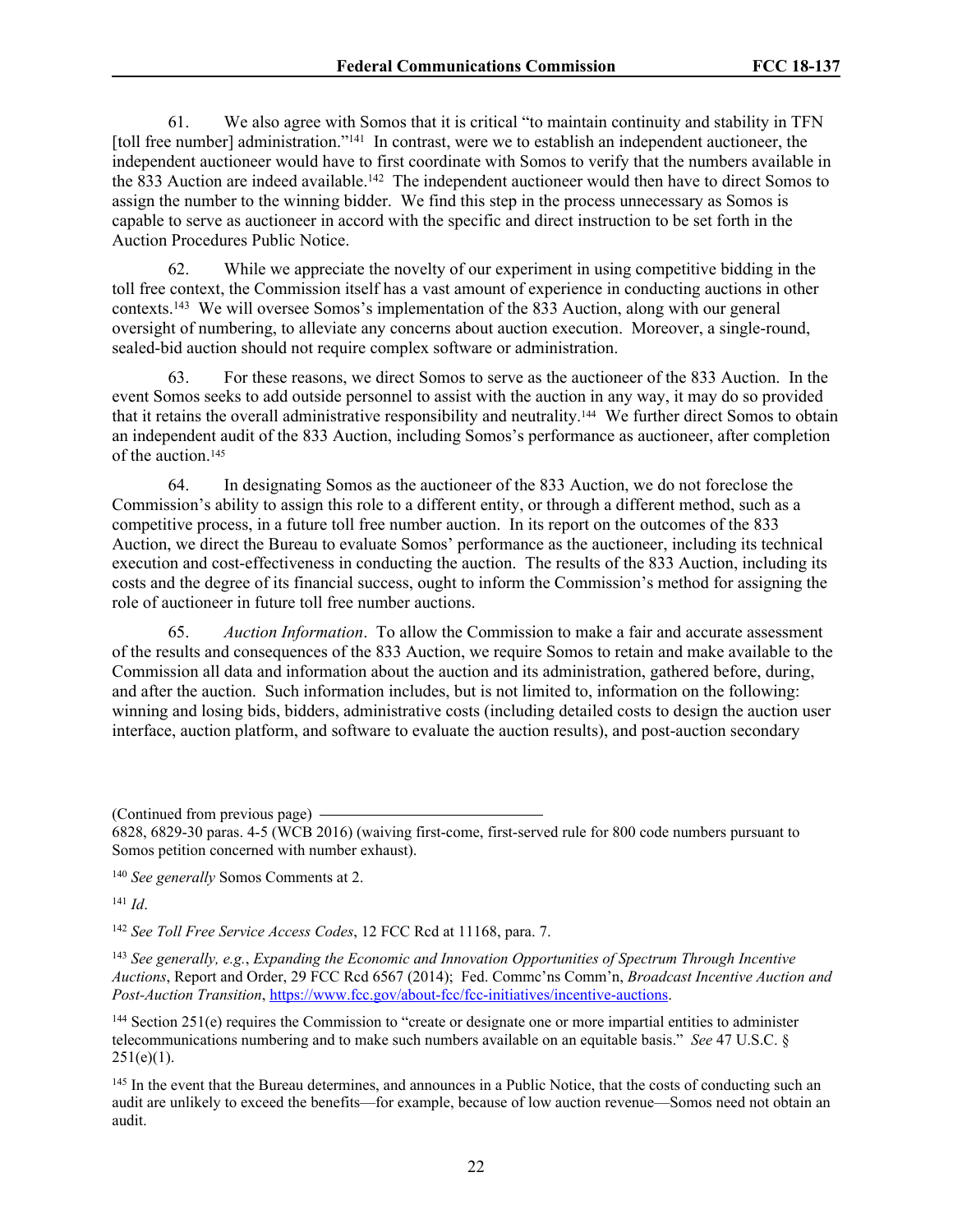market transfers.146 We also require Somos to make available to the Commission information on 833 numbers not included in the auction for comparison purposes. This data will enable us to get a complete picture of the viability of the 833 Auction and on competitive bidding as an assignment method for future toll free code openings.

### **4. 833 Auction Proceeds**

66. We will use any net positive proceeds from the 833 Auction to defray the costs of administering toll free numbering incurred by the Toll Free Numbering Administrator<sup>147</sup> (i.e., costs beyond conducting the auction) and, potentially, the North American Numbering Plan Administrator (NANPA).148 By "net positive proceeds," we mean any amount by which revenues from the auction exceed the costs of conducting the auction.<sup>149</sup> Applying net positive proceeds in this manner is consistent with our authority in section  $251(e)$  to administer numbering, and its requirement that the costs of administration be borne by carriers on a competitively neutral basis.150 As discussed in the *Toll Free Assignment NPRM*, it will benefit all toll free subscribers and RespOrgs, as well as potentially all stakeholders in the 20 countries that are members of the NANP.<sup>151</sup>

67. *Disbursement of 833 Auction Revenues That Exceed Somos's Auction Costs.* We conclude that net positive proceeds from the 833 Auction should be used to defray toll free numbering administration costs. We establish a methodology that will benefit Toll Free Numbering Administrator users while tempering resulting year-over-year change of administrative rates and charges. We therefore tie our disbursement to the ratio between net positive proceeds and Somos's revenue requirements. In the present tariff year, Somos's revenue requirement for toll free numbering administration services is \$56.9 million.152 If net positive proceeds are less than five percent of Somos's then-current annual revenue requirement,153 then the net positive proceeds should be used only to defray toll free numbering

<sup>146</sup> Per the exception we establish today, the secondary market is limited to numbers assigned via competitive bidding. *See infra* section III.C. The mutually exclusive numbers in the 833 code assigned in the 833 Auction will therefore be eligible for secondary market transfers.

<sup>&</sup>lt;sup>147</sup> Somos is a not-for-profit corporation that provides the Toll Free Numbering Administrator function pursuant to FCC tariff, subject to section 61.38 of the Commission's rules. 47 CFR § 61.38. Somos must file annual tariff revisions pursuant to the applicable part 61 rules for a dominant carrier, subject to the tariff requirements and enforcement of the Commission pursuant to the Act and the Commission's rules. *SMS/800 Order*, 28 FCC Rcd at 15342, paras. 37-38; *see also generally* Somos, Inc., Tariff F.C.C. No. 1 (2018), [https://s3.amazonaws.com/files](https://s3.amazonaws.com/files-prod.somos.com/documents/SMS800FunctionsTariff.pdf)[prod.somos.com/documents/SMS800FunctionsTariff.pdf](https://s3.amazonaws.com/files-prod.somos.com/documents/SMS800FunctionsTariff.pdf) (Toll Free Tariff). Previous tariff information is available at [https://apps.fcc.gov/etfs/public/tariff.action?idTariff=787.](https://apps.fcc.gov/etfs/public/tariff.action?idTariff=787) Tariff modifications must be filed each January 31 (following the close of its fiscal year, which is the calendar year) updating the rates for its services, effective during the next tariff year that begins in February. Each such filing must contain an updated cost of service study pursuant to section 61.38. *Id*. Based upon that cost study, Somos's rates and charges are adjusted to recover those forecasted costs over the ensuing tariff year.

<sup>148</sup> The NANPA is currently Neustar, Inc., [https://www.nationalnanpa.com/.](https://www.nationalnanpa.com/)

<sup>&</sup>lt;sup>149</sup> Because Somos will also be developing and conducting the auction, the administrator's costs for the auction will be paid first from auction revenues.

 $150$  47 U.S.C. § 251(e)(1)-(2) ("The cost of establishing telecommunications numbering administration arrangements and number portability shall be borne by all telecommunications carriers on a competitively neutral basis as determined by the Commission.").

<sup>&</sup>lt;sup>151</sup> *Toll Free Assignment NPRM*, 32 FCC Rcd at 7893-94, paras. 25-26. The NANP member countries are Anguilla, Antigua and Barbuda, Bahamas, Barbados, Bermuda, British Virgin Islands, Canada, Cayman Islands, Dominica,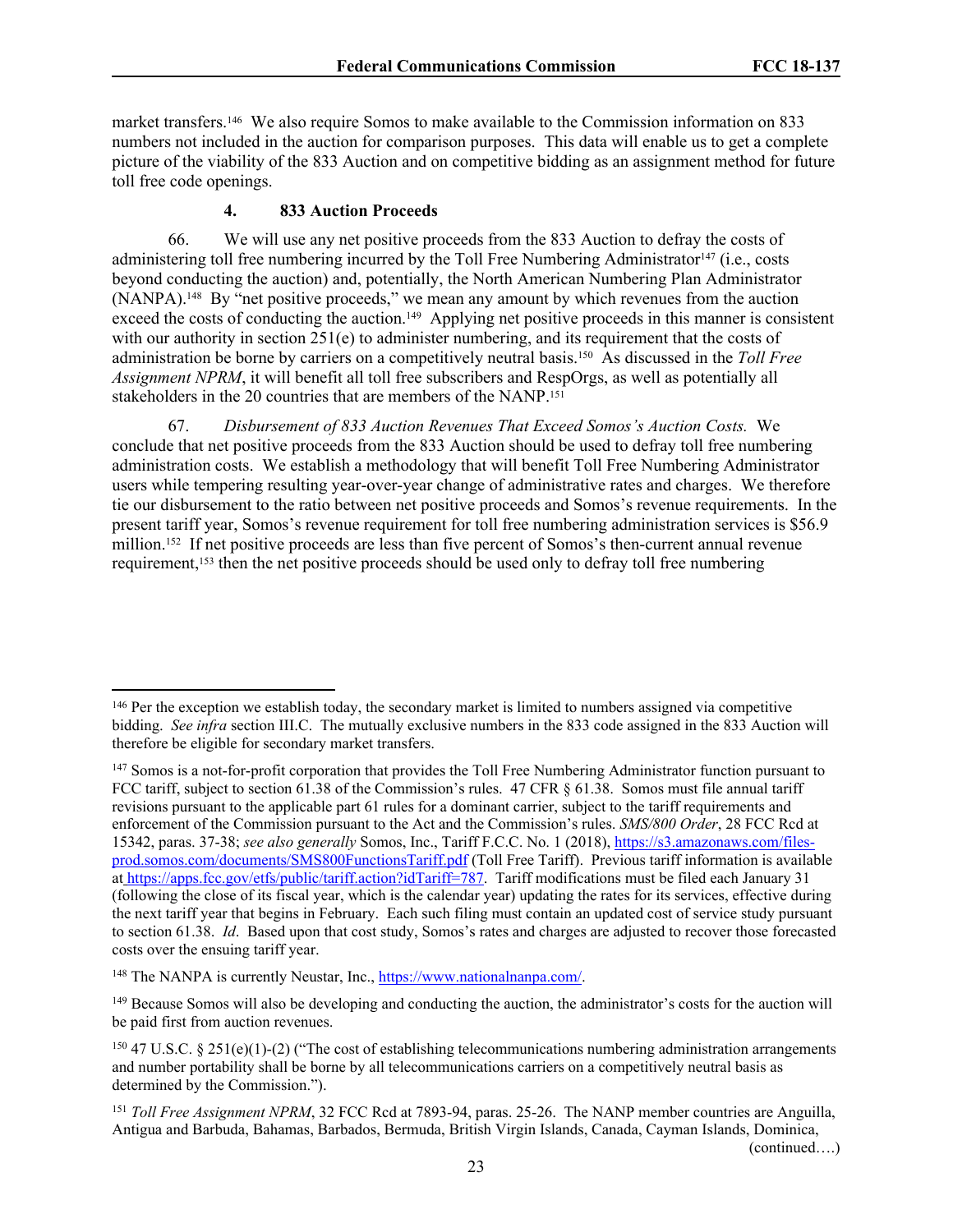administration costs for the tariff period immediately following the close of the 833 Auction.154 In the event that net positive proceeds exceed five percent of Somos's costs, then the net positive proceeds should be distributed evenly across five years for cost recovery under the tariff to minimize the impact on the administrative rates and charges. This approach avoids substantial year-over-year changes in administrative rates and charges, and allows RespOrgs and toll free subscribers to receive the cost reduction over an extended period if net positive proceeds are large enough to warrant.<sup>155</sup>

68. If net positive proceeds from the 833 Auction are large enough that applying them to defray toll free numbering administration costs over five years would result in a greater than 25 percent decrease in the revenue requirement for the Toll Free Numbering Administrator over the five-year period, then the excess of net positive proceeds beyond that amount will be remitted to the Billing and Collection (B&C) Agent for the NANP156 to be applied to defray the costs of NANP administration on behalf of its 20 member countries. We find that directing funds in excess of 25 percent for the benefit of the NANP strikes an appropriate balance, avoiding excessive fluctuations in the toll free tariff structure and benefitting both numbering administrations upon which toll free calling is dependent. The toll free numbers administered by the Toll Free Numbering Administrator are numbers within the NANP; it is therefore appropriate that such funds potentially go to defray the costs of the administering the NANP, which are borne by the countries served by the Toll Free Numbering Administrator and the other NANP member countries. In the event proceeds remitted to the B&C Agent exceed five percent of NANPA costs, then the net positive proceeds should be distributed evenly by the B&C Agent across five fiscal years of the NANPA, to minimize the impact on the NANPA rates and charges. If proceeds remitted to the B&C Agent are large enough that applying them to defray NANPA costs over five years would result

#### (Continued from previous page)

Dominican Republic, Grenada, Jamaica, Montserrat, Sint Maarten, St. Kitts and Nevis, St. Lucia, St. Vincent and the Grenadines, Trinidad and Tobago, Turks and Caicos Islands, and the United States (including American Samoa, Puerto Rico, U.S. Virgin Islands, Guam, and the Commonwealth of the Northern Mariana Islands). 47 CFR § 52.5(d). NANP toll free numbers are allotted to all member countries. The Toll Free Numbering Administrator administers the pool of toll free number resources allotted to Canada, Sint Maarten, and the United States. Other NANP member countries administer toll free numbering outside of the Toll Free Numbering Administrator and its Toll Free Database.

<sup>152</sup> The revenue requirement to cover forecasted costs for toll free numbering administration (referenced in the Tariff as "SMS/800") services in the current tariff period, covering February 15, 2018 – February 14, 2019, is \$56,933,855. Toll Free Tariff, Transmittal No. 4, Table 4, Table 6 (effective Feb. 15, 2018).

<sup>153</sup> Somos would make this determination based on its cost study for the ensuing tariff year, with and without cost reduction by offset of auction proceeds. Should there be any further auction proceeds received after such determination (e.g., delayed payments accepted by the Commission), those proceeds will be applied/remitted in accordance with the manner set forth herein based on the then-cumulative amount of all auction proceeds from that auction, inclusive of such further auction proceeds.

<sup>154</sup> Auction proceeds amounting to five percent or less of the current annual revenue requirement applied to that single tariff year would likely have a *de minimis* effect on administrative rates and charges.

<sup>155</sup> The Commission has long sought to "smooth" the impact of its actions on telephony rates and charges. *See 8YY Access Charge Reform*, WC Docket No. 18-156, Further Notice of Proposed Rulemaking, FCC 18-76, at 16-19, paras. 51-59 (June 8, 2018), 2018 WL 2932190 (providing three-year transition period for changes to toll free access charges); *Connect America Fund et al.*, WC Docket Nos. 10-90 et al., Report and Order, Third Order on Reconsideration and Notice of Proposed Rulemaking, FCC 18-19, at 32-33, paras. 69-71 (Mar. 23, 2018), 2018 WL 1452720 ("minimize unpredictable fluctuations in consumers' bills" by year-over-year carryover of excess funds "without causing a dramatic shift in the [USAC] quarterly contribution factor"); *Connect America Fund et al.*, WC Docket No. 10-90 et al., Report and Order and Further Notice of Proposed Rulemaking, 26 FCC Rcd 17663, 17932- 38, paras. 799-810 (2011) (adopting a multi-year transition plan for reform of intercarrier compensation to avoid sharp changes in rates and charges impacting the marketplace).

<sup>156</sup> The present B&C Agent is Welch LLP, [http://nanpfund.com/.](http://nanpfund.com/) The B&C Agent will apply such funds prior to application of the various contribution factors and billing and collections processes.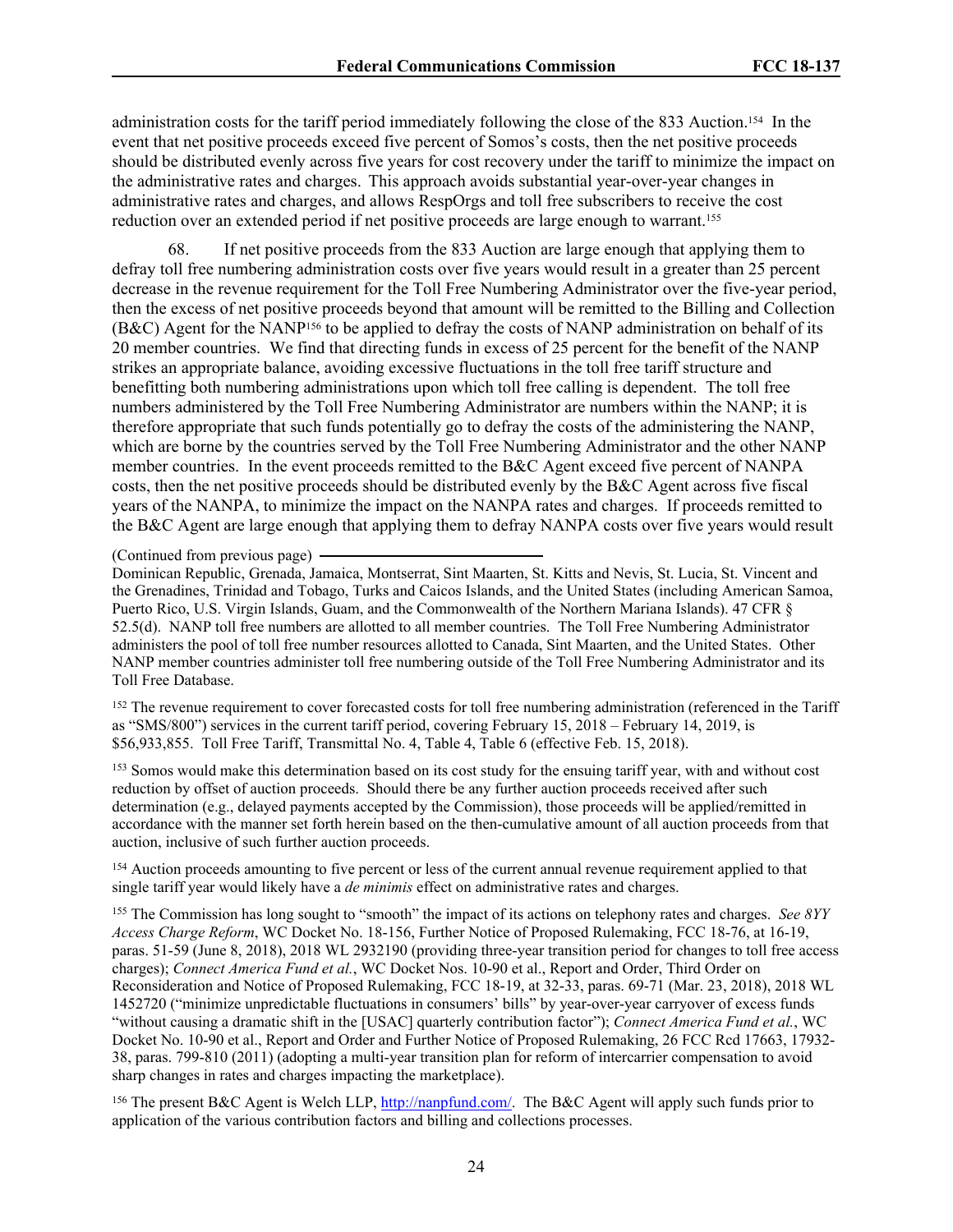in a greater than 25 percent decrease in the revenue requirement for the NANPA over the five-year period, then the excess of net positive proceeds beyond that amount will be distributed evenly by the B&C Agent across the next ten fiscal years of the NANPA.

69. *Recovery of 833 Auction Costs That Exceed Auction Revenues.* In the event the costs of the 833 Auction exceed its revenues, Somos may recover the resulting deficit in the same manner as other costs of toll free number administration: by incorporating them into the cost recovery mechanism in its tariff. These auction costs would be recovered along with all other allowable costs as part of the Toll Free Numbering Administrator's revenue requirement for the ensuing tariff year(s). This means that all RespOrgs and their underlying toll free subscribers will bear the auction's costs, just as they would share the benefit of any net auction proceeds. This approach is consistent with the cost-recovery system whereby all RespOrgs, and ultimately all toll free subscribers, bear the costs of numbering administration collectively.<sup>157</sup>

70. We anticipate that the 833 Auction will benefit the entire toll-free industry by potentially lowering the monthly fees associated with toll free reservations.<sup>158</sup> Accordingly, we reject the suggestion that equitable and efficient distribution of numbers requires that any costs of the 833 Auction exceeding auction revenues should be imposed only upon auction winners, or auction participants, under "competitively neutral" and "cost-causer" approaches.159 The 833 Auction is open to all RespOrgs and all potential subscribers. Moreover, the sharing of any net auction proceeds—or any auction deficit—does not of itself distort the toll free market in any fashion or favor one competitor in that marketplace over any other. As one commenter notes, consumers benefit directly from the use of toll free numbers, and "reducing the input costs proportionally across RespOrgs will benefit all participants at their level of participation, thereby not distorting the toll-free market. The method proposed by the FCC is an efficient and effective mechanism for achieving that goal."<sup>160</sup>

71. Finally, for the reasons discussed above, if the deficit exceeds five percent of the forecasted cost of the Toll Free Numbering Administrator's services for the next tariff year, we will require the recovery of any deficit over the ensuing five years of cost recovery under the tariff. Such a deficit will be divided equally among each of those five years, and incorporated into the administrator's cost studies and revenue requirements for each of those years. By this approach, we seek to avoid or reduce any substantial increases or fluctuations in the Toll Free Number Administrator's rates and charges due to any deficit.

72. *International Considerations*. One commenter notes the international nature of the NANP and asks "what right does US, or its agencies, have to unilaterally benefit from an auction?"<sup>161</sup> This concern is misplaced. The United States will not unilaterally benefit from the 833 Auction's proceeds. Rather, as explained, net positive proceeds will be used to defray the costs of toll free number administration, benefitting all RespOrgs (and ultimately toll free subscribers) in those countries served by

<sup>&</sup>lt;sup>157</sup> Toll free numbering administration costs are recovered via the Toll Free Numbering Administrator's rates and charges, in the form of both transaction-specific fees, and monthly and other charges that are not tied to any specific transaction of number acquisition or change. Toll Free Tariff, Transmittal Nos. 4 and 5, Base Document pages 64- 71 (effective Feb. 20, 2018).

<sup>158</sup> *See e.g*., Toll Free Tariff, §4.2(b) (monthly charge for non-dedicated access is \$27.27); §4.2(c) (the current customer record administration monthly charge is \$.1130).

<sup>159</sup> Verizon Comments at 8-9, *citing Toll Free Service Access Codes et al.*, Fifth Report and Order, 15 FCC Rcd 11939, paras. 35-37 (2000); *see also* 47 U.S.C. § 251(e)(2).

<sup>160</sup> *See* Coalition of Canadian RespOrgs Comments at 2-3.

<sup>161</sup> Letter from Loren Stocker, Founder, ATFP, to Marlene H. Dortch, Secretary, FCC, CC Docket 95-155, at 2-3 (filed Sept. 1, 2017).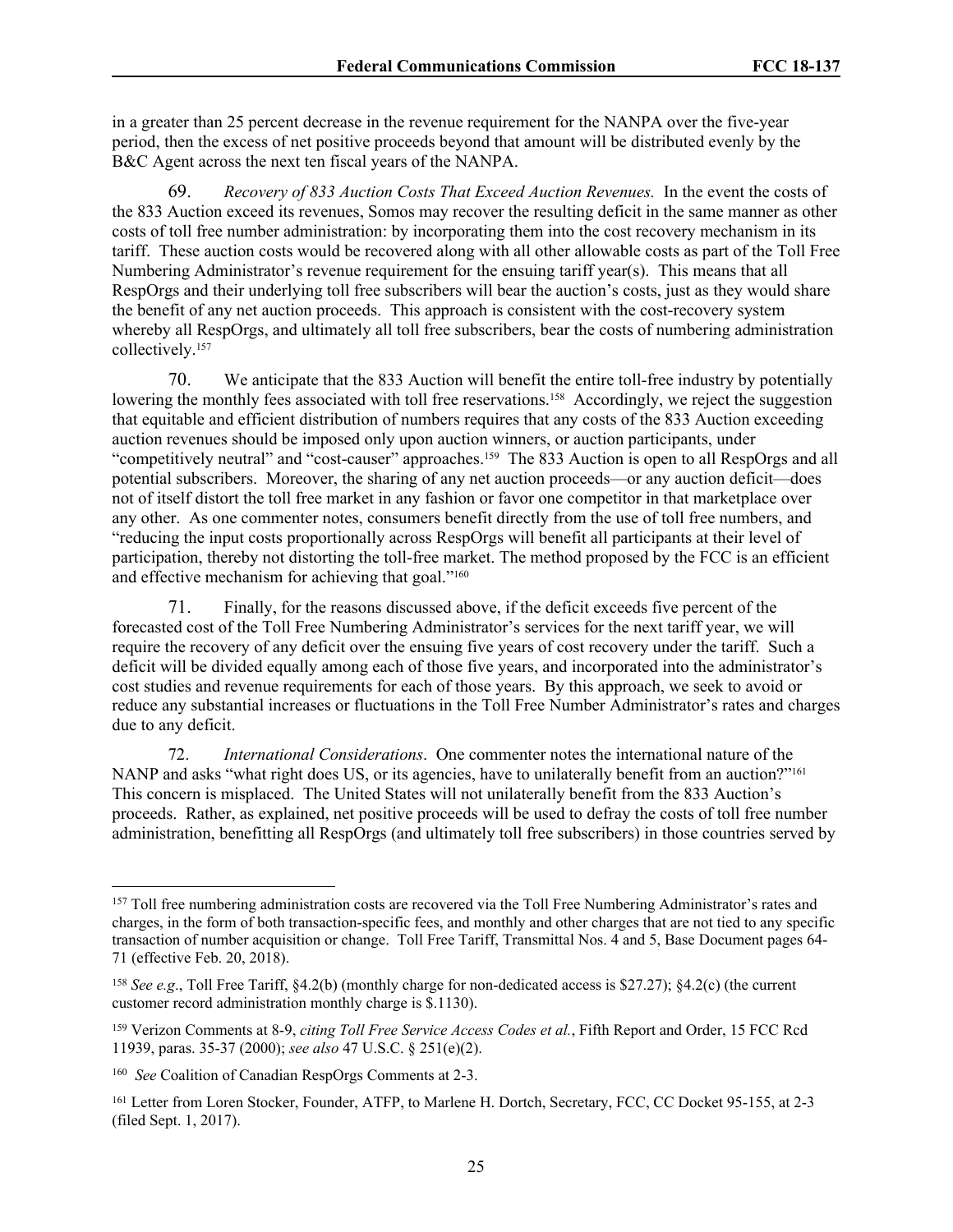the Toll Free Numbering Administrator,<sup>162</sup> and may also be used to defray the cost of NANP administration, benefitting all of its member countries. Even if the 833 Auction does not meet the 25 percent threshold, RespOrgs from these countries will benefit from lowered charges from the Toll Free Numbering Administrator. We note that a coalition of 10 Canadian RespOrgs, including major Canadian telecommunications service providers, supports our proposal to apply net auction proceeds to the Toll Free Numbering Administrator's administration costs.<sup>163</sup> Applying net auction proceeds as set forth herein is consistent with the way Somos applies RespOrg fee proceeds, and the NANPA collects fees, through the B&C Agent, from member countries and service providers.<sup>164</sup>

73. *Somos Tariff Implications*. We direct Somos to reflect any net positive proceeds or deficit related to the 833 Auction in the section 61.38 cost support filed with the Toll Free Tariff. We have previously said that Somos must support the costs of its Toll Free Database administration as part of its tariff filing with the Commission. 165 The present Toll Free Tariff "contains regulations, rates and charges" applicable to administration of the Toll Free Database.166 As explained above, any auction proceed*s* will be applied to decrease Toll Free Database administration costs.167 This will allow Somos to lower certain of its charges, such as the monthly customer record administration charge.<sup>168</sup> On the other hand, any auction deficit, i.e., auction costs that exceed revenues from the auction, will be recovered via the tariff's cost recovery mechanism along with any other costs associated with administering the database. Inclusion of auction-related costs in the tariff's cost justification is necessary to show the impact of the 833 Auction on the tariffed charges to RespOrgs for use of the Toll Free Database.

## **5. Toll Free Numbers Used for Public Purposes**

74. To ensure that the public interest is protected in the 833 Auction, we will set aside numbers in the 833 code that have been identified as mutually exclusive upon reasonable request by government entities and non-profit health and safety organizations.169 In the *Toll Free Assignment NPRM*, the Commission sought comment on whether certain desirable toll free numbers should be set aside for use, without cost, by government agencies or by non-profit health, safety, education, or other non-profit public interest organizations.<sup>170</sup> After reviewing the record, we find that "[c]ertain desirable toll free numbers that promote health and safety should be set aside for use by government, without

<sup>165</sup> *Provision of Access for 800 Service*, Order, 8 FCC Rcd 1423, 1426-27, paras. 28-29 (1993) (*1993 CompTel Declaratory Ruling*); *see also Toll Free Governance Order*, 28 FCC Rcd at 15334-35, para. 1.

<sup>166</sup> Toll Free Tariff §1.1.

<sup>167</sup> *See supra* Section III.B.4 (discussing application of auction proceeds).

<sup>168</sup> *See e.g*., Toll Free Tariff, §4.2 (Rates and Charges).

<sup>&</sup>lt;sup>162</sup> The countries served by the Toll Free Numbering Administrator are Canada, Sint Maarten and the United States.

<sup>163</sup> *See* Coalition of Canadian RespOrgs Comments at 2 ("The Coalition of Canadian RespOrgs support the FCC's recommendation that the proceeds of any toll-free number auction be used to offset the costs of toll-free number administration.").

<sup>164</sup> *See generally* Toll Free Tariff, *see also* Somos Reply at 3 (describing generally Toll Free Numbering Administrator functions and cost recovery); *Wireline Competition Bureau Announces the Proposed North American Numbering Plan Administration Fund Size Estimate and Contribution Factor for October 2018 through September 2019*, CC Docket No. 92-237, Public Notice, DA 18-727 (WCB July 13, 2018), 2018 WL 3414790.; *2017 NANPA Annual Report* (Neustar, Inc.) available at [https://www.nationalnanpa.com/reports/reports\\_annual.html at 2-3,](https://www.nationalnanpa.com/reports/reports_annual.html%20at%202-3) 7-11, 22, 32 (describing functions, funding, and international aspects of the NANPA).

<sup>169</sup> Government entities include federal, state, local, and Tribal governments, and includes any such entities in all countries served by the Toll Free Numbering Administrator. Non-profit health and safety organizations must be 26 U.S.C. §501(c)(3) organizations.

<sup>170</sup> *Toll Free Assignment NPRM*, 32 FCC Rcd at 7897-98, para. 39.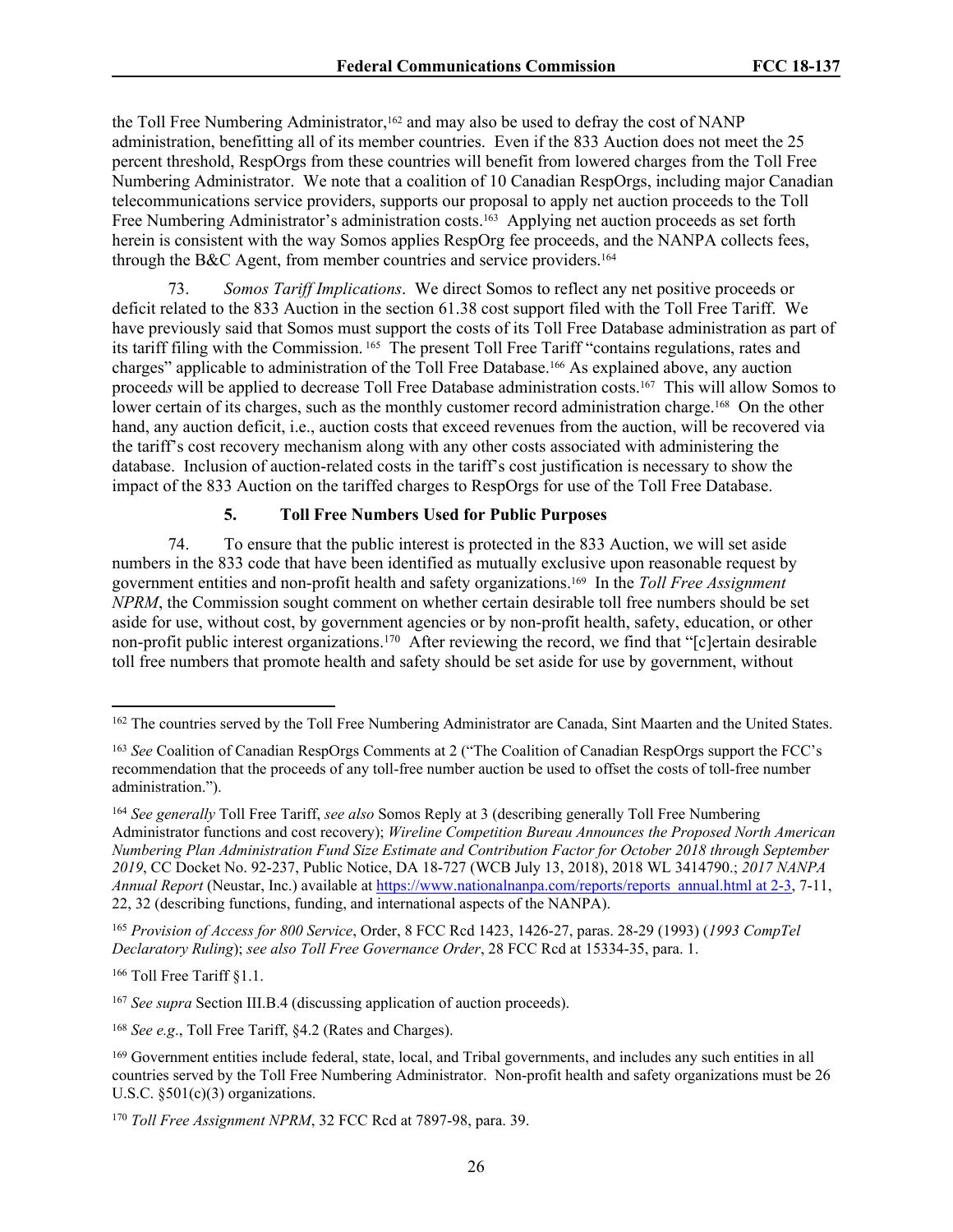cost,"171 as well as for use by non-profit health and safety organizations that meet the standard of our precedent.<sup>172</sup>

75. Government (federal, state, local and Tribal) entities as well non-profit health and safety organizations have a unique relationship with toll free numbers. Not only do they use numbers to provide service to the public,<sup>173</sup> but they also face unique budgeting challenges that may place toll free numbers assigned at auction out of reach. We disagree with commenters who argue that the public interest nature of non-profit organizations can be practically difficult to identify,174 and that setting aside numbers for non-profits presents a greater possibility of fraud and abuse.<sup>175</sup> The Commission will use the  $501(c)(3)$ designation as well our existing standard for public health and safety use to limit set-asides to those legitimate public interest organizations that truly promote public health and safety. This process is consistent with the way the Commission has considered petitions for reassignment of toll free numbers in the past.<sup>176</sup>

76. We disagree with the arguments in the record that offering any public interest-related number set aside for governmental or non-profit entities is inherently not "equitable" under section  $251(e)(1)$  of the Act.<sup>177</sup> To the contrary, this set aside works to assuage concerns that some bidders government and non-profit entities—may be precluded from obtaining desired numbers by our auction experiment.<sup>178</sup> However, we are sympathetic to the argument that the public should have an opportunity to object to requests that numbers be set aside.<sup>179</sup> For this reason, while we will consider requests from government and non-profit entities to set aside numbers in the 833 code that are already considered mutually exclusive, in order for a request to be considered, the government or non-profit entity must file a "Petition for an 833 Toll Free Number" with the Bureau in accordance with the Auction Procedures Public Notice. The Bureau will then solicit public comment prior to making its decision on the number request based on the public interest.180 We intend to maintain our standard for review consistent with the

<sup>171</sup> ACTIS Comments at 5; *see also* ATFP Comments at 9-10 (stating that government agencies should have the privilege of bypassing normal assignment, and only once the public has had an opportunity to object); *cf.* Network Telephone Services Comments at 1-2 (arguing that the Commission should protect numbers that have established public benefit resources in other codes, such as 833 equivalent of 1-800-Medicare and 1-800-Red-Cross).

<sup>&</sup>lt;sup>172</sup> Cf. Network Telephone Services Comments at 1-2 (describing the "ugly problems [that] could result" if numbers used by the Red Cross in the 800 code are "hi-jack[ed]" by an "unsavory fundraiser"); *see also supra* note 45 (explaining the Commission's few actions to reassign numbers upon request for reasons of public health and safety).

<sup>173</sup> *See* Network Telephone Services Comments at 1-2 (discussing 1-800-Medicare and the IRS's toll free number).

<sup>174</sup> *See* 800 Response Comments at 12 (arguing that there are substantial practical difficulties to offering preference to non-profit entities); NANC Report Appx. C at 5. *But see* Network Telephone Services Comments at 1.

<sup>&</sup>lt;sup>175</sup> *See* ATFP Comments at 10 (suggesting that setting aside numbers for non-profits would cause "all kinds of f non-profits [to] suddenly spring up solely to secure numbers"). We further disagree with the suggestion that allowing private non-profit organizations to petition for numbers to be set aside is an act of "eminent domain." *See* ATFP Comments at 11-12. This claim is fundamentally at odds with the toll free numbering scheme, which vests the Commission with authority to assign numbers "equitabl[y]."  $47 \text{ U.S.C.}$  §  $251(e)(1)$ . Further, subscribers have no property interest in toll free numbers.

<sup>176</sup> *See 800-RED-CROSS Permanent Reassignment Order* at 9925, para. 1.

<sup>&</sup>lt;sup>177</sup> Elizabeth White Comment at 3.

<sup>&</sup>lt;sup>178</sup> *Cf.* Network Telephone Services Comments at 1-2; ACTIS Comments at 5.

<sup>179</sup> ATFP Comments at 9.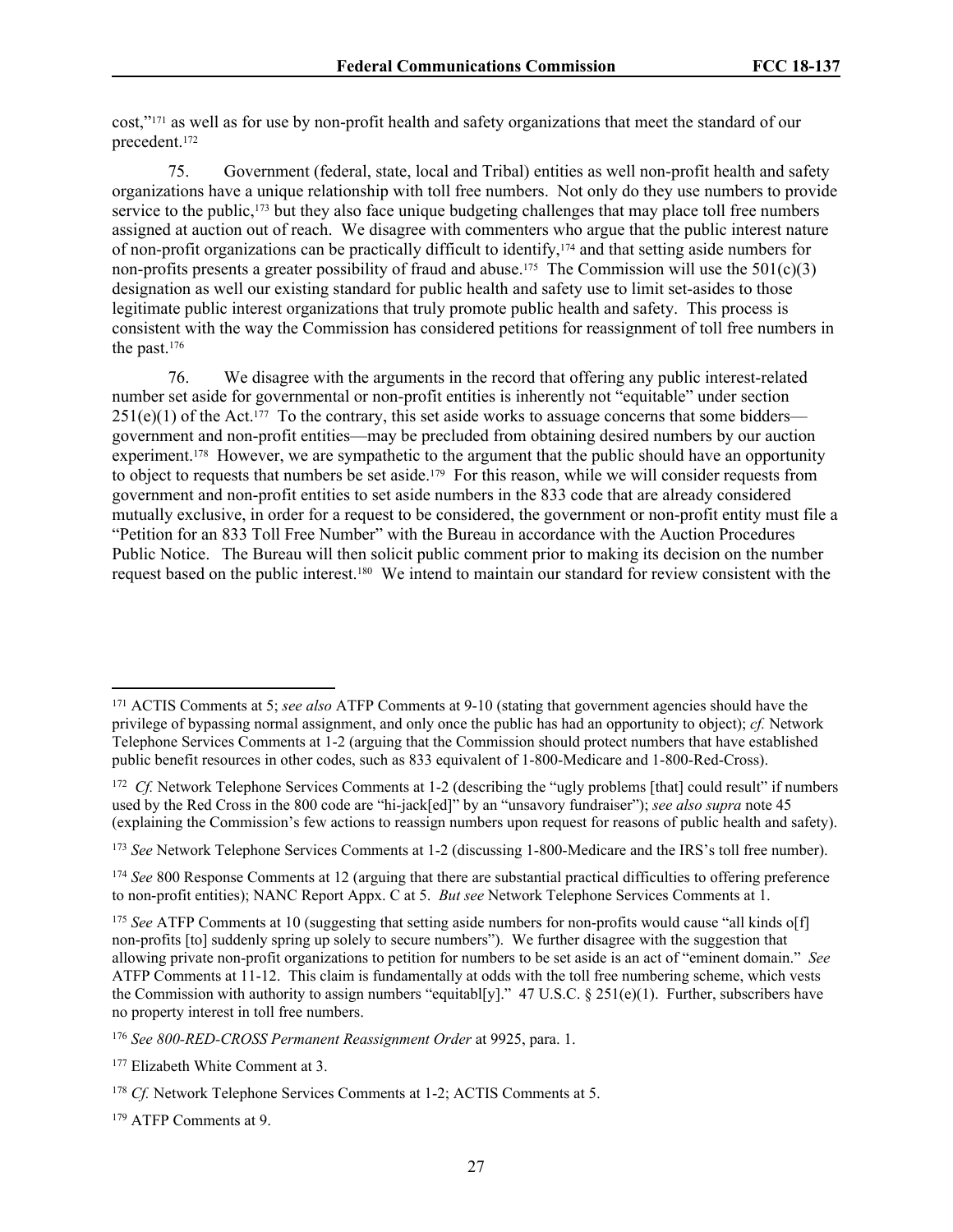unusual and compelling public health and safety standards in Commission precedent<sup>[81</sup>] and direct the Bureau to consider each application individually, on a case-by-case basis, as it is filed with the Commission. We note that while being a government entity or a  $501(c)(3)$  organization is a necessary condition for a set aside, it is not in and of itself a sufficient condition and the Bureau must apply the unusual and compelling public health and safety standards discussed above. If, however, multiple government or non-profit entities file petitions requesting the same number for public health and safety purposes which meet the standard of our precedent, we direct Somos to conduct a lottery for the number among the requesting applicants. We believe a lottery is both an equitable and expedient way to resolve competing requests for the same number. The Commission will use the information obtained from this number set aside process to determine whether we should continue to use it in future code openings.

### **6. Treatment of Trademark Holders**

77. We decline to adopt proposals in the record to provide special treatment for trademarkholders. Specifically, commenters have suggested that we provide trademark-holders a right of first refusal182 or adopt new "procedures" to address instances of abuse of a number desired by a trademarkholder.<sup>183</sup> We find that, as under the first-come, first-served methodology, "concerns regarding trademark infringement and unfair competition . . . should be addressed by the courts under the trademark protection and unfair competition laws, rather than by the Commission."<sup>184</sup>

78. We disagree with commenters who argue that failing to provide special treatment for trademark-holders is contrary to the public interest.185 As 1-800-CONTACTS admits, the Lanham Act already serves to "protect consumers by preventing confusion and unfair competition,"186 and 1-800- FLOWERS has acknowledged its success policing use that infringes on its trademarks under the firstcome, first-served methodology.187 Some commenters argue that a market-based approach to number assignment will encourage "extortion" of trademark-holders by bad actors,188 but we see no reason to diverge from our position that number assignment should be trademark-agnostic.189 An auction mechanism assigns numbers to those who value them most highly, and a secondary market—which we

<sup>181</sup> *See US-Reward Reassignment Order*, 32 FCC Rcd at 7409, paras. 6-7; see also *Toll Free Service Access Codes*, 32 FCC Rcd at 7408-09, paras. 6-8*; Toll Free Service Access Codes*, Order, 27 FCC Rcd 2965, 2965, 2968, paras. 1, 6 (WCB 2012); *800-RED-CROSS Permanent Reassignment Order*, 21 FCC Rcd at, 9925, 9927, paras. 1, 5; *Toll Free Service Access Codes*, Order, 20 FCC Rcd 15089, 15090, para. 3 (2005); ACTIS Comments at 5.

<sup>182</sup> 1-800-CONTACTS Comments at 10-12; December 12, 2017 Letter of 1-800-Flowers to Marlene H. Dortch at 2 (1-800-FLOWERS Dec. 12, 2017 *Ex Parte*); M&S Telecom Services Comments at 1 (recommending a right of first refusal if trademark-holders meet certain qualifications); *cf.* Conduit Consulting Comments at 1-4 (offering alternative process for assignment with priority given to trademark-holders).

<sup>183</sup> ACTIS Comments at 6.

<sup>184</sup> *1998 Toll Free Order* at 9068, para. 22; *see also* Network Telephone Services Comments at 2 ("The FCC should consider in their analysis that there are courts to resolve conflicts involving an established number assigned to a party in the private sector . . . Under current FCC rules, a company may reserve the equivalent to its assigned vanity number by being the first in line to acquire the similar telephone number when a new toll-free code is introduced. However, if they are not the first to reserve the telephone number, they may still have legal recourse if a competitor starts using a confusingly similar mark or telephone number.").

<sup>185</sup> *See* 1-800-CONTACTS Comments at 6 ("Where a particular number is protected by trademark law . . . there is only one possible auction result that would favor the public interest: acquisition by the trademark holder."); 1-800- FLOWERS Dec. 12, 2017 *Ex Parte* at 2 (arguing that special protection for trademark-holders is necessary in order "to protect the public at large from unnecessary confusion and deception").

186 1-800-CONTACTS Comments at 4.

<sup>(</sup>Continued from previous page)

<sup>&</sup>lt;sup>180</sup> Petitions must be filed in ECFS in Docket No. WC 17-192 and CC Docket No. 95-155. Filing the petition does not guarantee the request will be granted. *See* Somos Comments at 7.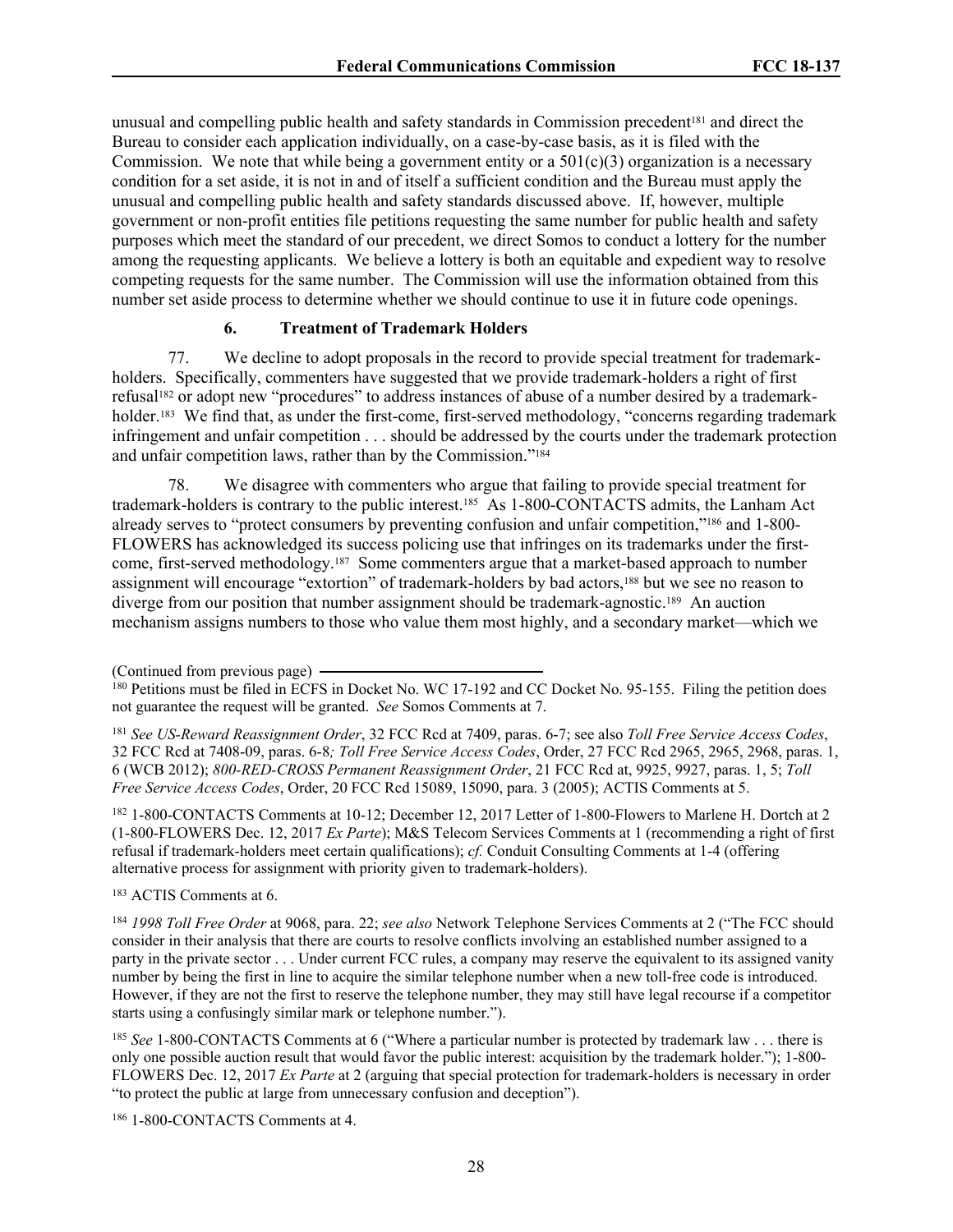adopt on a limited basis below—only facilitates this assignment.190 Subscribers remain bound by trademark law once a number has been assigned.191 We also disagree with the argument of 1-800- CONTACTS that auctioning numbers without special protection for trademark holders "would conflict with the statutory requirements of the Lanham Act."<sup>192</sup> 1-800-CONTACTS does not identify with specificity which requirements the Commission would violate, or provide support for its argument.<sup>193</sup>

# **C. Secondary Markets for Toll Free Numbers**

79. To fully realize the effectiveness of assigning numbers via competitive bidding, we allow for a secondary market of toll free numbers won at auction. In the *Toll Free Assignment NPRM*, the Commission sought comment on revising our rules to promote development of a secondary market for toll free numbers.194 We have reviewed the record, and agree with commenters who argue that our current rules may have a "chilling impact . . . on private enterprise."195 Consistent with our goal of making the rights to use numbers available on an equitable basis by assigning them to those who can put the numbers to their best use, and with the record,<sup>196</sup> we now allow for the development of a secondary market for numbers assigned via competitive bidding.

80. The Commission's current rules prevent three types of conduct that limit or preclude the development of a secondary market. First, the rules prevent brokering—"the selling of a toll free number by a private entity for a fee."197 Second, the rules prevent hoarding, which is the "acquisition by a toll free subscriber . . . of more toll free numbers than the toll free subscriber intends to use for the provision of toll free service."198 Third, the rules prevent warehousing, a practice in which a RespOrg reserves toll free numbers "without having an actual toll free subscriber for whom the numbers are being reserved."<sup>199</sup> These rules not only preclude the sale of the rights to use toll free numbers—central to a secondary market—but also frustrate number sales by placing obligations on potential sellers.

81. As the Commission explained in the *Toll Free Assignment NPRM*, a secondary market appears to be "an efficient and productive use of numbers" because it "permit[s] subscribers to legally

<sup>188</sup> *See* 1-800-CONTACTS Comments at 8-10 ("bad actors are likely to increase their efforts to extort excessive payments from trademark holders"); 1-800-FLOWERS Dec. 12, 2017 *Ex Parte* at 2 (arguing that bidders "will seize upon the opportunity to acquire a vanity number confusingly similar to a brand and then seek to demand a large ransom from the trademark owners"); ACTIS Comments at 6 (arguing that bidders could "subject[] a brand holder . . . to some form of number ransom").

<sup>189</sup> *1998 Toll Free Order*, 13 FCC Rcd at 9070, para. 27 ("We recognize that many commenters may have invested in their numbers by, for example, advertising and developing name recognition, and that a right of first refusal would arguably protect that investment. We disagree, however, that a right of first refusal is the only way subscribers can protect these investments. Some toll free subscribers may have recourse to the trademark protection laws. Public education campaigns, too, can minimize confusion and thus protect subscribers' investments.").

<sup>190</sup> *See infra* Section III.C.

<sup>191</sup> *See* Network Telephone Services Comments at 3 ("A successful auction bidder would still not be entitled to infringe on another's [*sic*] party's trademark or to unfairly compete with a competitor in the marketplace simply because they were the highest bidder in an FCC auction.").

<sup>192</sup> 1-800-CONTACTS Reply at 1.

<sup>193</sup> The United States Court of Appeals for the Sixth Circuit has found, in the context of an Internet domain name registrar, that assigning an item to a third party is not "use" for purposes of a trademark infringement claim. *Bird v. Parsons*, 289 F. 3d 865, 878 (6th Cir. 2002) ("The fact that [a] registrant can then use [a] domain name to infringe on the rights of a registered trademark owner does not subject the registrar to liability for trademark infringement or unfair competition.").

<sup>194</sup> *Toll Free Assignment NPRM*, 32 FCC Rcd at 7895-96, paras. 30-33.

<sup>(</sup>Continued from previous page)

<sup>187</sup> 1-800-FLOWERS Dec. 12, 2017 *Ex Parte* at 1-2 (stating it has "actively policed it [*sic*] trademarks against those seeking to poach on the goodwill that has been built in the 1-800-FLOWERS brand").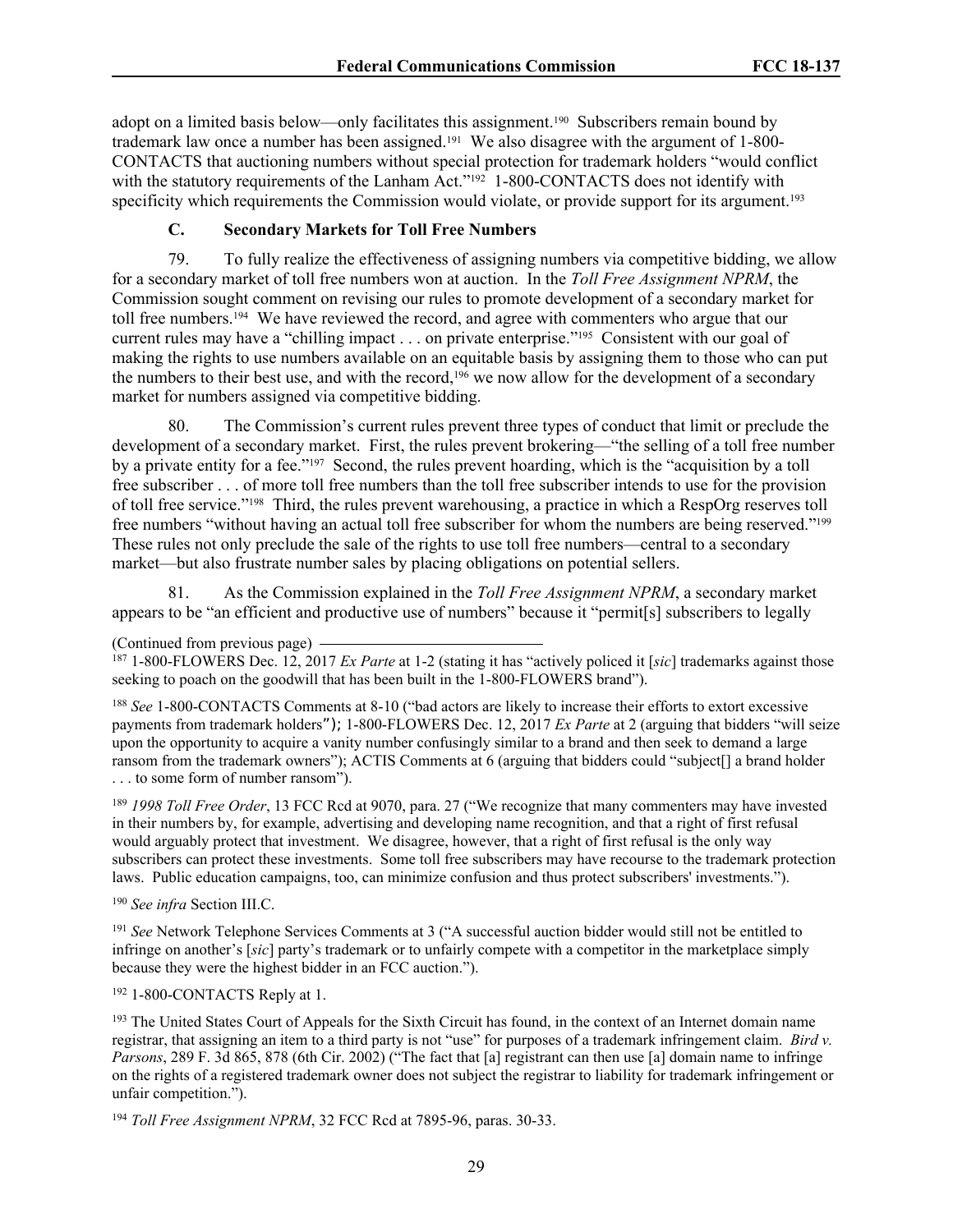obtain numbers which they value."200 It also promotes the efficient operation of an auction: Permitting the free acquisition and transfer of the rights to use numbers allows subscribers to purchase or sell numbers in response to the outcome of the auction, and limits pre-auction costs associated with estimating which—and how many—numbers a bidder may win. It further encourages value-creating entities to promote efficiency by procuring rights to numbers with an intent to sell those rights to other interested subscribers. The secondary market thus ensures that numbers are assigned to those parties who can most efficiently use them.<sup>201</sup> Under our current system, by contrast, a party that desires a number most cannot ensure that it is assigned that number; and if it fails to be assigned that number, it has no mechanism to procure it after the initial assignment. An auction mechanism with a robust secondary market not only ensures that numbers are assigned to the bidder that values them most at the time of assignment, but also allows the rights to numbers to be reassigned when valuations change.<sup>202</sup>

82. We disagree with commenters who claim that permitting a robust secondary market will lead to undesirable conduct<sup>203</sup> and extortion.<sup>204</sup> With an auction and secondary market, the rights to numbers will be assigned to those entities who value them most; differences in valuation do not reflect undesirable conduct or extortion. To the extent there is genuine misconduct, trademark and competition law serves to protect parties from bad actors.205 Further, the argument that allowing a secondary market will "lead to premature exhaust"<sup>206</sup> is minimized by our decision to allow a secondary market only for those numbers assigned by auction. In the present experiment, the 833 Auction includes approximately 17,000 numbers—under one percent of all 833 numbers.207 To the extent our rules preventing a secondary market were adopted to limit exhaust,<sup>208</sup> we do not believe this limited exception will significantly affect the exhaust of the entire pool of 833 numbers. Because creating this limited secondary market will not lead to premature exhaust, we see no need to adopt the proposal in the record that we "assess[] a fixed monthly direct contribution from all toll-free number holders [to] discourage hoarding and warehousing" in order to combat exhaust.<sup>209</sup> Further, we disagree with CenturyLink's argument that we should not combine a secondary market with the 833 Auction experiment so that an

<sup>197</sup> 47 CFR § 52.107(a).

<sup>198</sup> *Id*.

<sup>199</sup> 47 CFR § 52.105(a).

<sup>201</sup> Daniel A. Lyons, The Free State Foundation, Toll-Free Assignment Modernization and the Triumph of Coase at 6 (2017), [http://www.freestatefoundation.org/images/Toll-](http://www.freestatefoundation.org/images/Toll-Free_Assignment_Modernization_and_the_Triumph_of_Coase_091817.pdf)

Free Assignment Modernization and the Triumph of Coase 091817.pdf ("[A]llowing resale provides incentives for existing toll-free number holders to transfer the asset to someone who values it more.").

<sup>(</sup>Continued from previous page)

<sup>195</sup> ATFP Reply at 12; *see also* Gary Smith Comments at 1-3 (arguing "in support of the proposed FCC rule of eliminating all warehousing/brokering/hoarding rules" and describing chilling effect on small businesses who have sought to procure desirable toll free numbers).

<sup>196</sup> ATFP Comments at 4 ("The commission must remove any suggestion that Direct Transfers are prohibited, as outlined in the ATIS petition."); CSF Corp Comments at 4 (stating that "generally we would be in favor of a secondary market"); Power Auctions Comments at 8-9 (expressing support for proposal "to allow a secondary market for toll free numbers to develop"); RingBoost.com Comments at 2 ("The prohibition on selling numbers . . . is outdated and should be revoked in favor of a free market approach."); *cf.* ATIS SNAC Comments at 5-6 ("[T]here are specific situations (such as the sale of a business, correction of errors, etc.) in which transfers between Subscribers should be allowed[.]"); Verizon Comments at 2 ("Brokering restrictions are not required where the toll free number is incidental to other legitimate transactions, or to remedy administrative errors that sometimes arise.").

<sup>200</sup> *Toll Free Assignment NPRM*, 32 FCC Rcd at 7895, para. 31.

<sup>&</sup>lt;sup>202</sup> Power Auctions Comments at 8 ("A subscriber's needs for a toll free number may change over time because of various reasons. A secondary market would allow a subscriber who has been assigned a toll free number that it no longer values to reassign that number to another subscriber who now values that number more.").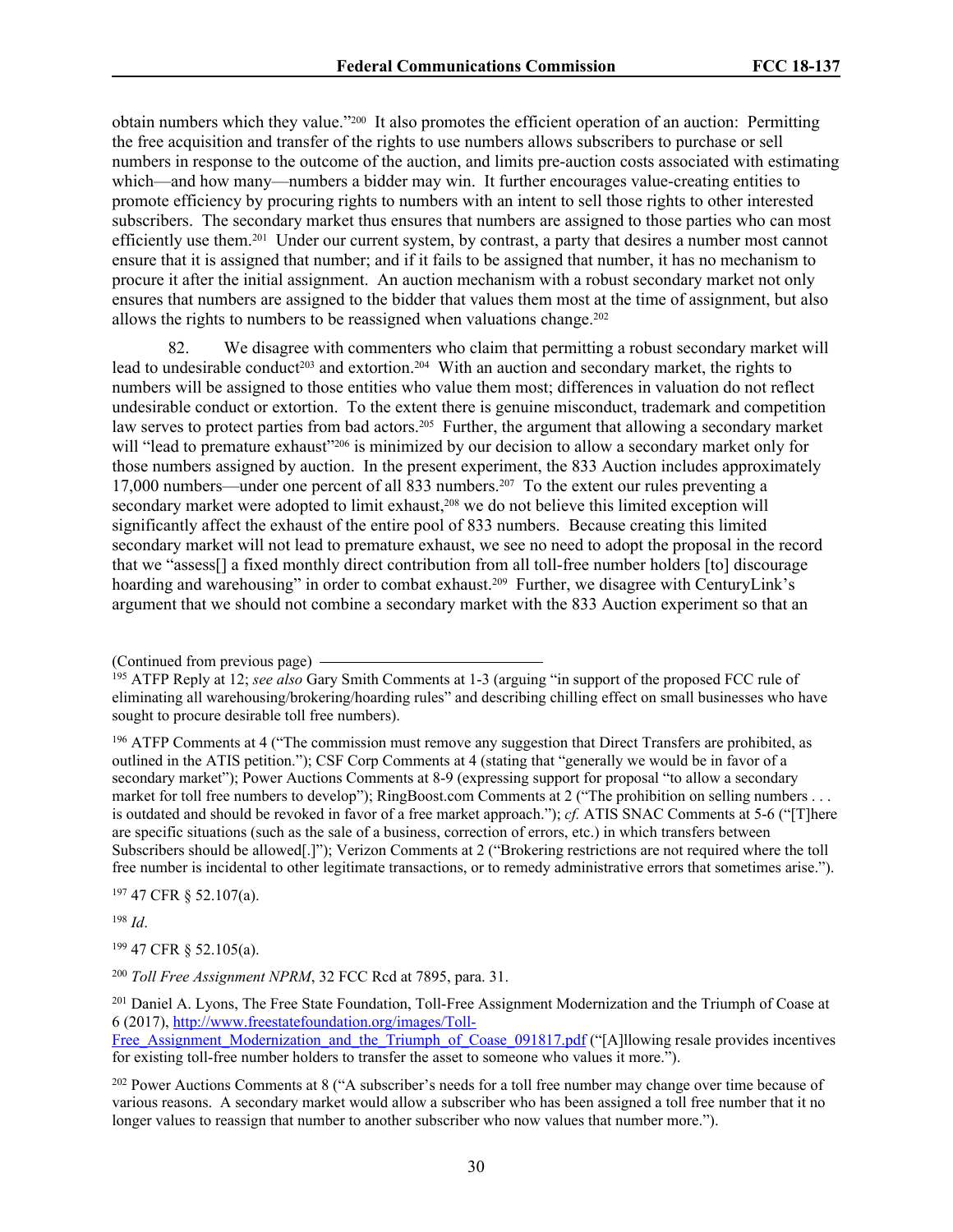auction "may be adequately evaluated without the influence of other variables."210 As we have explained, a secondary market is an important component to a successful auction, because it allows auction participants to later transfer numbers in response to information learned at the auction. And exploring these two changes simultaneously will allow us to see how they work in conjunction with one another.

83. We also disagree with the argument that "abandoning the brokering rule . . . violates the statutory mandate of equitable distribution of numbers."211 The secondary market is both "orderly and efficient" and "fair."<sup>212</sup> The secondary market is "orderly"<sup>213</sup> because it is simple: Competing claims are resolved by assigning rights to a number to the party who values it most. The secondary market is "efficient," as that term is interpreted under our precedent in this context, in that it will minimize number exhaust by allowing rights to numbers to be obtained without requiring the opening of a new code.<sup>214</sup> Finally, the secondary market is "fair" because no potential subscribers are discriminated against; there is equal opportunity to participate in the secondary market.<sup>215</sup>

84. To allow for a secondary market to develop, we adopt exceptions to the Commission's rules prohibiting the brokering, hoarding, and warehousing of toll free numbers for numbers acquired in an auction.216 Because, as explained, a secondary market can promote the efficiency of an auction, we find that it is appropriate that we apply our exceptions to numbers assigned via competitive bidding. Numbers which are eligible for this exception by virtue of having been assigned via competitive bidding do not lose their eligibility if they are sold or otherwise transferred to another subscriber. Numbers which are returned to the spare pool, however, do not retain eligibility for the exception simply because they were once assigned in an auction.

85. We decline, at this time, to mandate that fees associated with the sale of numbers on the secondary market go to the cost of toll free numbering administration borne by Somos.<sup>217</sup> We are convinced by the record that our rules should not "increase the costs to subscribers."218 However, as we have explained previously,<sup>219</sup> in order to evaluate the operation of the secondary market, we direct Somos

<sup>205</sup> *See also supra* Section III.B.6.

<sup>206</sup> 800 Response Comments at 11; *see also* 1-800-CONTACTS Reply at 5 ("[L]ifting the restrictions on brokering, warehousing, and hoarding "'will strain the available numbers in the spare pool – which, in turn, would expedite the exhaust of available numbers[.]'"); Verizon Comments at 7 (arguing that brokering, warehousing, and hoarding rules "ensur[e] that toll free numbers are efficiently and actually utilized by and tied to individual customers"); NANC Report Appx. B at 2-3.

<sup>207</sup> *See* CSF Corp. Comments at 2 ("There are 8M numbers available when a code opening occurs, so having 17,000 that are mutually exclusive represents .2% of those available numbers.")

<sup>208</sup> *See Toll Free Service Access Codes*, CC Docket 95-155, Report and Order and Further Notice of Proposed Rulemaking, 12 FCC Rcd 11162, 11189, para. 38 (1997); *see also* NANC Report Appx. B at 2.

<sup>(</sup>Continued from previous page)

<sup>&</sup>lt;sup>203</sup> See CenturyLink Comments at 4 ("A secondary numbering market stands to incent number hoarding and trafficking and encourage speculation[.]"); *cf.* 800 Response Comments at 11 ("[W]arehousing and hoarding . . . [allow parties] to usurp for themselves the value inherent in highly desirable toll free numbers.").

<sup>204</sup> 1-800-CONTACTS Comments at 8-9 ("In the environment of an FCC-approved secondary market, bad actors are likely to increase their efforts to extort excessive payments from trademark-holders"); *cf.* Verizon Comments at 3 ("Allowing speculative brokering transactions, and marketplace behavior that risks severing the connection between toll free numbers and bona fide customers, risks increasing the frequency of–and costs of resolving– such disputes to legitimate brand and trademark holders[.]").

<sup>209</sup> Interisle Consulting Comments at 2; *see also* NANC Report Appx. B at 8-9 (suggesting that "administrative fees . . . be increased on RespOrgs to decrease the amount of time a number is held" and limit hoarding and warehousing).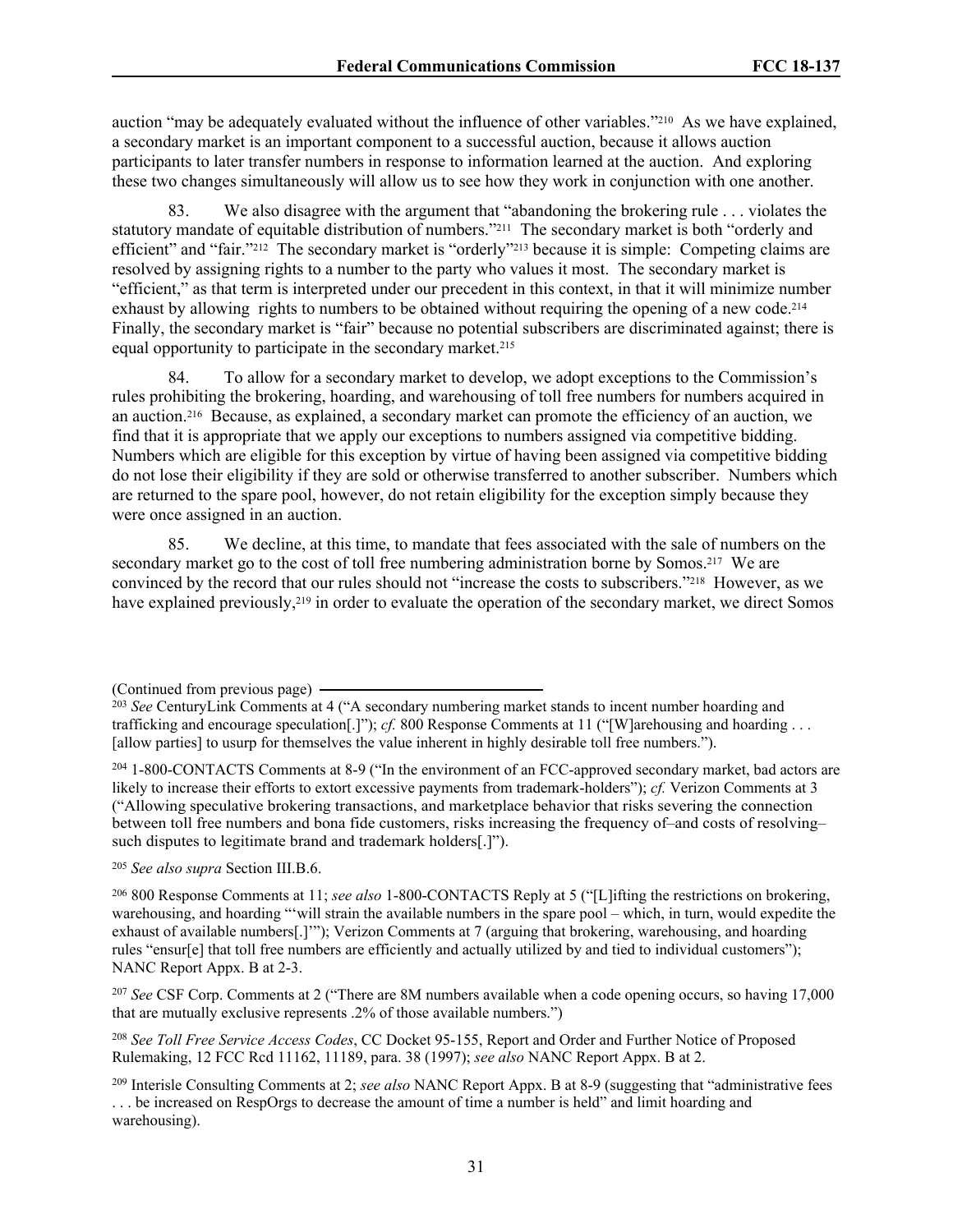to maintain data on secondary market transactions and make that data available to the Commission. To facilitate the collection of data, RespOrgs will be required to provide subscriber information to Somos, including the new subscriber's name and contact information, and other limited information Somos deems necessary.

## **D. Other Toll Free Rule Revisions**

86. To further modernize our decades-old toll free numbering rules, we adopt several definitional and technical updates to improve clarity and flexibility in toll free number assignment. We also incorporate recommendations of the North American Numbering Council (NANC)<sup>220</sup> to revise our definitions and lag time rules to be consistent with our new market-based toll free assignment rule.

87. *NANC Report*. In the *Toll Free Assignment NPRM*, the Commission sought comment on whether to "eliminate or revise any other toll free rules" and specifically suggested sections 52.101(d) and 52.103 as potential targets for revision.221 After the release of the *NPRM*, the Bureau directed the NANC to recommend possible rule changes to promote a market-based approach to the assignment of toll free numbers.<sup>222</sup> In response to this direction, the NANC Toll Free Number Assignment Modernization Working Group recommended revisions to sections 52.101 and 52.103 of our rules regarding general definitions and lag times.<sup>223</sup>

88. *General Definitions*. We revise section 52.101(a) to replace the term "Number Administration and Service Center" (NASC) with the term "Toll Free Numbering Administrator."<sup>224</sup> Despite the fact that the Commission has used the term Toll Free Numbering Administrator for several years, our rules have not reflected that terminology. Our rules' reference to the NASC is now outdated, and this revision will update the Commission's rules to reflect current industry terminology. We further

(Continued from previous page)

<sup>210</sup> CenturyLink Comments at 6.

<sup>211</sup> Elizabeth White Comments at 3.

<sup>212</sup> *See 1998 Toll Free Order*, 13 FCC Rcd at 9065, para. 12.

<sup>213</sup> *Id.* (an orderly toll free number allocation "will simplify the administrative requirements necessary to assign toll free numbers and avoid the need to resolve competing claims among subscribers to particular numbers").

<sup>214</sup> *Id.* (an efficient toll free number allocation "will minimize exhaustion of the toll free numbering resource").

<sup>215</sup> *Id.* at 9069, para. 25 (stating that first-come, first-served assignment "best serves" the fairness standard, as it "does not discriminate against new subscribers," because that assignment method provides "[a]ll subscribers . . . equal opportunity to reserve desirable toll free numbers as new codes are opened").

<sup>216</sup> 47 CFR §§ 52.105, 52.107. We also modify our rule limiting how long a number may remain in "reserved" status in order to harmonize that rule with the exceptions we adopt today. 47 CFR § 52.103(b).

<sup>217</sup> *Toll Free Assignment NPRM*, 32 FCC Rcd at 7896, para. 32.

<sup>218</sup> ATIS SNAC Comments at 6; *see also* 800 Response Information Services at 9; NANC Report Appx. B at 3-4.

<sup>219</sup> *See supra* para. 65.

<sup>220</sup> The NANC is the Commission's Federal Advisory Committee on numbering matters.

<sup>221</sup> *Toll Free Assignment NPRM*, 32 FCC Rcd at 7897, para. 38.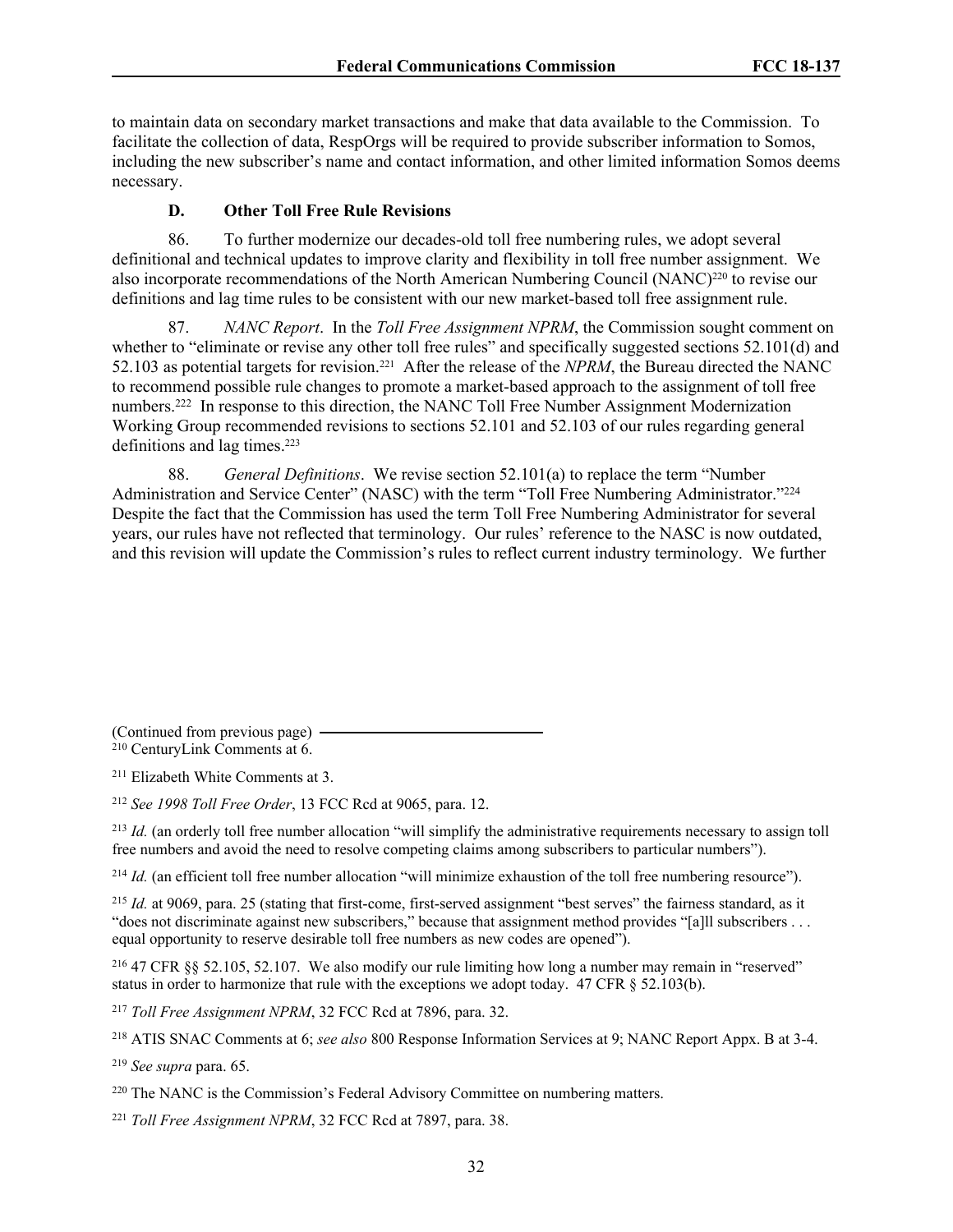modify our definition, consistent with the NANC's recommendation,<sup>225</sup> to reflect that the Toll Free Numbering Administrator role is filled by an entity appointed under our authority pursuant to section 251(e)(1) of the Act. Because the Toll Free Numbering Administrator serves the same purpose as the former NASC, however, we otherwise retain the same definition as to the role of the toll free administrator.

89. We further revise section 52.101(e) to expand the definition of "Toll Free Subscriber." The Commission's rules currently define a Toll Free Subscriber as "[T]he entity that requests a Responsible Organization to reserve a toll free number from the SMS database."226 Our revised rule establishes that a Toll Free Subscriber is "The entity that has been assigned a toll free number."<sup>227</sup> This change will make our definition consistent with our revised rule section 52.111, which allows for assignment via a market-based methodology, by making clear that a subscriber is not limited to requesting a toll free number be reserved in the toll free database.<sup>228</sup>

90. *Lag Times*. We make multiple revisions to section 52.103, which sets forth the various statuses of toll free numbers in the Toll Free Database.<sup>229</sup> First, we adopt a new section 52.103(a)(10) to create a "Transitional Status" category for numbers that have been disconnected for less than four months, but for which no service provider intercept recording (also known as Exchange Carrier Intercept Recording) is being provided.<sup>230</sup> The NANC comments, and we agree, that adding this Transitional Status will better align the Commission's rules with current industry practice.<sup>231</sup>

91. Second, we modify section 52.103(d) to make the existing Disconnect Status rule compatible with a market-based number assignment approach. Section 52.103(d) requires disconnected numbers to stay in Disconnect Status for a period of up to four months, and then go to Spare Status at the end of that period.232 The NANC Report recommends amending the rule to allow numbers that have been in Disconnect Status for up to four months to go directly to Unavailable *or* Spare Status.233 We conclude, and the NANC agrees, that allowing numbers to go from Disconnect Status to Unavailable—rather than directly to Spare Status—will ensure that any number can be assigned by a market-based mechanism.<sup>234</sup>

<sup>223</sup> *See* NANC Report Appx. A at 4-12.

<sup>224</sup> NANC Report Appx. A at 4. Section 52.101(a) currently defines "Number Administration and Service Center" as "The entity that provides user support for the Service Management System and administers the Service Management System database on a day-to-day basis." 47 CFR § 52.101(a).

<sup>225</sup> NANC Report Appx. A at 4.

<sup>226</sup> 47 CFR § 52.101(e).

<sup>227</sup> *See, e.g.*, NANC Report Appx. A at 6.

<sup>228</sup> For example, a subscriber can be assigned a number through the competitive bidding process.

<sup>229</sup> 47 CFR § 52.103(a)(3) (definition of lag times).

<sup>230</sup> NANC Report Appx. A at 8. Transitional Status is thus distinct from Disconnect Status, where a service provider intercept recording (i.e., a recording explaining that a number has been disconnected) is being provided.

<sup>231</sup> *Id*.

<sup>232</sup> 47 C.F.R  $\frac{52.103}{d}$  (definition of Disconnect Status).

<sup>233</sup> NANC Report Appx. A at 9. We note that numbers set-aside for a market-based assignment are placed in unavailable status. *See 833 Code Opening Order*, 32 FCC Rcd at 3154-55, para. 6 (directing Somos to place the mutually exclusive toll free numbers in unavailable status); 47 C.F.R § 52.103(a)(6) (definition of Spare Status) and 47 C.F.R § 52.103(f) (definition of Unavailable Status).

<sup>234</sup> *Id*.

<sup>(</sup>Continued from previous page) <sup>222</sup> Letter from Kris Anne Monteith, Chief, WCB, FCC, to Travis Kavulla, Chair, NANC at 1 (Dec. 7, 2017) [http://www.nanc-chair.org/docs/mtg\\_docs/Dec17\\_NANC\\_Referral\\_TFAM.pdf](http://www.nanc-chair.org/docs/mtg_docs/Dec17_NANC_Referral_TFAM.pdf) (Monteith Letter).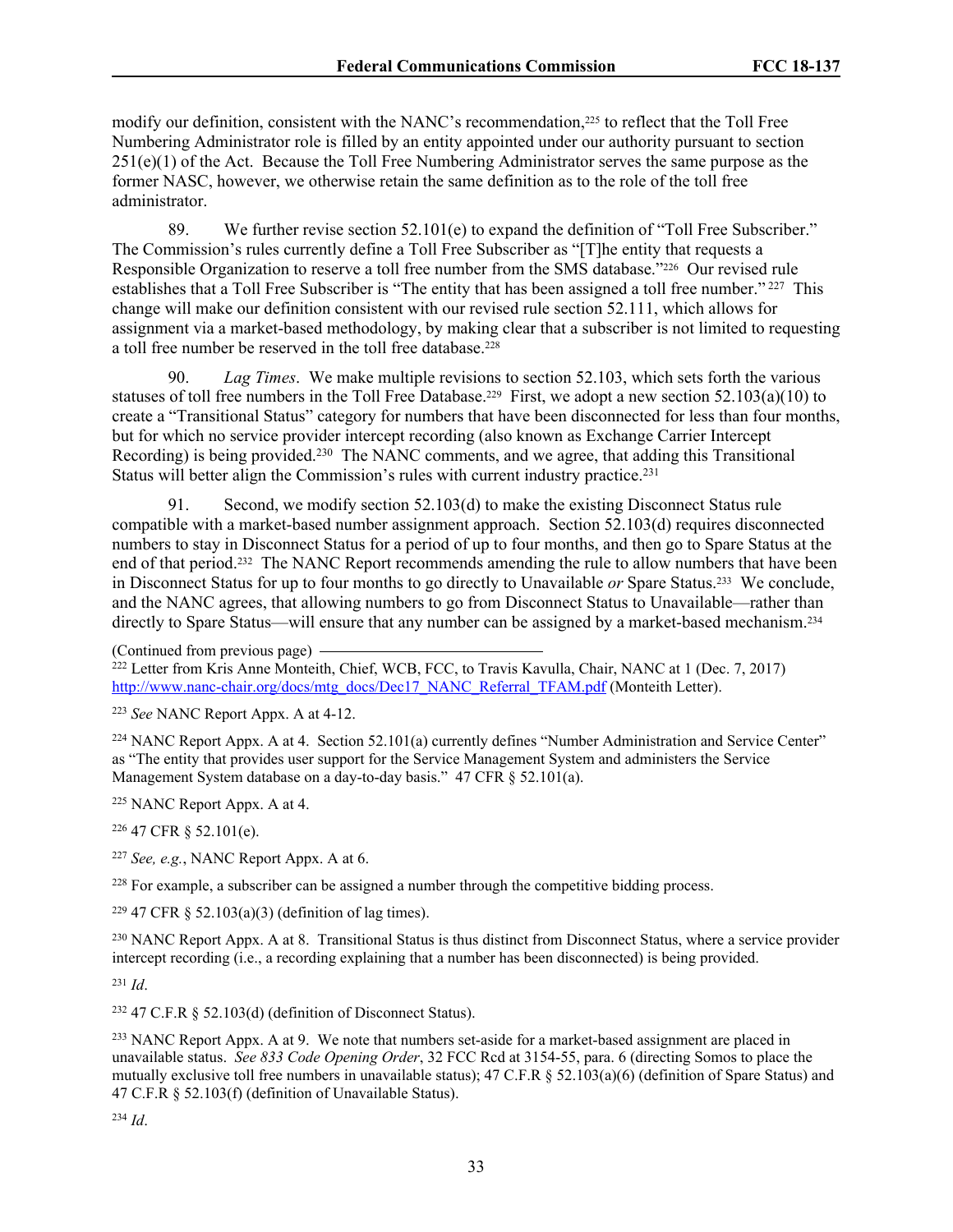This change will allow the Toll Free Numbering Administrator to send numbers that have been selected for market-based assignment directly into Unavailable rather than into Spare Status. We thus adopt this change, which will allow greater flexibility and further modernize the toll free assignment process.

92. Finally, we also adopt a change to section 52.103(f), "Unavailable Status." The description of "Unavailable Status" in that section references DSMI, which has since been replaced by Somos as the Toll Free Numbering Administrator. The definition should be updated to refer to the Toll Free Numbering Administrator.<sup>235</sup> This revision will ensure that the Commission's rules reflect current industry terminology. We also revise rule section 52.109(c) to change spare "poll" to spare "pool," thus correcting a typographical error in this rule.

93. The ministerial revisions we adopt today are a logical outgrowth of the proposals in the *Toll Free Assignment NPRM*. As the Commission has previously explained, "[a]n NPRM satisfies the logical outgrowth test if it 'expressly ask[s] for comment on a particular issue or otherwise ma[kes] clear that the agency [is] contemplating a particular change.'"236 That test is satisfied here. The *Toll Free Assignment NPRM* expressly proposed a revision to the rules governing toll free number assignment to allow for assignment via competitive bidding.237 It further sought comment on whether to "eliminate or revise any other toll free rules," with specific reference to sections 52.101(d) and 52.103 of the rules.<sup>238</sup> Our ministerial revisions, with one minor exception, apply to sections 52.101 and 52.103.239 Further, the revisions operate to harmonize those rules with the competitive bidding assignment methodology expressly noticed in the *Toll Free Assignment NPRM*. We find that "parties should have anticipated that the rule [revisions] ultimately adopted [were] possible."<sup>240</sup>

## **E. Legal Authority**

94. The Commission has found section  $251(e)(1)^{241}$  of the Act "to empower the Commission to ensure that toll free numbers, which are a scarce and valuable national public resource, are allocated in an equitable and orderly manner that serves the public interest."242 Pursuant to these statutory mandates, the Commission has the "authority to set policy with respect to all facets of numbering administration in

<sup>237</sup> *Toll Free Assignment NPRM*, 32 FCC Rcd at 7888-89, paras. 5-9.

<sup>238</sup> *Id.* at 7897, para. 38.

<sup>239</sup> The exception is our revision to section 52.109(c), correcting a typographical error in that rule. *See infra* Appx. A.

<sup>240</sup> *Revitalization of the AM Radio Service*, 2018 WL 2387497 at \*2, para. 7 (May 22, 2018). We also find good cause, to the extent necessary, to adopt these ministerial changes. 5 U.S.C. § 553(d)(3). These revisions are insignificant and inconsequential to the industry and the public. *See Utility Solid Waste Activities Group v. EPA*, 236 F.3d 749, 755 (D.C. Cir. 2001); *see also Texaco, Inc. v. FPC*, 412 F.2d 740, 743 (3d Cir. 1969); *South Carolina v. Block*, 558 F. Supp. 1004, 1016 (D. S.C. 1983). Our revisions to sections 52.101(a), 52.103(a)(10), 52.103(f), and 52.109(c) either correct typographical errors or bring our rules into line with contemporary practice and do not increase or otherwise modify any entities' regulatory burden. *Utility Solid Waste Activities Group v. EPA*, 236 F.3d 749, 755 (D.C. Cir. 2001). Our revisions to sections 52.101(e) and 52.103(d) similarly do not impact any entities' regulatory burden, and only harmonize our rules to allow for the successful operation of the competitive bidding assignment methodology we adopt today.

<sup>241</sup> 47 U.S.C. § 251(e)(1) (ordering the Commission to make "numbers available on an equitable basis," and providing the Commission with "exclusive jurisdiction over those portions of the North American Numbering Plan that pertain to the United States").

<sup>242</sup> *Toll Free Service Access Codes*, 12 FCC Rcd at 11179, para. 22.

<sup>235</sup> *Id.* at 11; *see also Toll Free Governance Order*, 28 FCC Rcd 15328.

<sup>236</sup> *Revitalization of the AM Radio Service*, 2018 WL 2387497 at \*2, para. 7 (May 22, 2018) (quoting *CSX Transportation, Inc. v. Surface Transportation Board*, 584 F.3d 1076, 1081 (D.C. Cir. 2009)).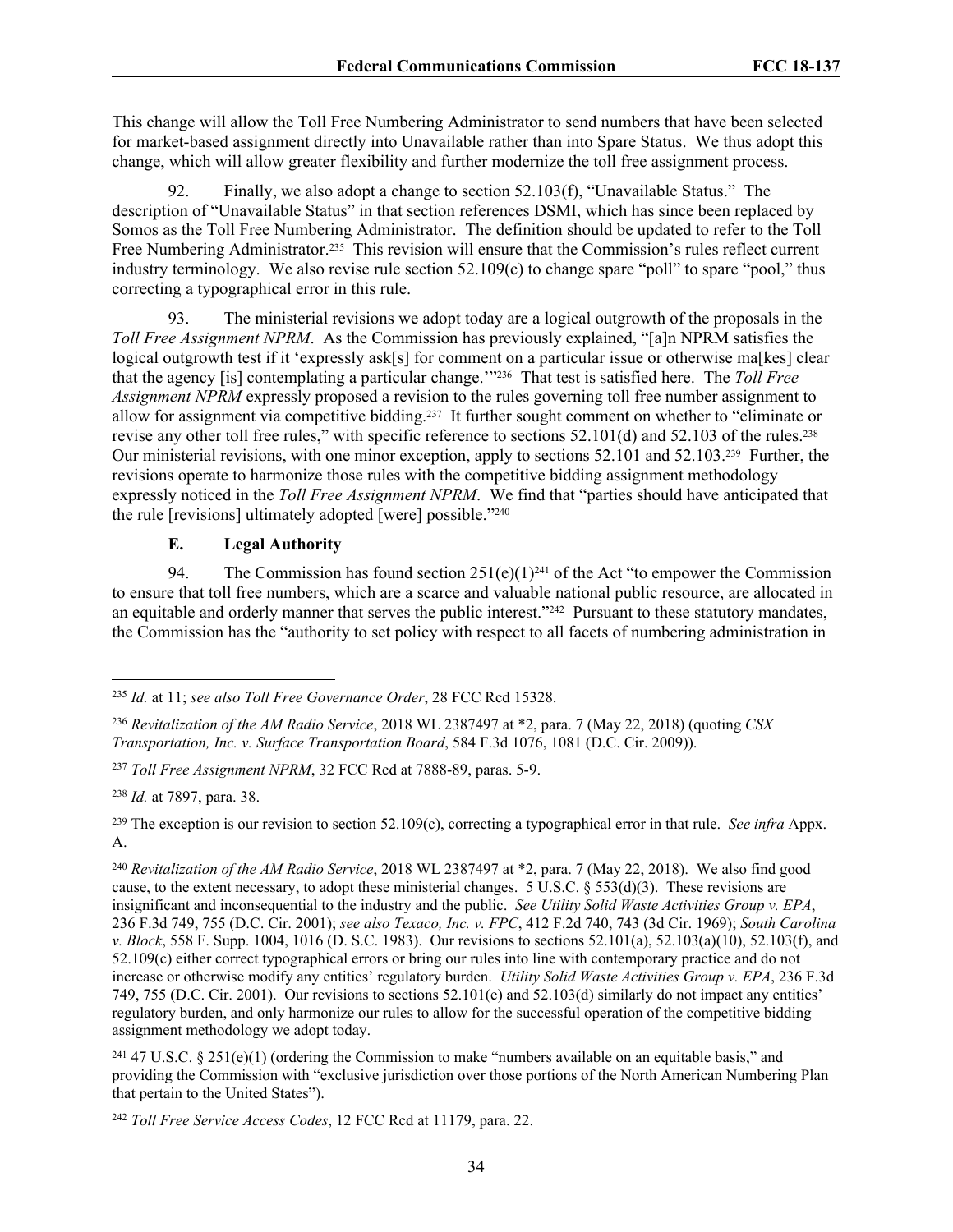the United States,"243 and a "require[ment] . . . to ensure the efficient, fair, and orderly allocation of toll free numbers."244 The actions we take today meet the statutory requirement that numbers be made "available on an equitable basis"245—an auction and secondary market are both efficient and orderly, and fair.246 We also have clear authority to require Somos to serve as the auctioneer for 833 numbers and to comply with requirements adopted in this order. Section  $251(e)(1)$  obligates the Commission to ensure its Toll Free Numbering Administrator administers "telecommunications numbering and to make such numbers available on an equitable basis."<sup>247</sup> And section 201(b) authorizes the Commission to "prescribe" such rules and regulations as may be necessary in the public interest to carry out the provisions of this [Act]."248

95. CenturyLink argues that we do not have authority to assign toll free numbers through competitive bidding because, unlike in the context of spectrum auctions, Congress did not specifically task the Commission with using competitive bidding for toll free numbers.249 Since the Act was adopted in 1934, however, Congress has stated with particularity the various means for assignment of spectrum licenses; the specific addition of an assignment via competitive bidding supplemented the previous Congressional direction to make licenses available via an application process or random assignment.<sup>250</sup> By contrast, Congress has used much more general language in section 251 and thus given us broad discretion to administer numbering. In Congress's grant of "exclusive jurisdiction over those portions of the North American Numbering Plan that pertain to the United States" in section 251(e)(1), 251 we find authority to employ any number assignment mechanisms which meet the statute's "equitable basis" requirement, including competitive bidding.

### **IV. PROCEDURAL MATTERS**

96. *Congressional Review Act*. The Commission will send a copy of this Report and Order, including a copy of the Final Regulatory Flexibility Certification, in a report to Congress and the Government Accountability Office pursuant to the Congressional Review Act.252 In addition, the Report and Order and this final certification will be sent to the Chief Counsel for Advocacy of the Small

 $245$  47 U.S.C. § 251(e)(1).

<sup>248</sup> 47 U.S.C. § 201(b).

<sup>249</sup> Century Link Comments at 3-4 n.8.

<sup>250</sup> *See* Nicholas W. Allard, *The New Spectrum Auction Law*, 18 Seton Hall Legis. J. 13, 23-30 (1993) (describing history of authority to assign spectrum licenses via specific mechanisms).

 $251$  47 U.S.C. § 251(e)(1).

<sup>252</sup> *See* 5 U.S.C. § 801(a)(1)(A).

<sup>243</sup> *Implementation of the Local Competition Provisions of the Telecommunications Act of 1996, Interconnection Between Local Exchange Carriers and Commercial Mobile Radio Service Providers, Area Code Relief Plan for Dallas and Houston, Ordered by the Public Utility Commission of Texas, Administration of the North American Numbering Plan, Proposed 708 Relief Plan and 630 Numbering Plan Area Code by Ameritech-Illinois*, Second Report and Order and Memorandum Opinion and Order, 11 FCC Rcd 19392, 19512, para. 271 (1996); *see also* 47 U.S.C. § 251(e)(1) ("The Commission shall have exclusive jurisdiction over those portions of the North American Numbering Plan that pertain to the United States.").

<sup>244</sup> *Toll Free Service Access Codes*, 12 FCC Rcd at 11176, para. 18 (citing "§ 1 and Title II of the . . . Act" and section  $251(e)(1)$ ).

<sup>246</sup> *See supra* Sections III.A.2, III.C.

<sup>247</sup> 47 U.S.C. § 251(e)(1). *See also Toll Free Governance Order*, 28 FCC Rcd at 15330-31, para. 10; *Toll Free Service Access, et. al*, Second Report and Order and Further Notice of Proposed Rulemaking, 12 FCC Rcd 11162 (1997) (seeking comment on who should administer the SMS in light of the requirement of section 251(e) that the Commission create or designate one or more "impartial" entities to administer telecommunications numbering).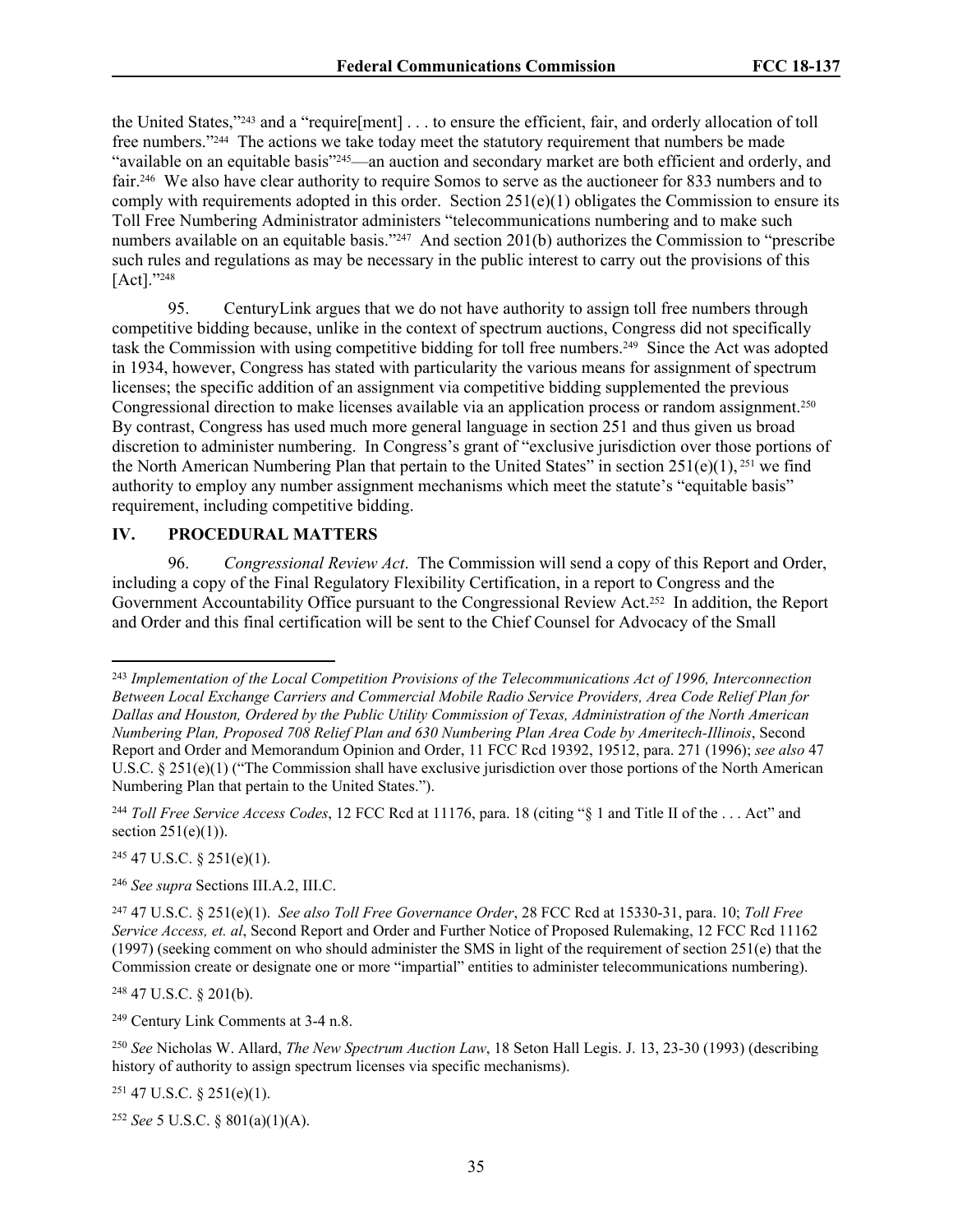Business Administration (SBA) and will be published in the Federal Register.<sup>253</sup>

97. *Paperwork Reduction Act of 1995 Analysis*. This Order contains new or modified information collection requirements subject to the Paperwork Reduction Act of 1995 (PRA), Public Law 104-13. It will be submitted to the Office of Management and Budget (OMB) for review under Section 3507(d) of the PRA, 44 U.S.C. § 3507. OMB, the general public, and other Federal agencies are invited to comment on the revised information collection requirements contained in this proceeding. In addition, we note that pursuant to the Small Business Paperwork Relief Act of 2002, Public Law 107-198, *see* 44 U.S.C. § 3506(c)(4), we previously sought specific comment on how the Commission might further reduce the information collection burden for small business concerns with fewer than 25 employees.

98. *Final Regulatory Flexibility Analysis*. As required by the Regulatory Flexibility Act of 1980, *see* 5 U.S.C. § 604, the Commission has prepared a Final Regulatory Flexibility Analysis (FRFA) of the possible significant economic impact on small entities of the policies and rules, as proposed, addressed in this Order. The FRFA is set forth in Appendix B. The Commission will send a copy of this Order, including the FRFA, to the Chief Counsel for Advocacy of the Small Business Administration (SBA).

# **V. ORDERING CLAUSES**

99. Accordingly, IT IS ORDERED that, pursuant to sections 1,  $4(i)$ ,  $201(b)$ , and  $251(e)(1)$  of the Communications Act of 1934, as amended,  $47 \text{ U.S.C.}$  §§ 151, 154(i), 201(b), and  $251(e)(1)$ , this Order IS ADOPTED.

100. IT IS FURTHER ORDERED that Part 52 of the Commission's rules ARE AMENDED as set forth in Appendix A, and such rule amendments shall be effective thirty (30) days after publication of the rule amendments in the Federal Register.

101. IT IS FURTHER ORDERED that, pursuant to sections 1, 4(i), 5(c), and 251(e)(1) of the Communications Act of 1934, as amended, 47 U.S.C. §§ 151, 154(i), 155(c), 251(e)(1), Somos, Inc., the Toll Free Numbering Administrator, IS DIRECTED to retain and make available to the Commission all data and information about the auction and its administration gathered before, during, and after the auction.

102. IT IS FURTHER ORDERED that, pursuant to section 251(e)(1) of the Communications Act of 1934, as amended, the Wireline Competition Bureau IS DIRECTED to review specific petitions and, as necessary and after a notice and comment period, grant toll free numbers to governmental and non-profit entities where such grant is consistent with the public health and safety standards in Commission precedent.

103. IT IS FURTHER ORDERED that the Commission's Consumer & Governmental Affairs Bureau, Reference Information Center, SHALL SEND a copy of this *Report and Order* to Congress and the Government Accountability Office pursuant to the Congressional Review Act, *see* 5 U.S.C. §  $801(a)(1)(A)$ .

104. IT IS FURTHER ORDERED that the Commission's Consumer and Governmental Affairs Bureau, Reference Information Center, SHALL SEND a copy of this Order, including the Final Regulatory Flexibility Analysis, to the Chief Counsel for Advocacy of the SBA.

### FEDERAL COMMUNICATIONS COMMISSION

<sup>253</sup> *See* 5 U.S.C. § 605(b).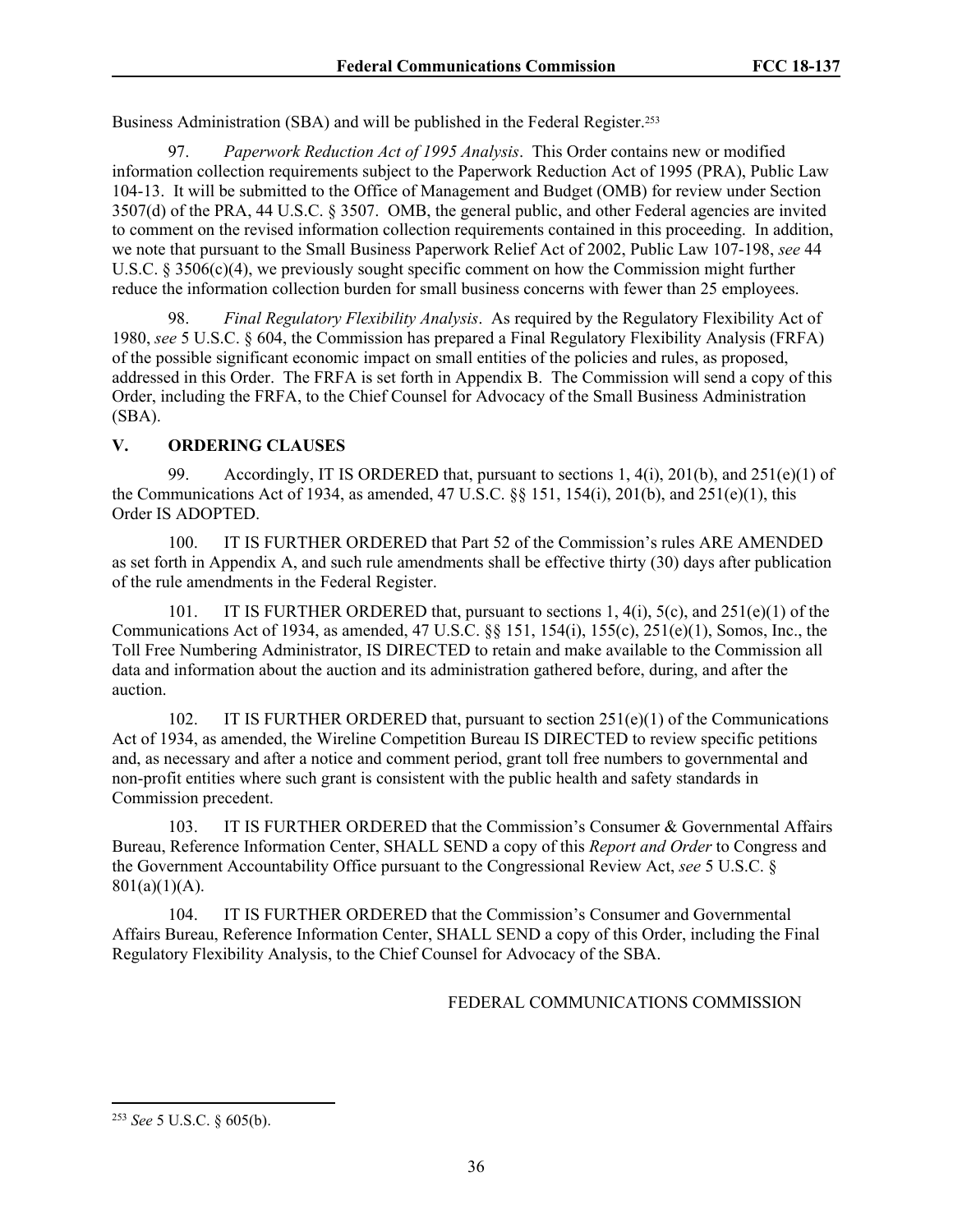Marlene H. Dortch Secretary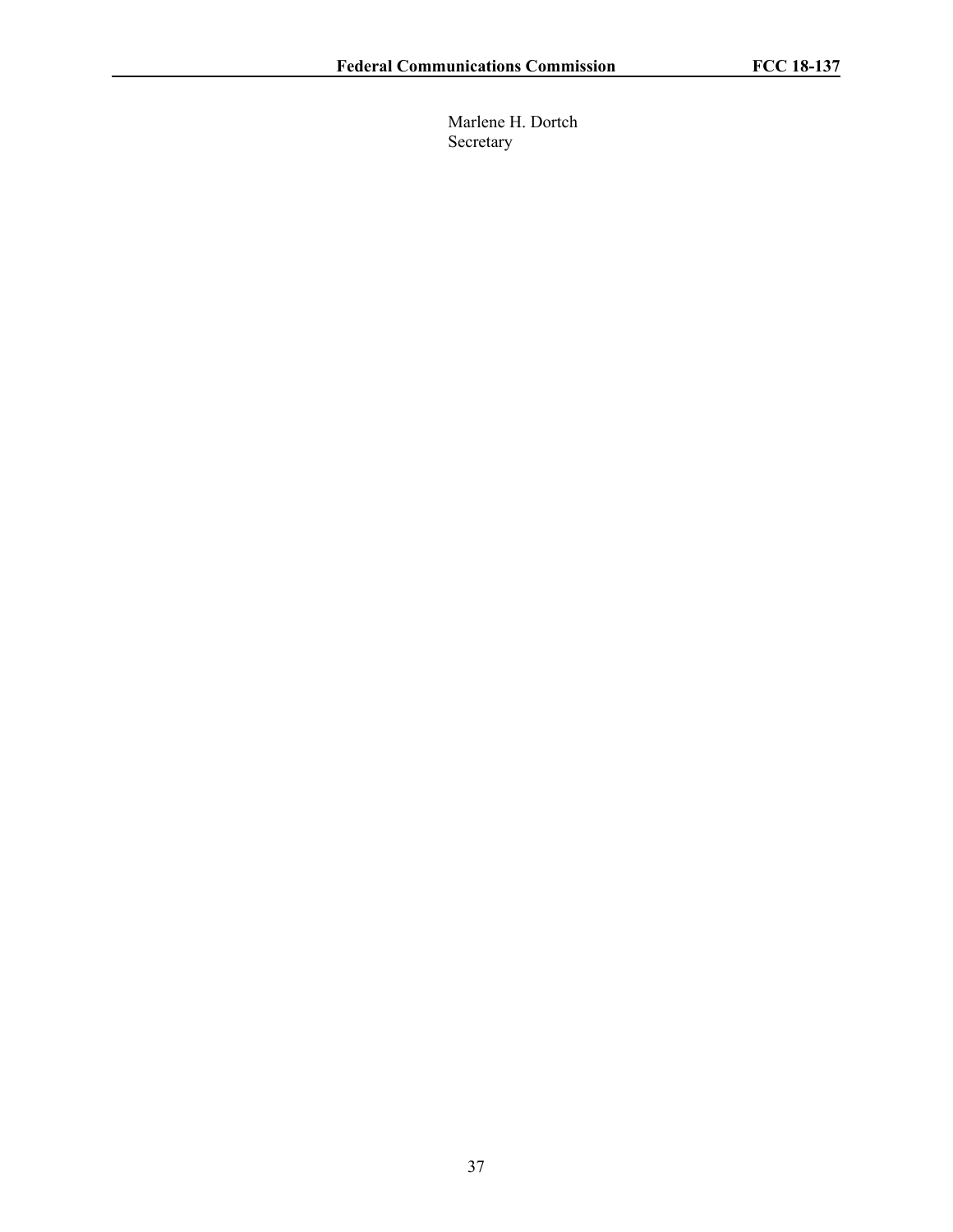# **APPENDIX A**

# **Final Rules**

For the reasons set forth above, Part 52 of Title 47 of the Code of Federal Regulations is amended as follows:

# **PART 52 – NUMBERING**

\* \* \* \* \*

# **Subpart D—Toll Free Numbers**

1. Amend sections 52.101(a) and (e) by revising to read as follows:

# **§ 52.101 General definitions**.

(a) *Toll Free Numbering Administrator (TFNA)*. The entity appointed by the Commission under its authority pursuant to 47 C.F.R.  $\S 251(e)(1)$  that provides user support for the Service Management System database and administers the Service Management System database on a day-to-day basis.

\* \* \* \* \*

(e) *Toll Free Subscriber*. The entity that has been assigned a toll free number.

\* \* \* \* \*

2. Add new sections  $52.103(a)(10)$  and (b)(1), and; amend sections  $52.103(d)$  and (f) by revising to read as follows:

# **§ 52.103 Lag Times.**

\* \* \* \* \*

# $(a) * * * *$

(10) *Transitional Status*. Toll free numbers that have been disconnected for less than four months, but for which no Exchange Carrier Intercept Recording is being provided.

\* \* \* \* \*

 $(b) * * * *$ 

(1) Toll free numbers assigned via competitive bidding may remain in reserved status for a period of unlimited duration.

(d) *Disconnect Status*. [Toll free numbers](https://www.law.cornell.edu/definitions/index.php?width=840&height=800&iframe=true&def_id=27937599a763402fe6149d227dd46d86&term_occur=16&term_src=Title:47:Chapter:I:Subchapter:B:Part:52:Subpart:D:52.103) must remain in disconnect or a combination of disconnect and transitional status for up to 4 months. No requests for extension of the 4-month disconnect or transitional interval will be granted. All [toll free numbers](https://www.law.cornell.edu/definitions/index.php?width=840&height=800&iframe=true&def_id=27937599a763402fe6149d227dd46d86&term_occur=17&term_src=Title:47:Chapter:I:Subchapter:B:Part:52:Subpart:D:52.103) in disconnect status must go directly into the spare or unavailable category upon expiration of the 4-month disconnect interval. A Responsible Organization may not retrieve a [toll free number](https://www.law.cornell.edu/definitions/index.php?width=840&height=800&iframe=true&def_id=27937599a763402fe6149d227dd46d86&term_occur=15&term_src=Title:47:Chapter:I:Subchapter:B:Part:52:Subpart:D:52.103) from disconnect or transitional status and return that number directly to working status at the expiration of the 4-month disconnect interval.

# (f) *Unavailable Status*.

(1) Written requests to make a specific toll free number unavailable must be submitted to the *Toll Free Numbering Administrator (TFNA)* by the Responsible Organization managing the records of the toll free number. The request shall include the appropriate documentation of the reason for the request. The *Toll Free Numbering Administrator (TFNA)* is the only entity that can assign this status to or remove this status from a number. Responsible Organizations that have a *Toll Free Subscriber* with special circumstances requiring that a toll free number be designated for that particular subscriber far in advance of its actual usage may request that the *Toll Free Numbering Administrator (TFNA)* place such a number in unavailable status.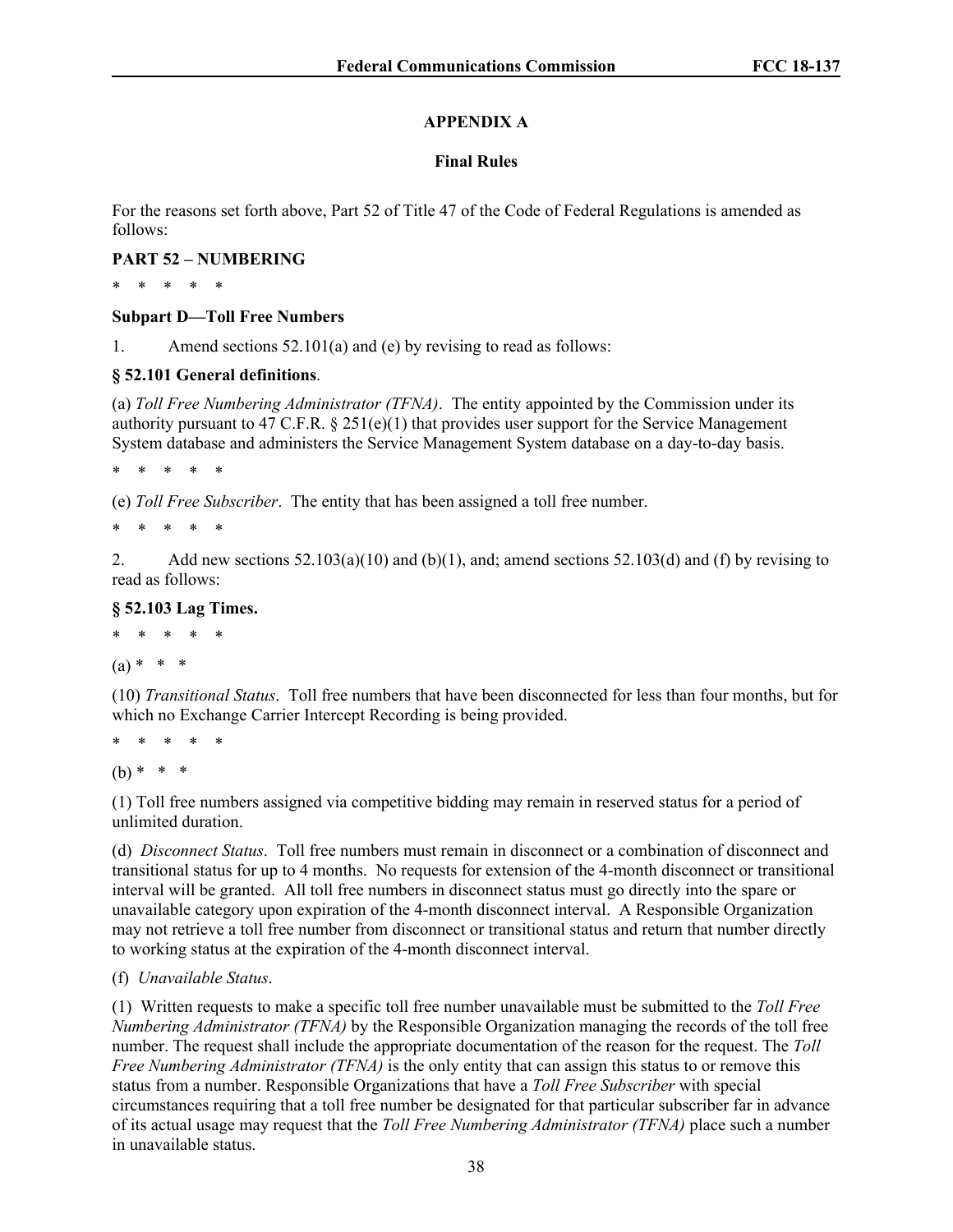(2) Seasonal numbers shall be placed in unavailable status. The Responsible Organization for a *Toll Free Subscriber* who does not have a year round need for a toll free number shall follow the procedures outlined in § 52.103(f)(1) of these rules if it wants the *Toll Free Numbering Administrator (TFNA)* to place a particular toll free number in unavailable status.

3. Add new section 52.105(f) to read as follows:

# **§ 52.105 Warehousing.**

\* \* \* \* \*

(f) *Toll Free Numbers Assigned via Competitive Bidding*. The provisions of this section shall not apply to toll free numbers assigned via competitive bidding or to numbers transferred under this exception.

4. Add new section 52.107(c) to read as follows:

## **§ 52.107 Hoarding.**

\* \* \* \* \*

(c) *Toll Free Numbers Assigned via Competitive Bidding*. The provisions of this section shall not apply to toll free numbers assigned via competitive bidding or to numbers transferred under the exception to § 52.105 contained in subpart (f) of that section.

5. Amend section 52.109(c) by revising to read as follows:

## **§ 52.109 Permanent cap on number reservations.**

\* \* \* \* \*

(c) The Wireline Competition Bureau shall modify the quantity of numbers a Responsible Organization may have in reserve status or the percentage of numbers in the spare pool that a Responsible Organization may reserve when exigent circumstances make such action necessary. The Wireline Competition Bureau shall establish, modify, and monitor [toll free number](https://www.law.cornell.edu/definitions/index.php?width=840&height=800&iframe=true&def_id=27937599a763402fe6149d227dd46d86&term_occur=3&term_src=Title:47:Chapter:I:Subchapter:B:Part:52:Subpart:D:52.109) conservation plans when exigent circumstances necessitate such action.

6. Amend section 52.111 by revising to read as follows:

# **§ 52.111 Toll free number assignment.**

Toll free telephone numbers must be made available to Responsible Organizations and subscribers on an equitable basis. The Commission will assign toll free numbers by competitive bidding, on a first-come, first-served basis, by an alternative assignment methodology, or by a combination of the foregoing options.

\* \* \* \* \*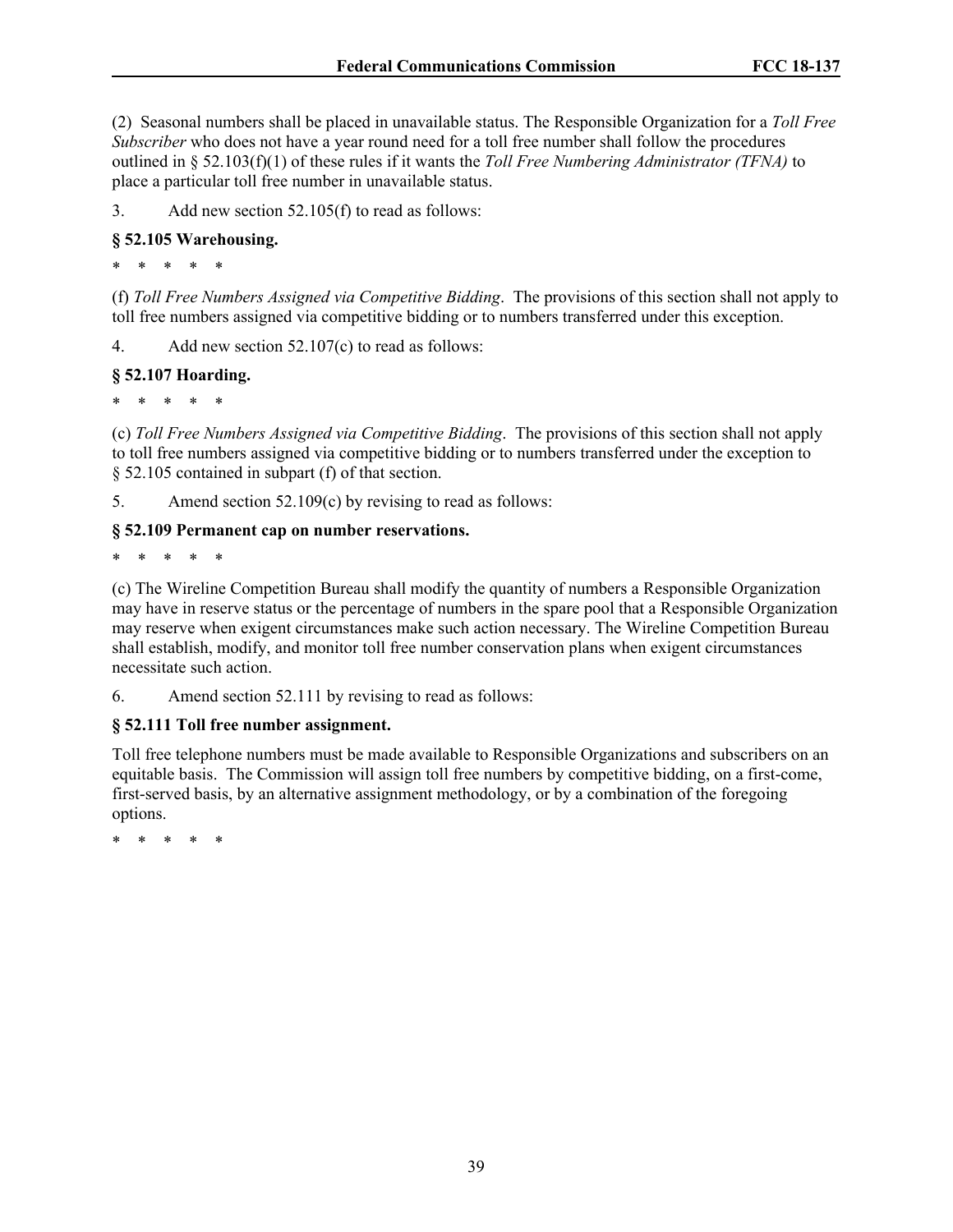# **APPENDIX B**

## **Final Regulatory Flexibility Analysis**

1. As required by the Regulatory Flexibility Act of 1980, as amended (RFA),<sup>1</sup> an Initial Regulatory Flexibility Analysis (IRFA) was incorporated into the *Notice of Proposed Rulemaking* (*Toll*  Free Assignment NPRM) for the Toll Free Assignment Modernization proceeding.<sup>2</sup> The Commission sought written public comment on the proposals in the *Toll Free Assignment NPRM*, including comment on the IRFA. The Commission received no comments on the IRFA. Because the Commission amends its rules in this Order, the Commission has included this Final Regulatory Flexibility Analysis (FRFA). This present FRFA conforms to the RFA.<sup>3</sup>

# **A. Need for, and Objectives of, the Rules**

2. In the *Toll Free Assignment NPRM*, the Commission reconsidered how to best meet the statutory mandate that it make toll free numbers "available on an equitable basis."<sup>4</sup> To this end, the Commission proposed and sought comment on numerous regulatory reforms to existing rules regarding toll free number assignment.<sup>5</sup>

3. Pursuant to the objectives set forth in the *Toll Free Assignment NPRM*, this *Report and Order* (*Order*) adopts changes to Commission rules regarding toll free number assignment. Specifically, the *Order* (1) revises the Commission's toll free assignment rule to allow for the use of competitive bidding for toll free numbers;<sup>6</sup> (2) establishes the use of competitive bidding to assign the over 17,000 mutually exclusive numbers in the 833 toll free code, identified pursuant to the *833 Code Opening Order*;<sup>7</sup> (3) exempts numbers assigned via competitive bidding from the rules preventing the development of a secondary market;<sup>8</sup> and (4) makes ministerial changes to our toll free number assignment rules.<sup>9</sup> These modifications to our toll free number assignment rules will create a more efficient method of toll free number assignment, consistent with our statutory mandate.10 Ultimately, these reforms will ensure the equitable and efficient assignment of toll free numbers.

# **B. Summary of Significant Issues Raised by Public Comments in Response to the IRFA**

4. The Commission did not receive comments addressing the rules and policies proposed in the IRFAs in the *Toll Free Assignment NPRM*.

 $447$  U.S.C. § 251(e)(1).

<sup>6</sup> *See supra* section III.A.

<sup>8</sup> *See supra* section III.C.

<sup>10</sup> *See* 47 U.S.C. § 251(e)(1).

<sup>1</sup> *See* 5 U.S.C. § 603. The RFA, *see* 5 U.S.C. §§ 601-612, has been amended by the Small Business Regulatory Enforcement Fairness Act of 1996 (SBREFA), Pub. L. No. 104-121, Title II, 110 Stat. 847 (1996).

<sup>2</sup> *Toll Free Assignment Modernization*, CC Docket No. 95-155, Notice of Proposed Rulemaking, 32 FCC Rcd 7885 (2017) (*Toll Free Assignment NPRM*).

<sup>3</sup> *See* 5 U.S.C. § 604.

<sup>5</sup> *Toll Free Assignment NPRM*, 32 FCC Rcd at 7885.

<sup>7</sup> *Toll Free Service Access Codes*, CC Docket No. 95-155, Order, 32 FCC Rcd 3153 (WCB 2017) (*833 Code Opening Order*); *see supra* section III.B.

<sup>9</sup> *See supra* section III.D.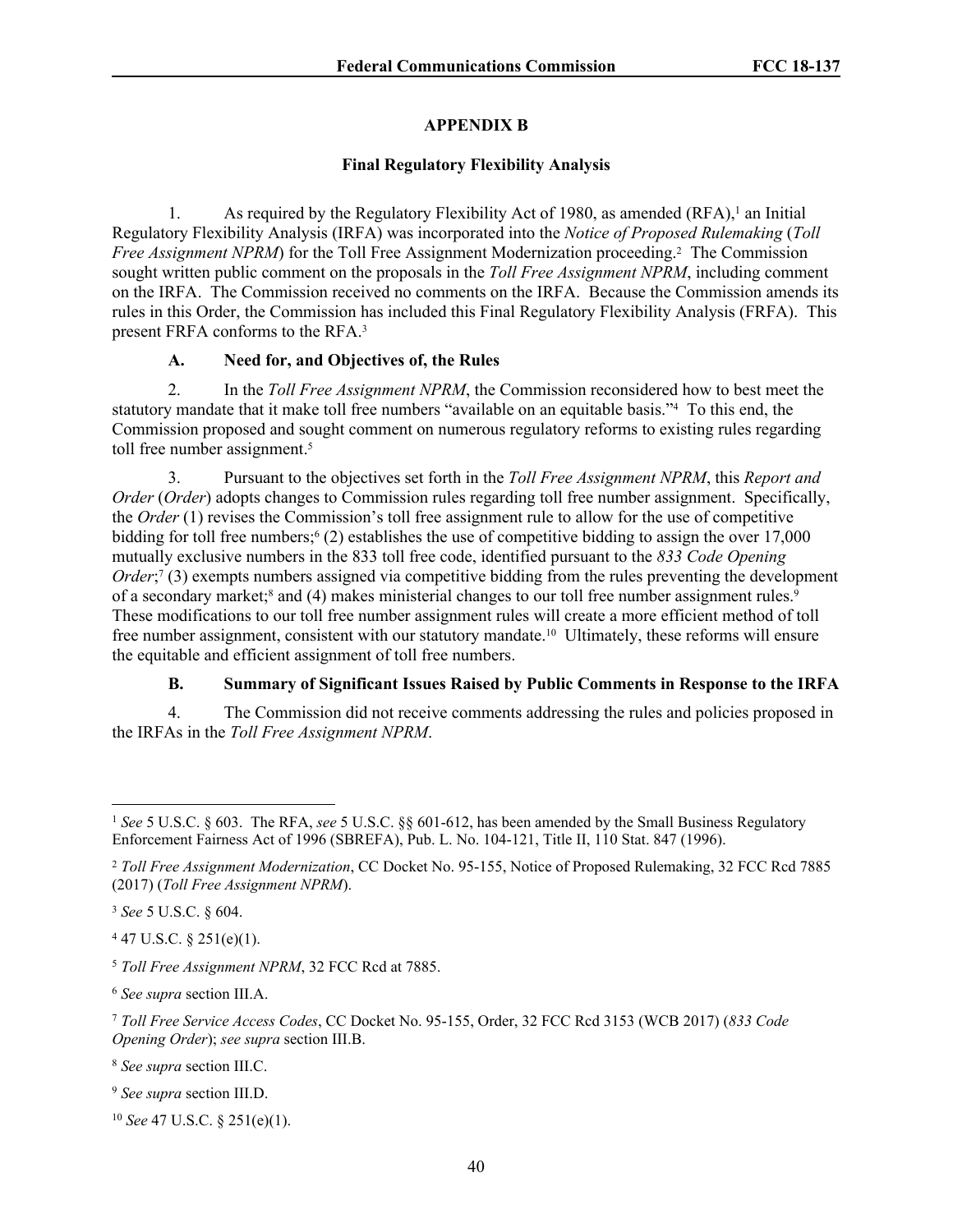## **C. Response to Comments by the Chief Counsel for Advocacy of the SBA**

5. Pursuant to the Small Business Jobs Act of 2010, which amended the RFA, the Commission is required to respond to any comments filed by the Chief Counsel for Advocacy of the Small Business Administration (SBA), and to provide a detailed statement of any change made to the proposed rules as a result of those comments.<sup>11</sup>

6. The Chief Counsel did not file any comments in response to this proceeding.

# **D. Description and Estimate of the Number of Small Entities to Which the Rules Will Apply**

7. The RFA directs agencies to provide a description and, where feasible, an estimate of the number of small entities that may be affected by the final rules adopted pursuant to the *Order*. <sup>12</sup> The RFA generally defines the term "small entity" as having the same meaning as the terms "small business," "small organization," and "small governmental jurisdiction."13 In addition, the term "small business" has the same meaning as the term "small-business concern" under the Small Business Act.14 A "smallbusiness concern" is one which: (1) is independently owned and operated; (2) is not dominant in its field of operation; and (3) satisfies any additional criteria established by the SBA.<sup>15</sup>

8. The changes to our toll free number assignment rules affect obligations on wired and wireless telecommunications carriers, local exchange and interexchange carriers, local and toll resellers, prepaid calling card providers, and cable operators.

9. *Small Businesses, Small Organizations, Small Governmental Jurisdictions*. Our actions, over time, may affect small entities that are not easily categorized at present. We therefore describe here, at the outset, three comprehensive small entity size standards that could be directly affected herein.<sup>16</sup> First, while there are industry specific size standards for small businesses that are used in the regulatory flexibility analysis, according to data from the SBA's Office of Advocacy, in general a small business is an independent business having fewer than 500 employees.17 These types of small businesses represent 99.9% of all businesses in the United States which translates to 28.8 million businesses.18 Next, the type of small entity described as a "small organization" is generally "any not-for-profit enterprise which is independently owned and operated and is not dominant in its field."19 Nationwide, as of 2007, there were approximately 1,621,215 small organizations.20 Finally, the small entity described as a "small

<sup>13</sup> *See* 5 U.S.C. § 601(6).

<sup>14</sup> *See* 5 U.S.C. § 601(3) (incorporating by reference the definition of "small-business concern" in the Small Business Act, 15 U.S.C. § 632). Pursuant to 5 U.S.C. § 601(3), the statutory definition of a small business applies "unless an agency, after consultation with the Office of Advocacy of the Small Business Administration and after opportunity for public comment, establishes one or more definitions of such term which are appropriate to the activities of the agency and publishes such definition(s) in the Federal Register."

<sup>15</sup> *See* 15 U.S.C. § 632.

<sup>16</sup> *See* 5 U.S.C. § 601(3)-(6).

<sup>17</sup> See SBA, Office of Advocacy, "Frequently Asked Questions, Question 1 – What is a small business?" [https://www.sba.gov/sites/default/files/advocacy/SB-FAQ-2016\\_WEB.pdf](https://www.sba.gov/sites/default/files/advocacy/SB-FAQ-2016_WEB.pdf) (June 2016).

<sup>18</sup> *See* SBA, Office of Advocacy, "Frequently Asked Questions, Question 2- How many small businesses are there in the U.S.?" [https://www.sba.gov/sites/default/files/advocacy/SB-FAQ-2016\\_WEB.pdf](https://www.sba.gov/sites/default/files/advocacy/SB-FAQ-2016_WEB.pdf) (June 2016).

<sup>19</sup> 5 U.S.C. § 601(4).

 $11\,5$  U.S.C. § 604 (a)(3)

<sup>12</sup> *See* 5 U.S.C. § 604(a)(4).

<sup>&</sup>lt;sup>20</sup> Independent Sector, The New Nonprofit Almanac  $\&$  Desk Reference (2010).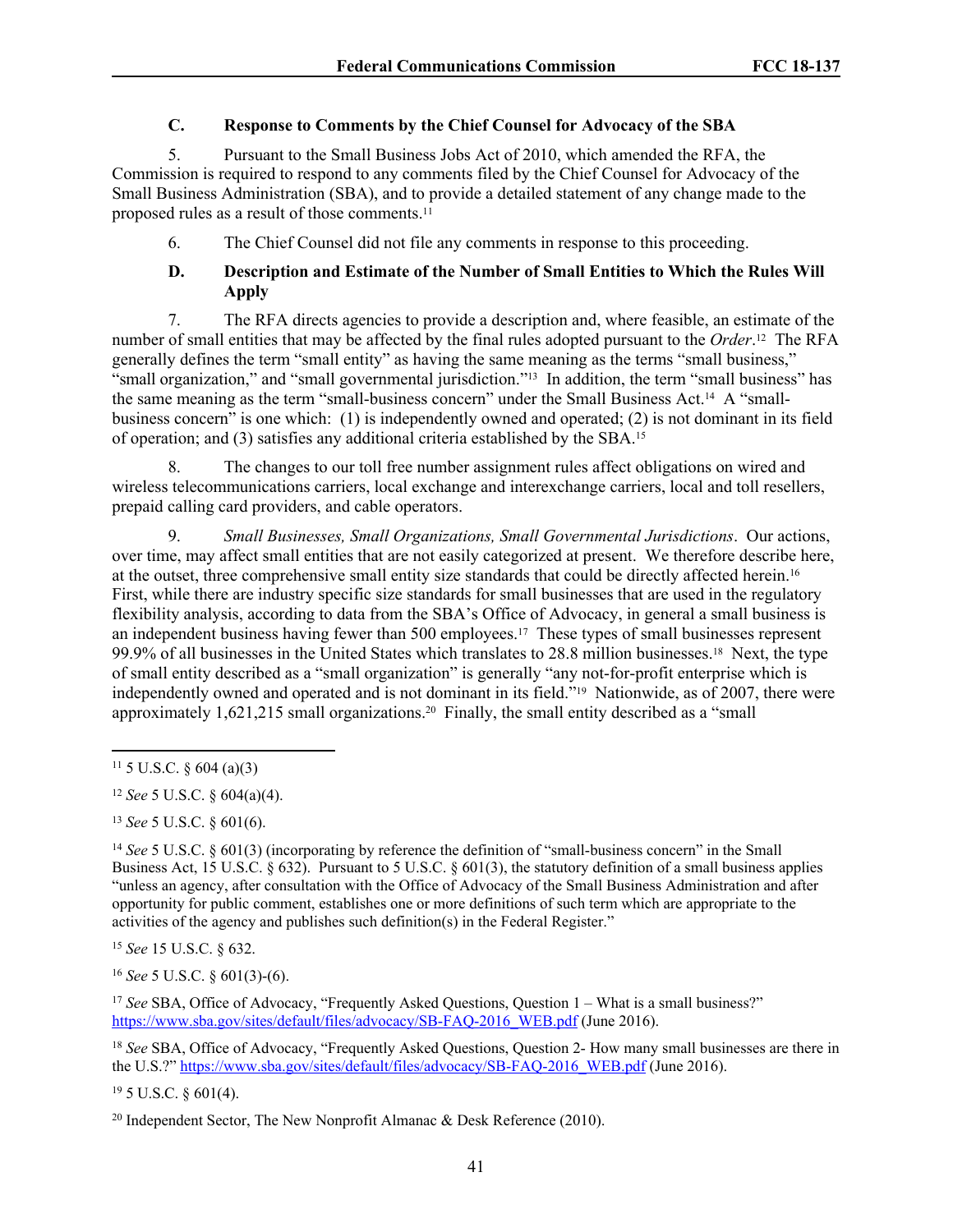governmental jurisdiction" is defined generally as "governments of cities, towns, townships, villages, school districts, or special districts, with a population of less than fifty thousand."21 U.S. Census Bureau data published in 2012 indicate that there were 89,476 local governmental jurisdictions in the United States.<sup>22</sup> We estimate that, of this total, as many as 88,761 entities may qualify as "small governmental jurisdictions."<sup>23</sup> Thus, we estimate that most governmental jurisdictions are small.

10. *Wired Telecommunications Carriers.* The U.S. Census Bureau defines this industry as "establishments primarily engaged in operating and/or providing access to transmission facilities and infrastructure that they own and/or lease for the transmission of voice, data, text, sound, and video using wired communications networks. Transmission facilities may be based on a single technology or a combination of technologies. Establishments in this industry use the wired telecommunications network facilities that they operate to provide a variety of services, such as wired telephony services, including VoIP services, wired (cable) audio and video programming distribution, and wired broadband internet services. By exception, establishments providing satellite television distribution services using facilities and infrastructure that they operate are included in this industry.<sup>"24</sup> The SBA has developed a small business size standard for Wired Telecommunications Carriers, which consists of all such companies having 1,500 or fewer employees.<sup>25</sup> Census data for 2012 show that there were 3,117 firms that operated that year. Of this total, 3,083 operated with fewer than 1,000 employees. Thus, under this size standard, the majority of firms in this industry can be considered small.

11. *Local Exchange Carriers (LECs).* Neither the Commission nor the SBA has developed a size standard for small businesses specifically applicable to local exchange services. The closest applicable NAICS Code category is Wired Telecommunications Carriers as defined above. Under the applicable SBA size standard, such a business is small if it has 1,500 or fewer employees.<sup>26</sup> According to Commission data, census data for 2012 shows that there were 3,117 firms that operated that year. Of this total, 3,083 operated with fewer than 1,000 employees.<sup>27</sup> The Commission therefore estimates that most providers of local exchange carrier service are small entities that may be affected by the rules adopted.

Incumbent LECs. Neither the Commission nor the SBA has developed a small business size standard specifically for incumbent local exchange services. The closest applicable NAICS Code category is Wired Telecommunications Carriers as defined above. Under that size standard, such a business is small if it has 1,500 or fewer employees.<sup>28</sup> According to Commission data, 3,117 firms

<sup>24</sup> U.S. Census Bureau, *NAICS Search*, *http://www.census.gov/cgi-bin/sssd/naics/naicsrch* (last visited June 21, 2017).

<sup>25</sup> 13 CFR § 121.201 (NAICS Code 517110).

<sup>26</sup> 13 CFR § 121.201 (NAICS Code 517110).

 $21$  5 U.S.C. § 601(5).

<sup>22</sup> U.S. Census Bureau, Statistical Abstract of the United States: 2012 at 267, Table 428 (2011), <http://www2.census.gov/library/publications/2011/compendia/statab/131ed/2012-statab.pdf> (citing data from 2007).

<sup>&</sup>lt;sup>23</sup> The 2012 U.S. Census Bureau data for small governmental organizations are not presented based on the size of the population in each organization. There were 89,476 local governmental organizations in the Census Bureau data for 2012, which is based on 2007 data. As a basis of estimating how many of these 89,476 local government organizations were small, we note that there were a total of 715 cities and towns (incorporated places and minor civil divisions) with populations over 50,000 in 2011. *See* U.S. Census Bureau, City and Town Totals Vintage: 2011, <http://www.census.gov/popest/data/cities/totals/2011/index.html>. If we subtract the 715 cities and towns that meet or exceed the 50,000 population threshold, we conclude that approximately 88,761 are small.

<sup>27</sup> *See* U.S. Census Bureau, *American Fact Finder* (Jan. 08, 2016)

[http://factfinder.census.gov/faces/tableservices/jsf/pages/productview.xhtml?pid=ECN\\_2012\\_US\\_51SSSZ2&prodT](http://factfinder.census.gov/faces/tableservices/jsf/pages/productview.xhtml?pid=ECN_2012_US_51SSSZ2&prodType=table) [ype=table.](http://factfinder.census.gov/faces/tableservices/jsf/pages/productview.xhtml?pid=ECN_2012_US_51SSSZ2&prodType=table)

<sup>28</sup> 13 CFR § 121.201 (NAICS Code 517110).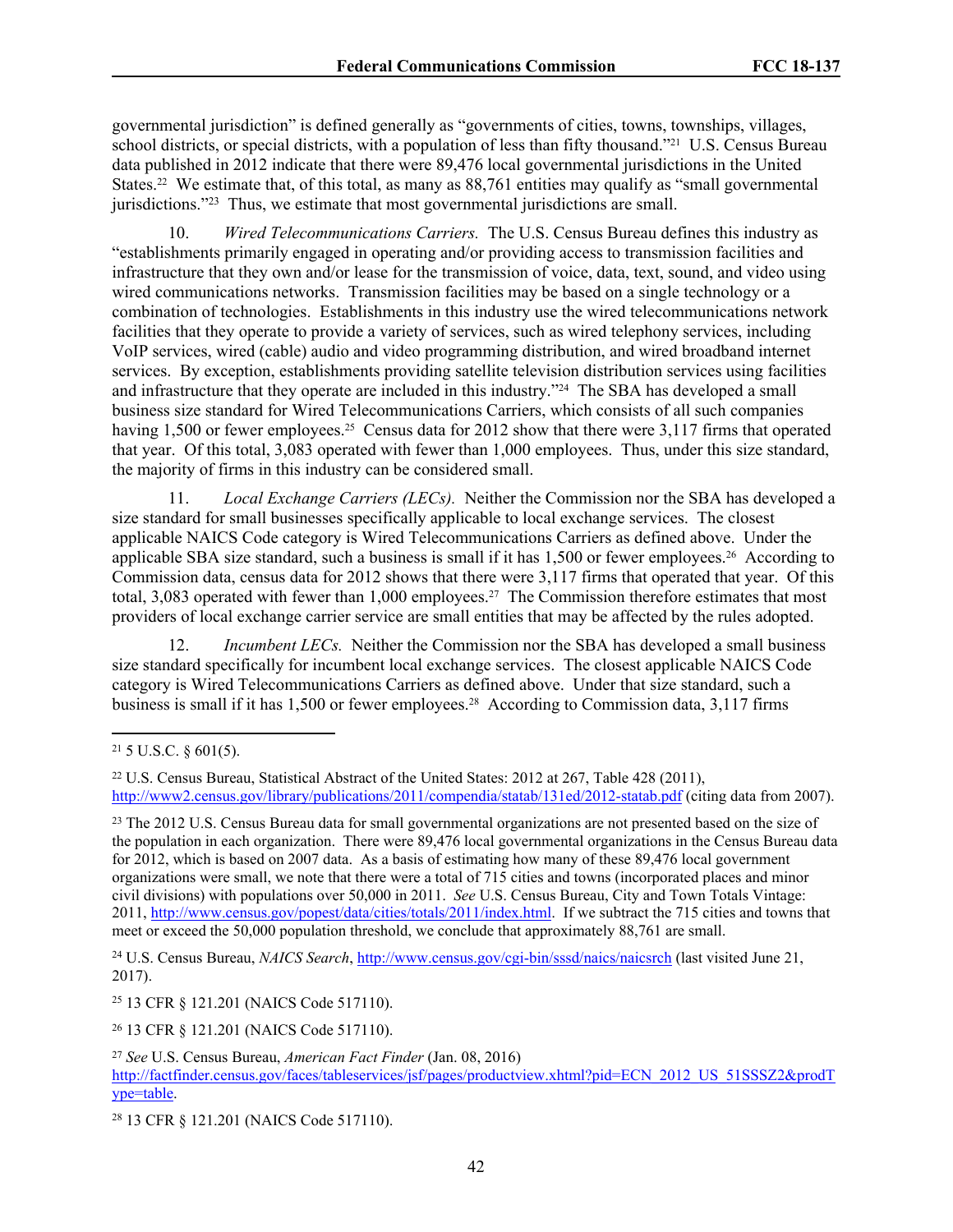operated in that year. Of this total, 3,083 operated with fewer than 1,000 employees.29 Consequently, the Commission estimates that most providers of incumbent local exchange service are small businesses that may be affected by the rules and policies adopted*.* Three hundred and seven (307) Incumbent Local Exchange Carriers reported that they were incumbent local exchange service providers.30 Of this total, an estimated 1,006 have 1,500 or fewer employees.<sup>31</sup>

13. *Competitive Local Exchange Carriers (Competitive LECs), Competitive Access Providers (CAPs), Shared-Tenant Service Providers, and Other Local Service Providers.* Neither the Commission nor the SBA has developed a small business size standard specifically for these service providers. The appropriate NAICS Code category is Wired Telecommunications Carriers, as defined above. Under that size standard, such a business is small if it has 1,500 or fewer employees.<sup>32</sup> U.S. Census data for 2012 indicate that 3,117 firms operated during that year. Of that number, 3,083 operated with fewer than 1,000 employees.33 Based on this data, the Commission concludes that the majority of Competitive LECS, CAPs, Shared-Tenant Service Providers, and Other Local Service Providers, are small entities. According to Commission data, 1,442 carriers reported that they were engaged in the provision of either competitive local exchange services or competitive access provider services. Of these 1,442 carriers, an estimated 1,256 have 1,500 or fewer employees. In addition, 17 carriers have reported that they are Shared-Tenant Service Providers, and all 17 are estimated to have 1,500 or fewer employees. Also, 72 carriers have reported that they are Other Local Service Providers. Of this total, 70 have 1,500 or fewer employees. Consequently, based on internally researched FCC data, the Commission estimates that most providers of competitive local exchange service, competitive access providers, Shared-Tenant Service Providers, and Other Local Service Providers are small entities.

14. We have included small incumbent LECs in this present RFA analysis. As noted above, a "small business" under the RFA is one that, *inter alia*, meets the pertinent small business size standard (e.g., a telephone communications business having 1,500 or fewer employees), and "is not dominant in its field of operation."34 The SBA's Office of Advocacy contends that, for RFA purposes, small incumbent LECs are not dominant in their field of operation because any such dominance is not "national" in scope.<sup>35</sup> We have therefore included small incumbent LECs in this RFA analysis, although we emphasize that this RFA action has no effect on Commission analyses and determinations in other, non-RFA contexts.

15. *Interexchange Carriers (IXCs).* Neither the Commission nor the SBA has developed a definition for Interexchange Carriers. The closest NAICS Code category is Wired Telecommunications

<sup>31</sup> Fed. Commc'ns Comm'n*, Trends in Telephone Service*, 5-5, tbl. 5.3 (Sept. 2010) (*Trends in Telephone Service*), [http://hraunfoss.fcc.gov/edocs\\_public/attachmatch/DOC-301823A1.pdf.](http://hraunfoss.fcc.gov/edocs_public/attachmatch/DOC-301823A1.pdf)

<sup>32</sup> 13 CFR § 121.201 (NAICS Code 517110).

<sup>34</sup> 5 U.S.C. § 601(3).

<sup>29</sup> *See* U.S. Census Bureau, *American Fact Finder* (Jan. 08, 2016)

[http://factfinder.census.gov/faces/tableservices/jsf/pages/productview.xhtml?pid=ECN\\_2012\\_US\\_51SSSZ2&prodT](http://factfinder.census.gov/faces/tableservices/jsf/pages/productview.xhtml?pid=ECN_2012_US_51SSSZ2&prodType=table) [ype=table.](http://factfinder.census.gov/faces/tableservices/jsf/pages/productview.xhtml?pid=ECN_2012_US_51SSSZ2&prodType=table)

<sup>30</sup> *See* Fed. Commc'ns Comm'n*, Trends in Telephone Service*, 5-5, tbl. 5.3 (Sept. 2010) (*Trends in Telephone Service*), [http://hraunfoss.fcc.gov/edocs\\_public/attachmatch/DOC-301823A1.pdf.](http://hraunfoss.fcc.gov/edocs_public/attachmatch/DOC-301823A1.pdf)

<sup>33</sup> *See* U.S. Census Bureau, *American Fact Finder* (Jan. 08, 2016) [http://factfinder.census.gov/faces/tableservices/jsf/pages/productview.xhtml?pid=ECN\\_2012\\_US\\_51SSSZ2&prodT](http://factfinder.census.gov/faces/tableservices/jsf/pages/productview.xhtml?pid=ECN_2012_US_51SSSZ2&prodType=table) [ype=table.](http://factfinder.census.gov/faces/tableservices/jsf/pages/productview.xhtml?pid=ECN_2012_US_51SSSZ2&prodType=table)

<sup>35</sup> Letter from Jere W. Glover, Chief Counsel for Advocacy, SBA, to William E. Kennard, Chairman, FCC (filed May 27, 1999). The Small Business Act contains a definition of "small business concern," which the RFA incorporates into its own definition of "small business." 15 U.S.C. § 632(a); 5 U.S.C. § 601(3). SBA regulations interpret "small business concern" to include the concept of dominance on a national basis. 13 CFR § 121.102(b).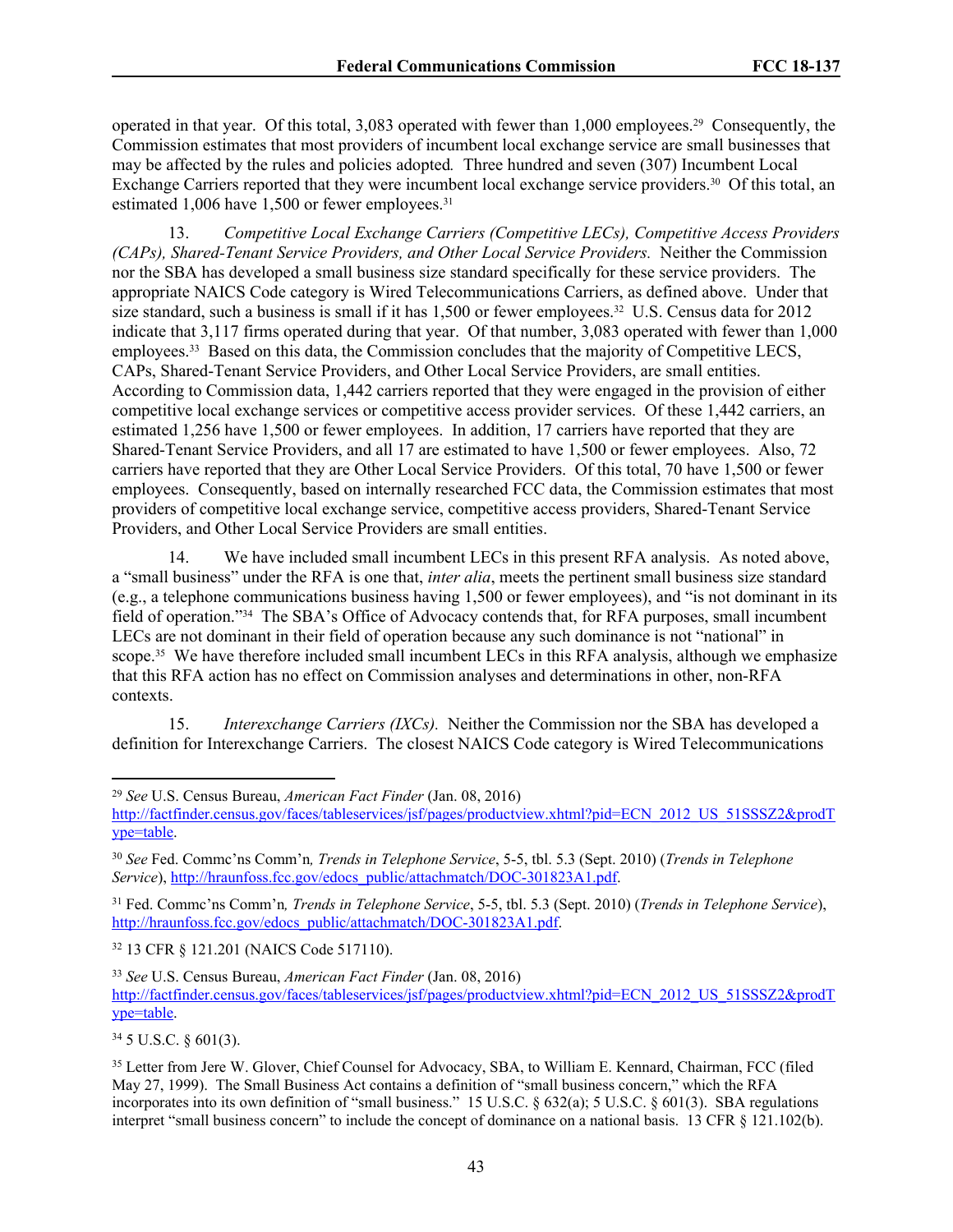Carriers as defined above. The applicable size standard under SBA rules is that such a business is small if it has 1,500 or fewer employees.36 U.S. Census data for 2012 indicates that 3,117 firms operated during that year. Of that number, 3,083 operated with fewer than 1,000 employees.37 According to internally developed Commission data, 359 companies reported that their primary telecommunications service activity was the provision of interexchange services.<sup>38</sup> Of this total, an estimated 317 have 1,500 or fewer employees. Consequently, the Commission estimates that the majority of IXCs are small entities that may be affected by our proposed rules.

16. *Local Resellers.* The SBA has developed a small business size standard for the category of Telecommunications Resellers. The Telecommunications Resellers industry comprises establishments engaged in purchasing access and network capacity from owners and operators of telecommunications networks and reselling wired and wireless telecommunications services (except satellite) to businesses and households. Establishments in this industry resell telecommunications; they do not operate transmission facilities and infrastructure. Mobile virtual network operators (MVNOs) are included in this industry.39 Under that size standard, such a business is small if it has 1,500 or fewer employees.40 Census data for 2012 show that 1,341 firms provided resale services during that year. Of that number, all operated with fewer than 1,000 employees. Thus, under this category and the associated small business size standard, the majority of these prepaid calling card providers can be considered small entities.

17. *Toll Resellers.* The Commission has not developed a definition for Toll Resellers. The closest NAICS Code Category is Telecommunications Resellers. The Telecommunications Resellers industry comprises establishments engaged in purchasing access and network capacity from owners and operators of telecommunications networks and reselling wired and wireless telecommunications services (except satellite) to businesses and households. Establishments in this industry resell telecommunications; they do not operate transmission facilities and infrastructure. Mobile virtual network operators (MVNOs) are included in this industry.<sup>41</sup> The SBA has developed a small business size standard for the category of Telecommunications Resellers.<sup>42</sup> Under that size standard, such a business is small if it has 1,500 or fewer employees.43 Census data for 2012 show that 1,341 firms provided resale services during that year. Of that number, 1,341 operated with fewer than 1,000 employees. Thus, under this category and the associated small business size standard, the majority of these resellers can be considered small entities. According to Commission data, 881 carriers have reported that they are engaged in the provision of toll resale services. Of this total, an estimated 857 have 1,500 or fewer employees. Consequently, the Commission estimates that the majority of toll resellers are small entities.

<sup>36</sup> 13 CFR § 121.201 (NAICS Code 517110).

<sup>37</sup> *See* U.S. Census Bureau, American Fact Finder (Jan. 08, 2016), [http://factfinder.census.gov/faces/tableservices/jsf/pages/productview.xhtml?pid=ECN\\_2012\\_US\\_51SSSZ2&prodT](http://factfinder.census.gov/faces/tableservices/jsf/pages/productview.xhtml?pid=ECN_2012_US_51SSSZ2&prodType=table) [ype=table.](http://factfinder.census.gov/faces/tableservices/jsf/pages/productview.xhtml?pid=ECN_2012_US_51SSSZ2&prodType=table)

39 U.S. Census Bureau, *2012 NAICS Definition*, [https://www.census.gov/cgi](https://www.census.gov/cgi-bin/sssd/naics/naicsrch?input=517911&search=2012+NAICS+Search&search=2012)[bin/sssd/naics/naicsrch?input=517911&search=2012+NAICS+Search&search=2012](https://www.census.gov/cgi-bin/sssd/naics/naicsrch?input=517911&search=2012+NAICS+Search&search=2012) (last visited June 20, 2017).

<sup>40</sup> 13 CFR § 121.201 (NAICS code 517911).

41 U.S. Census Bureau, *2012 NAICS Definition*, [https://www.census.gov/cgi](https://www.census.gov/cgi-bin/sssd/naics/naicsrch?input=517911&search=2012+NAICS+Search&search=2012)[bin/sssd/naics/naicsrch?input=517911&search=2012+NAICS+Search&search=2012](https://www.census.gov/cgi-bin/sssd/naics/naicsrch?input=517911&search=2012+NAICS+Search&search=2012) (last visited June 20, 2017) (NAICS 517911 Telecommunications Resellers).

<sup>42</sup> 13 CFR § 121.201 (NAICS code 517911).

<sup>43</sup> *See* U.S. Census Bureau, *American Fact Finder* (Jan. 08, 2016), [http://factfinder.census.gov/faces/tableservices/jsf/pages/productview.xhtml?pid=ECN\\_2012\\_US\\_51SSSZ2&prodT](http://factfinder.census.gov/faces/tableservices/jsf/pages/productview.xhtml?pid=ECN_2012_US_51SSSZ2&prodType=table) [ype=table.](http://factfinder.census.gov/faces/tableservices/jsf/pages/productview.xhtml?pid=ECN_2012_US_51SSSZ2&prodType=table)

<sup>38</sup> *See Trends in Telephone Service*, at tbl. 5.3.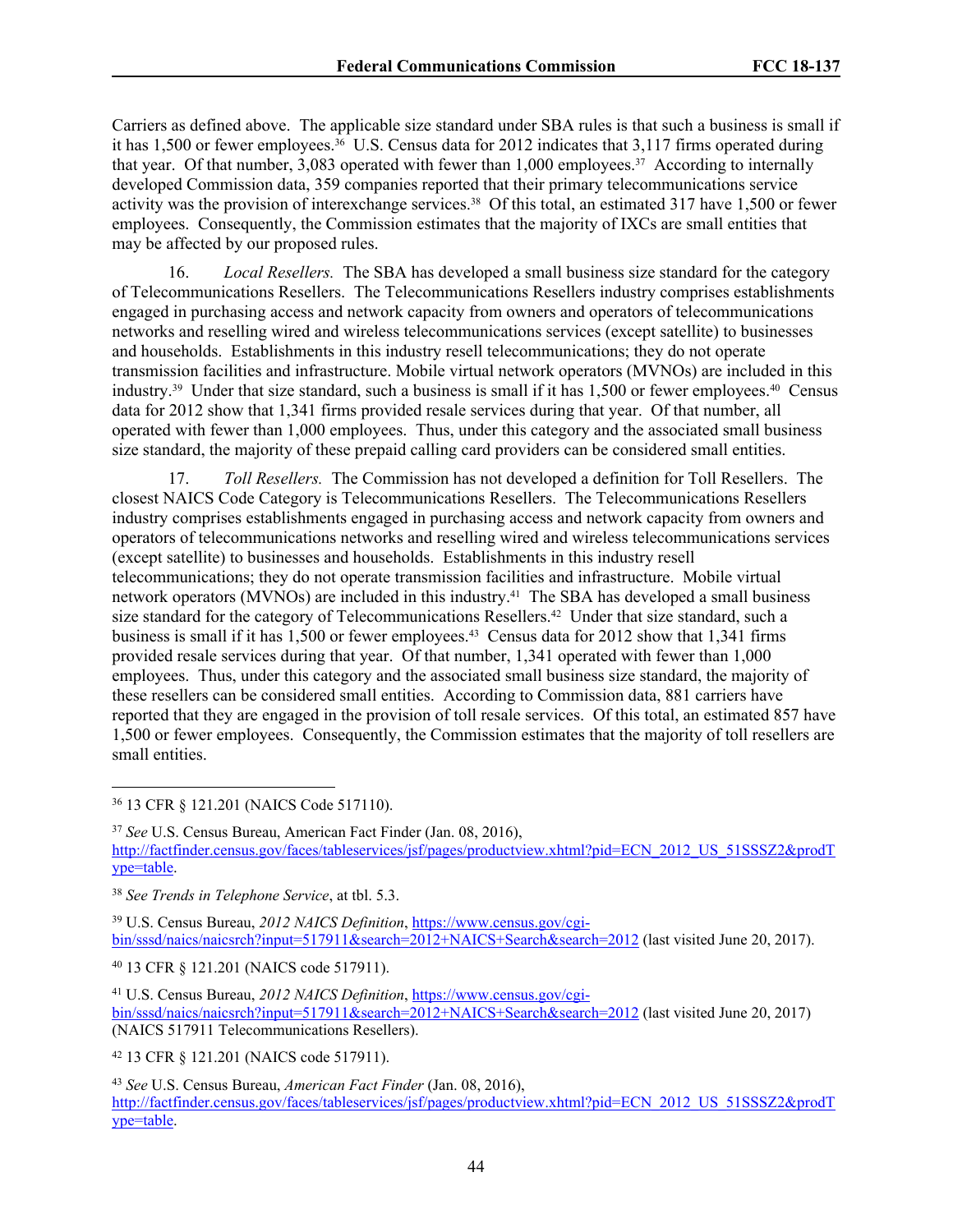18. *Other Toll Carriers*. Neither the Commission nor the SBA has developed a definition for small businesses specifically applicable to Other Toll Carriers. This category includes toll carriers that do not fall within the categories of interexchange carriers, operator service providers, prepaid calling card providers, satellite service carriers, or toll resellers. The closest applicable NAICS Code category is for Wired Telecommunications Carriers as defined above. Under the applicable SBA size standard, such a business is small if it has 1,500 or fewer employees.<sup>44</sup> Census data for 2012 shows that there were 3,117 firms that operated that year. Of this total, 3,083 operated with fewer than 1,000 employees.45 Thus, under this category and the associated small business size standard, the majority of Other Toll Carriers can be considered small. According to internally developed Commission data, 284 companies reported that their primary telecommunications service activity was the provision of other toll carriage.46 Of these, an estimated 279 have 1,500 or fewer employees. Consequently, the Commission estimates that most Other Toll Carriers are small entities that may be affected by rules adopted pursuant to the *Report and Order*.

19. *Prepaid Calling Card Providers*. The SBA has developed a definition for small businesses within the category of Telecommunications Resellers. Under that SBA definition, such a business is small if it has 1,500 or fewer employees.47 According to the Commission's Form 499 Filer Database, 500 companies reported that they were engaged in the provision of prepaid calling cards.<sup>48</sup> The Commission does not have data regarding how many of these 500 companies have 1,500 or fewer employees. Consequently, the Commission estimates that there are 500 or fewer prepaid calling card providers that may be affected by the rules.

20. *Wireless Telecommunications Carriers (except Satellite*). This industry comprises establishments engaged in operating and maintaining switching and transmission facilities to provide communications via the airwaves. Establishments in this industry have spectrum licenses and provide services using that spectrum, such as cellular services, paging services, wireless internet access, and wireless video services.<sup>49</sup> The appropriate size standard under SBA rules is that such a business is small if it has 1,500 or fewer employees.50 For this industry, U.S. Census data for 2012 show that there were 967 firms that operated for the entire year.51 Of this total, 955 firms had employment of 999 or fewer employees and 12 had employment of 1000 employees or more.<sup>52</sup> Thus under this category and the

<sup>47</sup> 13 CFR § 121.201 (NAICS code 517110).

48 *See* Fed. Commc'ns Comm'n, *FCC Form 499 Filer Database*, <http://apps.fcc.gov/cgb/form499/499a.cfm>(last visited June 20, 2017).

<sup>49</sup> NAICS Code 517210. *See* U.S. Census Bureau, *American Fact Finder—About the Data*, [https://factfinder.census.gov/faces/affhelp/jsf/pages/metadata.xhtml?lang=en&type=](https://factfinder.census.gov/faces/affhelp/jsf/pages/metadata.xhtml?lang=en&type=ib&id=ib.en./ECN.NAICS2012.517210) [ib&id=ib.en./ECN.NAICS2012.517210.](https://factfinder.census.gov/faces/affhelp/jsf/pages/metadata.xhtml?lang=en&type=ib&id=ib.en./ECN.NAICS2012.517210)

<sup>50</sup> 13 CFR § 121.201 (NAICS code 517210).

<sup>51</sup> U.S. Census Bureau, *American Fact Finder* (Jan 08, 2016),

<sup>44</sup> 13 CFR § 121.201 (NAICS code 517110).

<sup>45</sup> *See* U.S. Census Bureau, *American Fact Finder* (Jan. 08, 2016), [http://factfinder.census.gov/faces/tableservices/jsf/pages/productview.xhtml?pid=ECN\\_2012\\_US\\_51SSSZ2&prodT](http://factfinder.census.gov/faces/tableservices/jsf/pages/productview.xhtml?pid=ECN_2012_US_51SSSZ2&prodType=table) [ype=table.](http://factfinder.census.gov/faces/tableservices/jsf/pages/productview.xhtml?pid=ECN_2012_US_51SSSZ2&prodType=table)

<sup>46</sup> *Trends in Telephone Service*, at tbl. 5.3.

[https://factfinder.census.gov/faces/tableservices/jsf/pages/productview.xhtml?pid=ECN\\_2012\\_US\\_51SSSZ2&prod](https://factfinder.census.gov/faces/tableservices/jsf/pages/productview.xhtml?pid=ECN_2012_US_51SSSZ2&prodType=table) [Type=table](https://factfinder.census.gov/faces/tableservices/jsf/pages/productview.xhtml?pid=ECN_2012_US_51SSSZ2&prodType=table) (NAICS 51720, "Subject Series - Estab & Firm Size: Employment Size of Establishments for the U.S.: 2012").

<sup>&</sup>lt;sup>52</sup> Available census data do not provide a more precise estimate of the number of firms that have employment of 1,500 or fewer employees; the largest category provided is for firms with "1000 employees or more."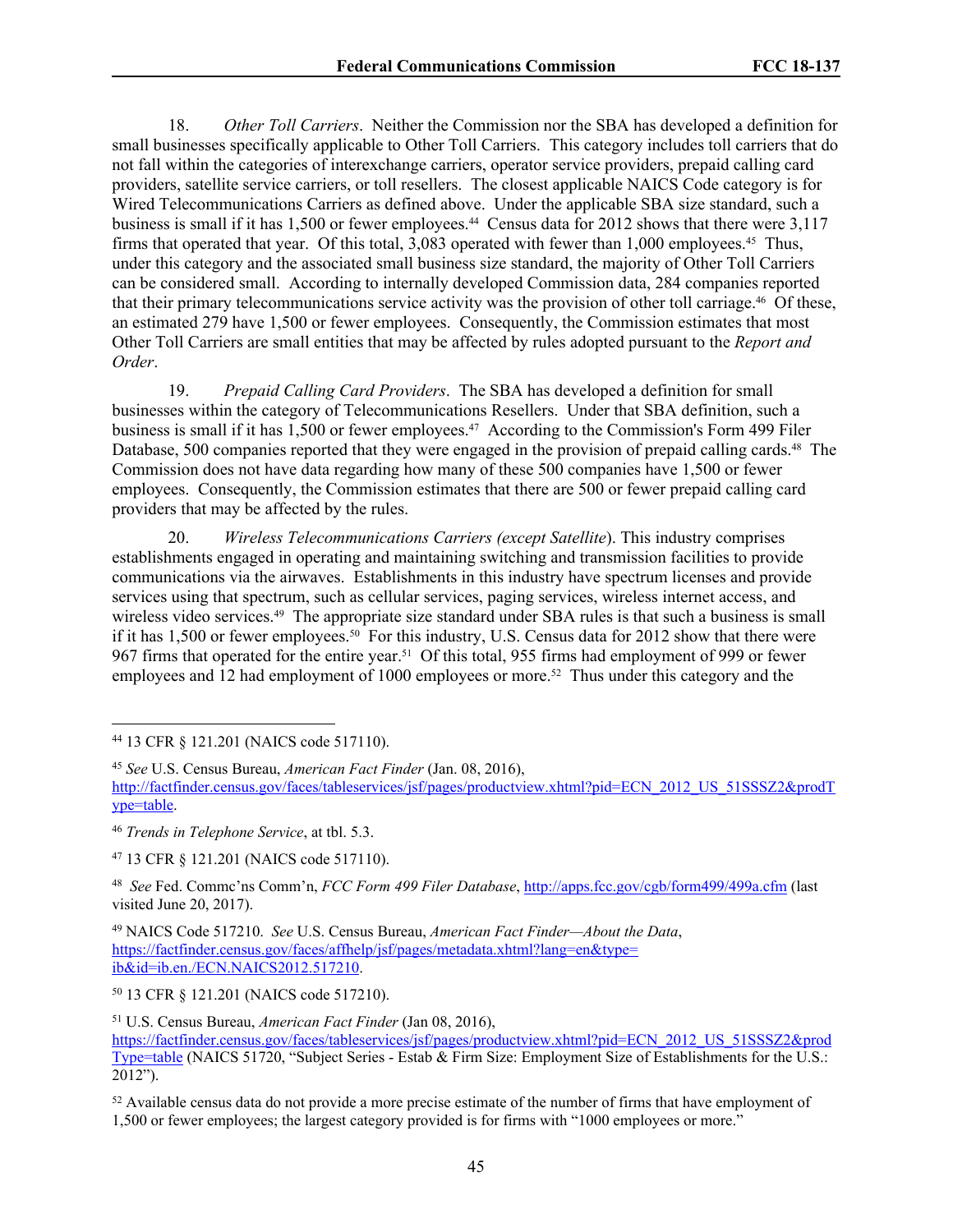associated size standard, the Commission estimates that the majority of wireless telecommunications carriers (except satellite) are small entities.

21. The Commission's own data—available in its Universal Licensing System—indicate that, as of October 25, 2016, there are 280 Cellular licensees that will be affected by our actions today.53 The Commission does not know how many of these licensees are small, as the Commission does not collect that information for these types of entities. Similarly, according to internally developed Commission data, 413 carriers reported that they were engaged in the provision of wireless telephony, including cellular service, Personal Communications Service, and Specialized Mobile Radio Telephony services.<sup>54</sup> Of this total, an estimated 261 have 1,500 or fewer employees, and 152 have more than 1,500 employees. Thus, using available data, we estimate that the majority of wireless firms can be considered small.

22. *Wireless Communications Services*. This service can be used for fixed, mobile, radiolocation, and digital audio broadcasting satellite uses. The Commission defined "small business" for the wireless communications services (WCS) auction as an entity with average gross revenues of \$40 million for each of the three preceding years, and a "very small business" as an entity with average gross revenues of \$15 million for each of the three preceding years.55 The SBA has approved these definitions.<sup>56</sup>

23. *Wireless Telephony*. Wireless telephony includes cellular, personal communications services, and specialized mobile radio telephony carriers. As noted, the SBA has developed a small business size standard for Wireless Telecommunications Carriers (except Satellite).57 Under the SBA small business size standard, a business is small if it has 1,500 or fewer employees.<sup>58</sup> According to Commission data, 413 carriers reported that they were engaged in wireless telephony.59 Of these, an estimated 261 have 1,500 or fewer employees and 152 have more than 1,500 employees. Therefore, a little less than one third of these entities can be considered small.

24. *Cable and Other Subscription Programming.* This industry comprises establishments primarily engaged in operating studios and facilities for the broadcasting of programs on a subscription or fee basis. The broadcast programming is typically narrowcast in nature (e.g., limited format, such as news, sports, education, or youth-oriented). These establishments produce programming in their own facilities or acquire programming from external sources. The programming material is usually delivered to a third party, such as cable systems or direct-to-home satellite systems, for transmission to viewers.<sup>60</sup> The SBA has established a size standard for this industry stating that a business in this industry is small if it has 1,500 or fewer employees.<sup>61</sup> The 2012 Economic Census indicates that 367 firms were operational

<sup>56</sup> *See* Letter from Aida Alvarez, Administrator, SBA, to Amy Zoslov, Chief, Auctions and Industry Analysis Division, Wireless Telecommunications Bureau, FCC (filed Dec. 2, 1998).

<sup>57</sup> 13 CFR § 121.201 (NAICS code 517210).

<sup>58</sup>*Id*.

<sup>59</sup> *Trends in Telephone Service*, at tbl. 5.3.

<sup>53</sup> *See* Fed. Commc'ns Comm'n, *Universal Licensing System*,<http://wireless.fcc.gov/uls>(last visited June 20, 2017). For the purposes of this FRFA, consistent with Commission practice for wireless services, the Commission estimates the number of licensees based on the number of unique FCC Registration Numbers.

<sup>54</sup> *Trends in Telephone Service*, at tbl. 5.3

<sup>55</sup> *Amendment of the Commission's Rules to Establish Part 27*, *the Wireless Communications Service (WCS)*, Report and Order, 12 FCC Rcd 10785, 10879, para. 194 (1997).

<sup>60</sup> *See* U.S. Census Bureau, 2012 NAIC Definition, [https://www.census.gov/cgi](https://www.census.gov/cgi-bin/sssd/naics/naicsrch?input=515210&search=2012+NAICS+Search&search=2012)[bin/sssd/naics/naicsrch?input=515210&search=2012+NAICS+Search&search=2012](https://www.census.gov/cgi-bin/sssd/naics/naicsrch?input=515210&search=2012+NAICS+Search&search=2012) (last visited June 20, 2017) ( 2012 NAICS code, "515210 Cable and Other Subscription Programming") .

<sup>61</sup> 13 CFR § 121.201 (NAICSs Code 515210).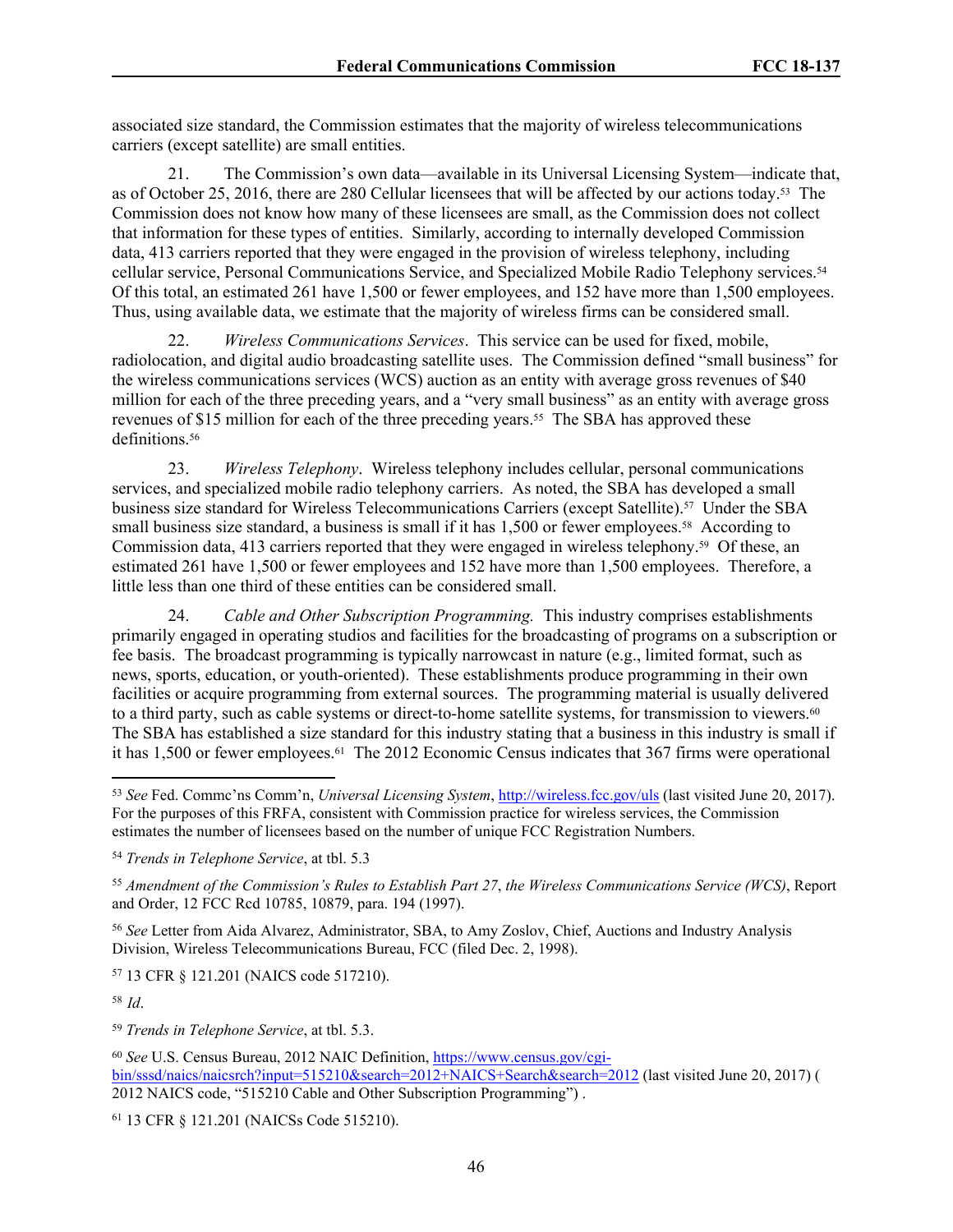for that entire year. Of this total, 357 operated with less than  $1,000$  employees.<sup>62</sup> Accordingly we conclude that a substantial majority of firms in this industry are small under the applicable SBA size standard.

25. *Cable Companies and Systems (Rate Regulation).* The Commission has developed its own small business size standards for the purpose of cable rate regulation. Under the Commission's rules, a "small cable company" is one serving 400,000 or fewer subscribers nationwide.63 Industry data indicate that there are currently 4,600 active cable systems in the United States.64 Of this total, all but eleven cable operators nationwide are small under the 400,000-subscriber size standard.65 In addition, under the Commission's rate regulation rules, a "small system" is a cable system serving 15,000 or fewer subscribers.<sup>66</sup> Current Commission records show 4,600 cable systems nationwide. Of this total, 3,900 cable systems have fewer than 15,000 subscribers, and 700 systems have 15,000 or more subscribers, based on the same records.67 Thus, under this standard as well, we estimate that most cable systems are small entities.

26. *Cable System Operators (Telecom Act Standard).* The Communications Act also contains a size standard for small cable system operators, which is "a cable operator that, directly or through an affiliate, serves in the aggregate fewer than 1 percent of all subscribers in the United States and is not affiliated with any entity or entities whose gross annual revenues in the aggregate exceed \$250,000,000."<sup>68</sup> There are approximately 52,403,705 cable video subscribers in the United States today.69 Accordingly, an operator serving fewer than 524,037 subscribers shall be deemed a small operator if its annual revenues, when combined with the total annual revenues of all its affiliates, do not exceed \$250 million in the aggregate.<sup>70</sup> Based on available data, we find that all but nine incumbent cable operators are small entities under this size standard.71 We note that the Commission neither requests nor collects information on whether cable system operators are affiliated with entities whose gross annual revenues exceed \$250 million.72 Although it seems certain that some of these cable system operators are affiliated with entities whose gross annual revenues exceed \$250 million, we are unable at this time to estimate with greater precision the number of cable system operators that would qualify as small cable operators under the definition in the Communications Act.

<sup>66</sup> 47 CFR § 76.901(c).

<sup>67</sup> August 5, 2015 report from the FCC Media Bureau based on its research in COALS. *See* <http://www.fcc.gov/coals>.

<sup>70</sup> 47 CFR § 76.901(f) & nn.1-3.

<sup>62</sup> *See* U.S. Census Bureau, *American Fact Finder* (Jan 08, 2016),

[https://factfinder.census.gov/faces/tableservices/jsf/pages/productview.xhtml?pid=ECN\\_2012\\_US\\_51SSSZ2&prod](https://factfinder.census.gov/faces/tableservices/jsf/pages/productview.xhtml?pid=ECN_2012_US_51SSSZ2&prodType=table) [Type=table](https://factfinder.census.gov/faces/tableservices/jsf/pages/productview.xhtml?pid=ECN_2012_US_51SSSZ2&prodType=table) (NAICS code 51510, "Estab & Firm Size: Employment Size of Establishments for the U.S.").

<sup>63</sup> 47 CFR § 76.901(e).

<sup>64</sup>This figure was derived from a August 15, 2015 report from the FCC Media Bureau, based on data contained in the Commission's Cable Operations and Licensing System (COALS). *See* <http://www.fcc.gov/coals>.

<sup>65</sup> Data obtained from SNL Kagan database on April 19, 2017.

<sup>68</sup> *See* 47 CFR § 76.901(f) & nn.1-3.

<sup>69</sup> *See* SNL Kagan at<http://www.snl.com/interactivex/MultichannelIndustryBenchmarks.aspx>(subscription required).

<sup>71</sup> *See* SNL Kagan at [http://www.snl.com/interactivex/TopCable MSOs.aspx](http://www.snl.com/interactivex/TopCable%20MSOs.aspx) (subscription required).

 $72$  The Commission does receive such information on a case-by-case basis if a cable operator appeals a local franchise authority's finding that the operator does not qualify as a small cable operator pursuant to section 76.901(f) of the Commission's rules. *See* 47 CFR § 76.901(f).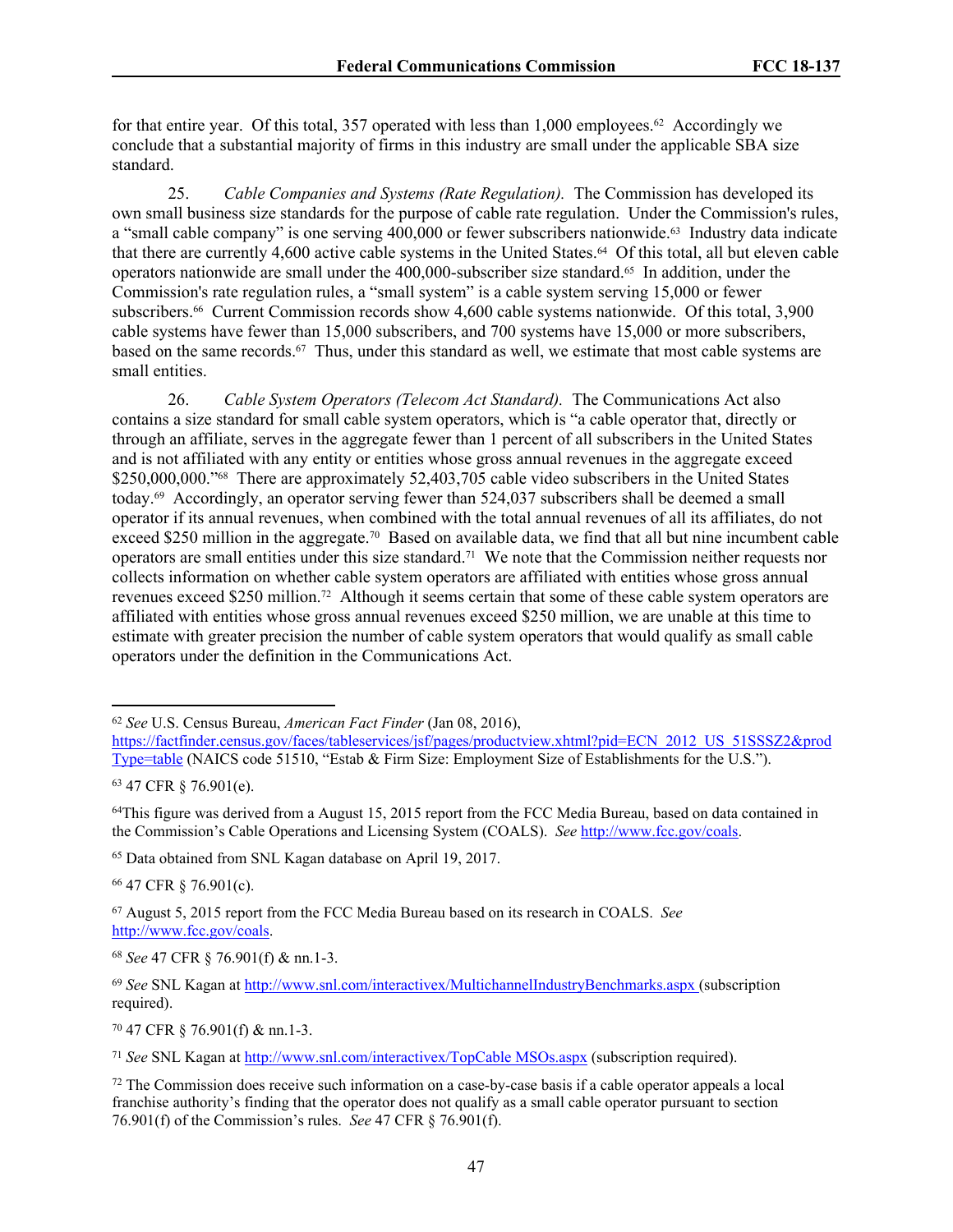27. *All Other Telecommunications.* The "All Other Telecommunications" industry is comprised of establishments that are primarily engaged in providing specialized telecommunications services, such as satellite tracking, communications telemetry, and radar station operation. This industry also includes establishments primarily engaged in providing satellite terminal stations and associated facilities connected with one or more terrestrial systems and capable of transmitting telecommunications to, and receiving telecommunications from, satellite systems. Establishments providing Internet services or voice over Internet protocol (VoIP) services via client-supplied telecommunications connections are also included in this industry.73 The SBA has developed a small business size standard for "All Other Telecommunications," which consists of all such firms with gross annual receipts of \$32.5 million or less.74 For this category, U.S. Census data for 2012 show that there were 1,442 firms that operated for the entire year. Of these firms, a total of 1,400 had gross annual receipts of less than \$25 million.75 Thus a majority of "All Other Telecommunications" firms potentially affected by our action can be considered small.

### **E. Description of Projected Reporting, Recordkeeping, and Other Compliance Requirements for Small Entities**

28. *Auction Applications and Certifications*. The *Order* establishes the use competitive bidding to assign the over 17,000 mutually exclusive numbers in the 833 toll free code, identified pursuant to the *833 Code Opening Order*. <sup>76</sup> In order to participate in the competitive bidding process, a potential participant will be obligated to submit an application including information regarding, but not limited to, ownership information.<sup>77</sup> Potential participants will also be required to submit certifications stating that they will follow certain auction rules and requirements, including the limitation that each auction participant bid on behalf of only one interested party (including itself) for the same toll free numbers.<sup>78</sup>

29. *Secondary Market Transfers*. The *Order* exempts numbers assigned via competitive bidding from the rules preventing the development of a secondary market.79 We require Somos, Inc., the Toll Free Numbering Administrator, to maintain information regarding post-auction secondary market transfers.80 Entities will be required to provide transaction information to Somos, including the new subscriber's name and contact information and other limited information as necessary.<sup>81</sup>

### **F. Steps Taken to Minimize the Significant Economic Impact on Small Entities, and Significant Alternatives Considered**

30. In this *Order*, the Commission modifies its toll free number assignment rules to promote the efficient and equitable assignment of toll free numbers. Overall, we believe the actions in this

<sup>73</sup> U.S. Census Bureau, *NAICS Search*, <http://www.census.gov/cgi-bin/sssd/naics/naicsrch>(last visited June 21, 2017) (enter 2012 NAICS code 517919).

<sup>74</sup> 13 CFR § 121.201 (NAICS Code 517919).

<sup>75</sup> U.S. Census Bureau, *American Fact Finder* (Jan. 08, 2016), [http://factfinder.census.gov/faces/tableservices/jsf/pages/productview.xhtml?pid=ECN\\_2012\\_US\\_51SSSZ4&prodT](http://factfinder.census.gov/faces/tableservices/jsf/pages/productview.xhtml?pid=ECN_2012_US_51SSSZ4&prodType=table) [ype=table](http://factfinder.census.gov/faces/tableservices/jsf/pages/productview.xhtml?pid=ECN_2012_US_51SSSZ4&prodType=table) (2012 NAICS Code 517919, "Estab & Firm Size: Receipts Size of Firms for the U.S.").

<sup>76</sup> *833 Code Opening Order*, 32 FCC Rcd 3153; *see supra* section III.B.

<sup>77</sup> *See supra* section III.B.2.c.

<sup>78</sup> *See supra* section III.B.2.c.

<sup>79</sup> *See supra* section III.C.

<sup>80</sup> *See supra* para. 85.

<sup>81</sup> *See id.*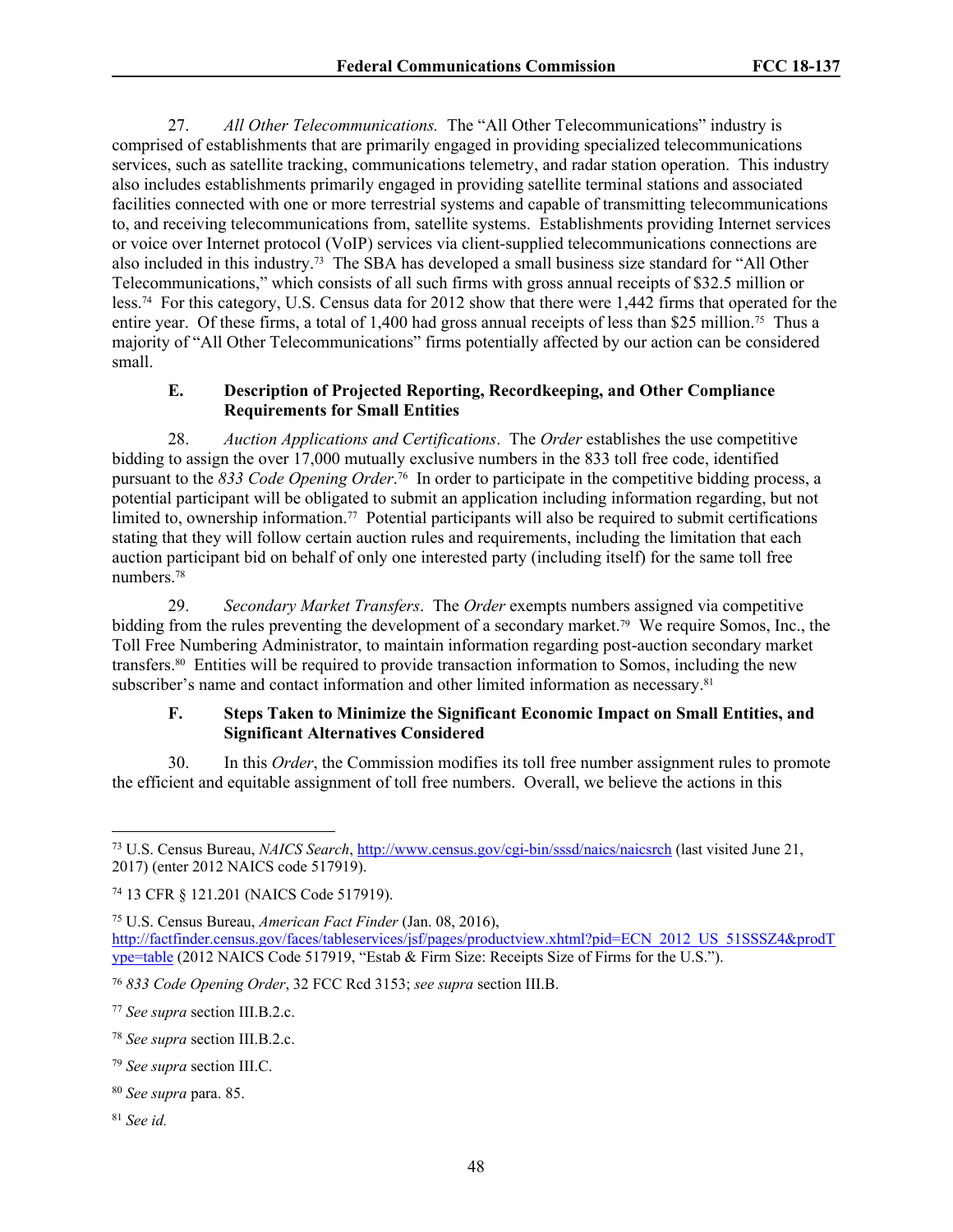document will reduce burdens on toll free number subscribers, potential subscribers, and Responsible Organizations, including any small entities.

31. In the *Order*, we find that revising our rule to allow for an auction-based assignment methodology will benefit smaller entities.82 Our first-come, first-served assignment methodology has allowed larger, more sophisticated entities to invest in systems that provided enhanced connectivity to the Toll Free Database, allowing these entities to be assigned desirable numbers before smaller competitors.<sup>83</sup> An auction-based assignment methodology, by contrast, does not allow sophisticated entities this advantage.

32. In the *Order*, we also establish the use of a Vickrey single round, sealed-bid auction to assign the over 17,000 mutually exclusive numbers in the 833 toll free code, identified pursuant to the 833 Code Opening Order.<sup>84</sup> We conclude that the use of this type of auction is appropriate because it is simple to participate in, addressing concerns that an auction-based assignment methodology is more complicated than the first-come, first-served approach.<sup>85</sup>

## **G. Report to Congress**

33. The Commission will send a copy of the *Report and Order*, including this FRFA, in a report to be sent to Congress pursuant to the Congressional Review Act.86 In addition, the Commission will send a copy of the *Report and Order*, including this FRFA, to the Chief Counsel for Advocacy of the SBA. A copy of the Order and FRFA (or summaries thereof) will also be published in the Federal Register.<sup>87</sup>

<sup>82</sup> *See supra* para. 21.

<sup>83</sup> *See id.*

<sup>84</sup> *833 Code Opening Order*, 32 FCC Rcd 3153; *see supra* section III.B.

<sup>85</sup> *See supra* section III.B.2.a.

<sup>86</sup> *See* 5 U.S.C. § 801(a)(1)(A).

<sup>87</sup> *See* 5 U.S.C. § 604(b).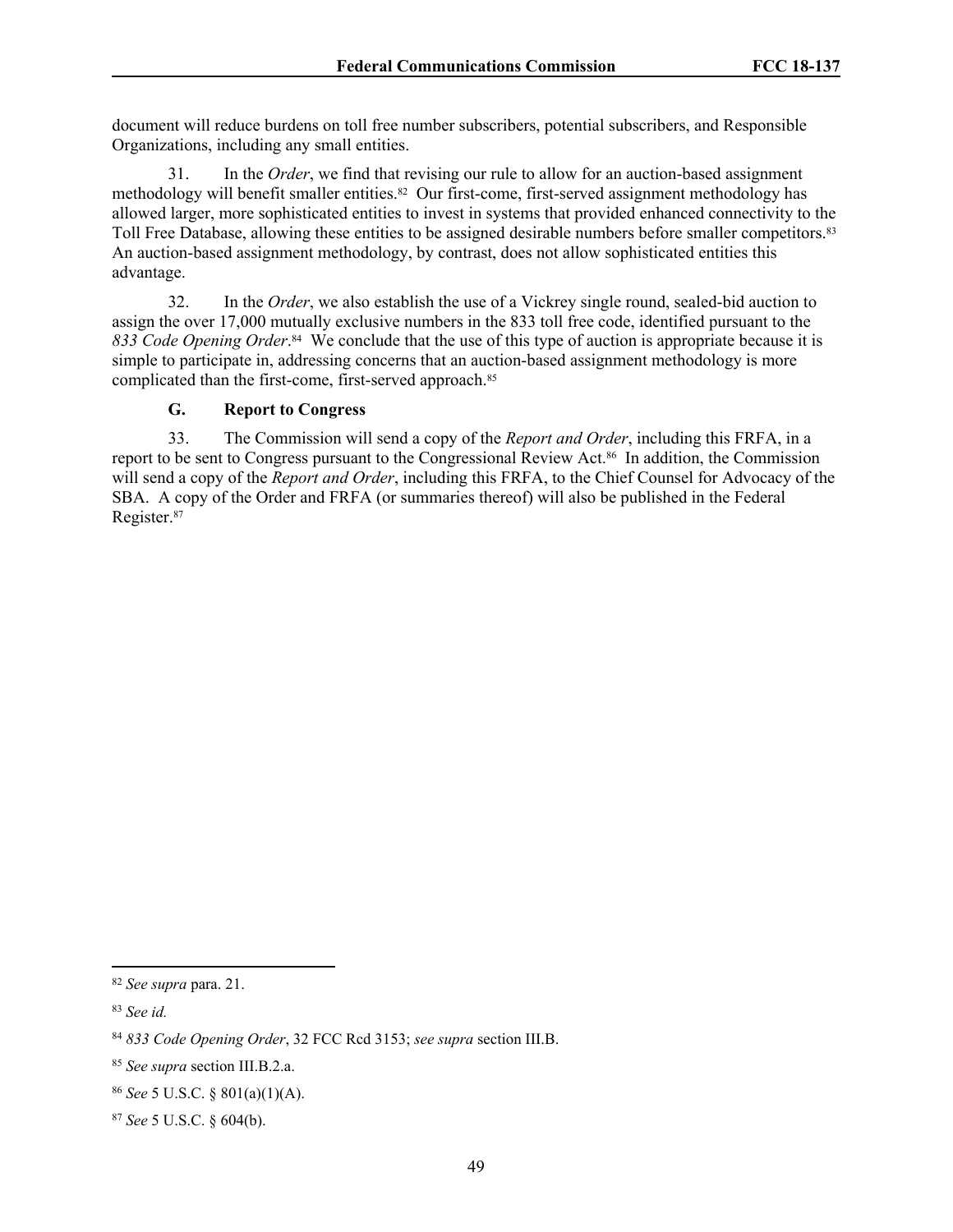#### **STATEMENT OF CHAIRMAN AJIT PAI**

### Re: *Toll Free Assignment Modernization*, WC Docket No. 17-192; *Toll Free Service Access Codes*, CC Docket No. 95-155.

This Commission has a history of doing innovative things with auctions. Just last month, we completed the Connect America Fund Phase II reverse auction to allocate nearly \$1.5 billion toward deploying broadband in unserved parts of rural America. This is an important departure from the old way of doing things: It efficiently targets funding where it's needed most and promotes competition.

Of course, until a few decades ago, it was thought to be radical to award spectrum via auctions. But it didn't take long after auctions began in the early 1990s for nearly everybody to concede their wisdom. So far, the FCC has successfully held 90 spectrum auctions. And following our lead, numerous other countries have followed our approach.

So today, I'm excited that we're extending our use of auctions. Currently, toll free numbers are allocated through a system that rewards regulatory arbitrage: The winners are typically those with computer systems that can quickly grab desirable numbers from the toll free number administrator's database. This means numbers might not be put to their highest-valued use. But going forward, we'll let the market allocate more efficiently the roughly 17,000 toll free numbers in the new 833 code—numbers in which many have expressed an interest.

Thank you to the staff who worked tirelessly on this effort: William Andrle, Joseph Calascione, Octavian Carare, Matthew Collins, Alex Espinoza, Heather Hendrickson, Daniel Kahn, Rachel Kazan, Pam Megna, Kris Monteith, Eric Ralph, Michelle Sclater, and Ann Stevens from the Wireline Competition Bureau; Scott Mackoul, Eliot Maenner, Gary Michaels, Martha Stancill, and Margie Weiner from the Wireless Telecommunications Bureau; Larry Atlas, Terry Cavanaugh, Rick Mallen, Linda Oliver, Bill Richardson, and Chin Yoo from the Office of General Counsel; and Evan Kwerel and Paul Lafontaine from the Office of Strategic Planning and Policy Analysis.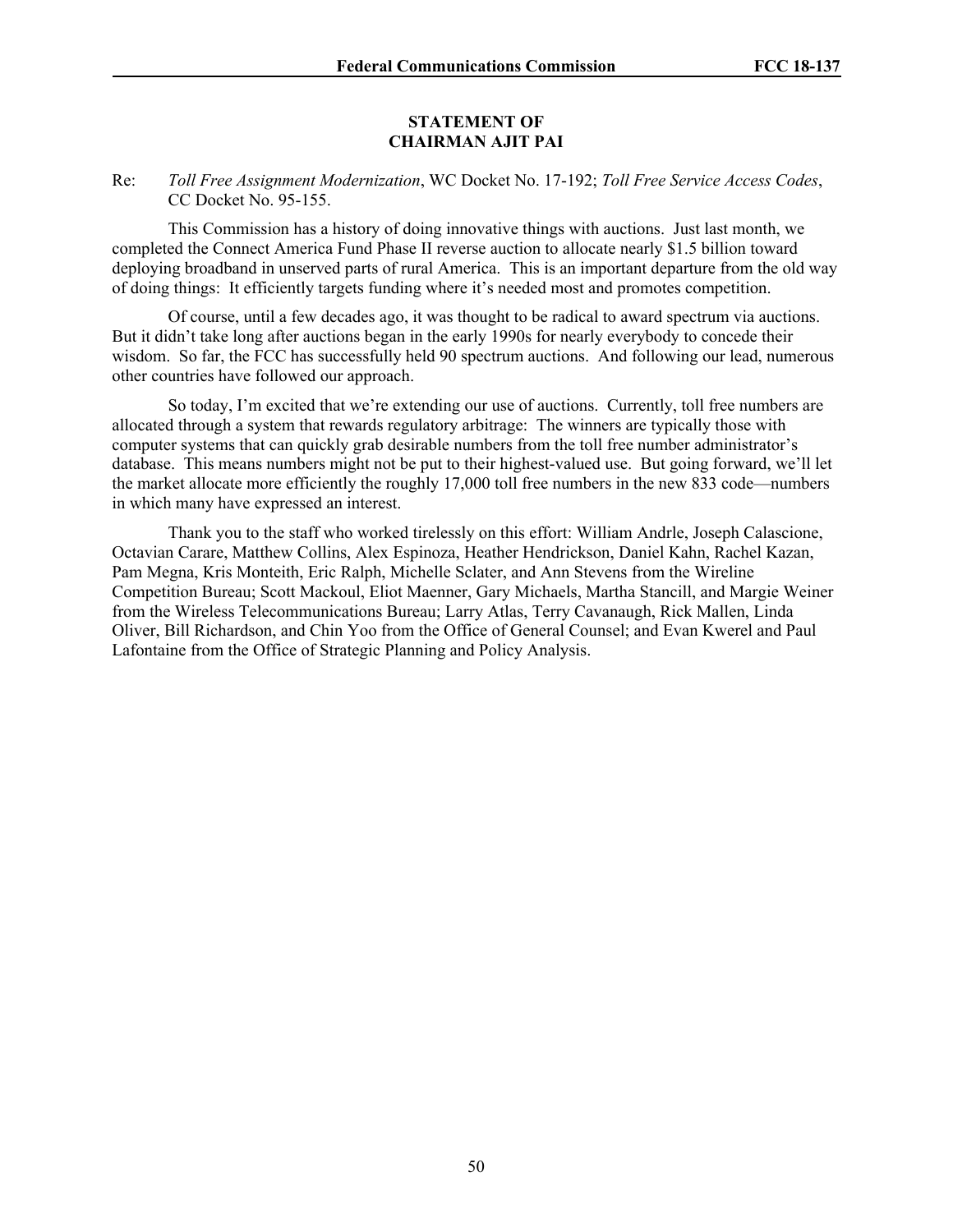### **STATEMENT OF COMMISSIONER MICHAEL O'RIELLY**

### Re: *Toll Free Assignment Modernization*, WC Docket No. 17-192; *Toll Free Service Access Codes*, CC Docket No. 95-155.

In an age where organizations increasingly communicate with their customers via Internet-based platforms and applications, and unlimited domestic calling plans are ubiquitous, toll free numbers possess an anachronistic quality. But, despite representing relics of the legacy telephone system, toll free numbers still require Commission attention.

Consistent with the Commission's statutory obligation to make toll free numbers available on an "equitable" basis, I support exploring auctions as a way to depart from the Commission's unfair and outdated first-come, first-served allocation method. Giving away desirable numbers for free undermines justice and economic efficiency and creates perverse rent-seeking incentives for RespOrgs. As in other cases of allocating scarce public goods, more competitive bidding and less command-and-control is generally the best answer. A robust secondary market will further promote the interests of equity and efficiency and ensure that valuable resources are not tied up in enforcing ineffective rules against reassignment.

Despite my support for implementing an 833 Auction, I would have pushed this experiment further by extending market-based principles to the assignment of the auctioneer role itself. While Somos may be competent to administer the toll free numbering database, managing an auction is an entirely different skillset. And, without any concrete analysis of Somos' costs of running the auction submitted to the record, we run the risk of undermining the auction's financial success and creating uncertainty in Somos' future tariff filings. This forces me to ponder, exactly how is it that no one asked what Somos' estimated costs would be? For future toll free auctions, I urge the Commission to subject the auctioneer role to a competitive bidding process, rather than designate it to the toll free administrator automatically.

I also view the decision to forego multiple round bidding as a missed opportunity. The Commission has repeatedly stated that simultaneous multi-round auctions are preferable to other bidding mechanisms, by providing the best opportunity for price discovery, value maximization, and bidder flexibility. In the case of toll free numbers, which may be substitutable in certain cases, we should enable bidders to gain insight into other parties' valuations and pursue back-up strategies. Particularly if the auction turns out to be financially successful, I hope that in future toll free auctions, the Commission will experiment with a multi-round design.

Finally, while the Commission's traditional practice of distributing toll free numbers for free artificially skews demand, one of the strengths of an auction is that it allows the market to determine the value of toll free numbers. We must not undermine this gain by creating further distortions in the toll free number market. Unfortunately, the item does just that by directing the net positive proceeds of the auction towards defraying toll free numbering administration costs. This is a mistake for two reasons. First, it is unfair to taxpayers. A toll free number is a scarce public good, and any net proceeds of an auction belong in the Treasury, not in the pockets of toll free subscribers. Second, lowering the fees associated with toll free reservations artificially subsidizes and stimulates toll free subscription. We should not be in the business of picking winning and losing technologies, and I fear that the item's method for disbursing proceeds frustrates the Commission's goal of improving efficiency and equity in the nation's toll free numbering administration.

Despite these deficiencies, and the item's unnecessary and nebulous reliance on section 201(b) for regulatory authority, I nonetheless extend my support for the Report and Order. I look forward to learning any accompanying lessons from this auction. I also thank my colleagues for working with me to improve the item.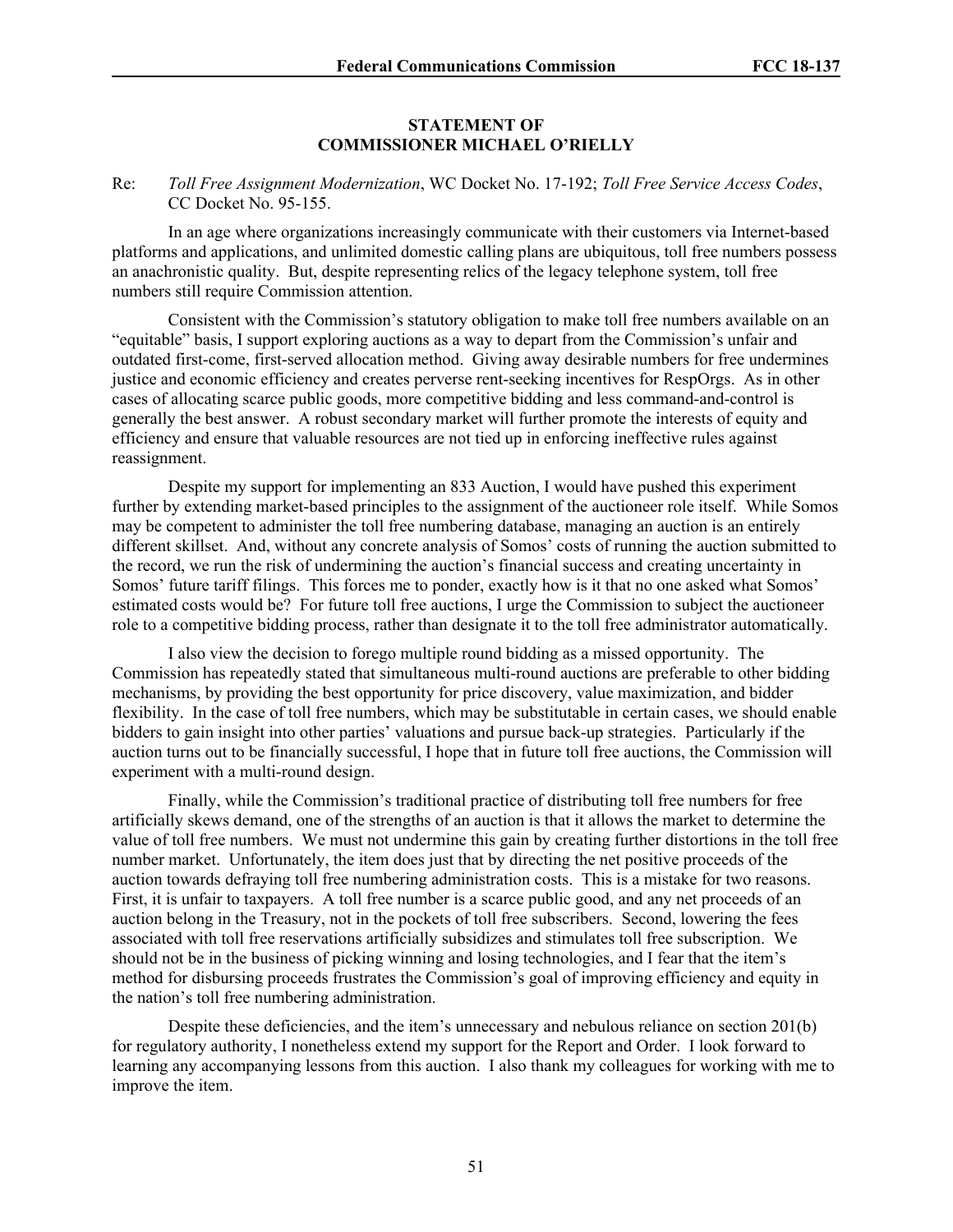#### **STATEMENT OF COMMISSIONER BRENDAN CARR**

### Re: *Toll Free Assignment Modernization, WC Docket No. 17-192; Toll Free Service Access Codes*, CC Docket No. 95-155.

A video recently circulated of Missouri Congressman Billy Long displaying a unique set of skills during a House Energy and Commerce Committee hearing. For those of you who don't know, Congressman Long is an auctioneer by training and he owned an auctions company before he became a member of Congress. So when the hearing was disrupted by a protester, Congressman Long used his auction bid calling skills to draw attention away from the protest and get the hearing back on track.

Now what, you might ask, does this have to do with the FCC and the toll free numbers item in particular? Well, over the past few decades, the FCC has become something of an auctioneer itself. Thanks to our spectrum auctions, the U.S. has freed up more spectrum for commercial use than any other country in the world. And the FCC has experienced so much success with auctions that we've begun using them in the universal service program to modernize the way we distribute support.

So I'm glad to see we're now carrying this experience over into toll free numbers. In the Communications Act, Congress directed the FCC to make toll free numbers available on an "equitable basis." Historically, we interpreted this to mean handing out valuable toll-free numbers on a first-come, first-served basis. But this approach has proven to be inefficient and susceptible to arbitrage and gaming. As such, it makes sense to test whether a market-based mechanism can better allocate toll free numbers. I am particularly glad that we take steps to establish a secondary market for toll free numbers, which will help ensure that these numbers are put to their highest and best use.

Thank you to the staff of the Wireline Competition Bureau for your work on this item. I look forward to learning the results of the upcoming auction of 833 toll free numbers and the takeaways for the future assignment of toll free numbers.